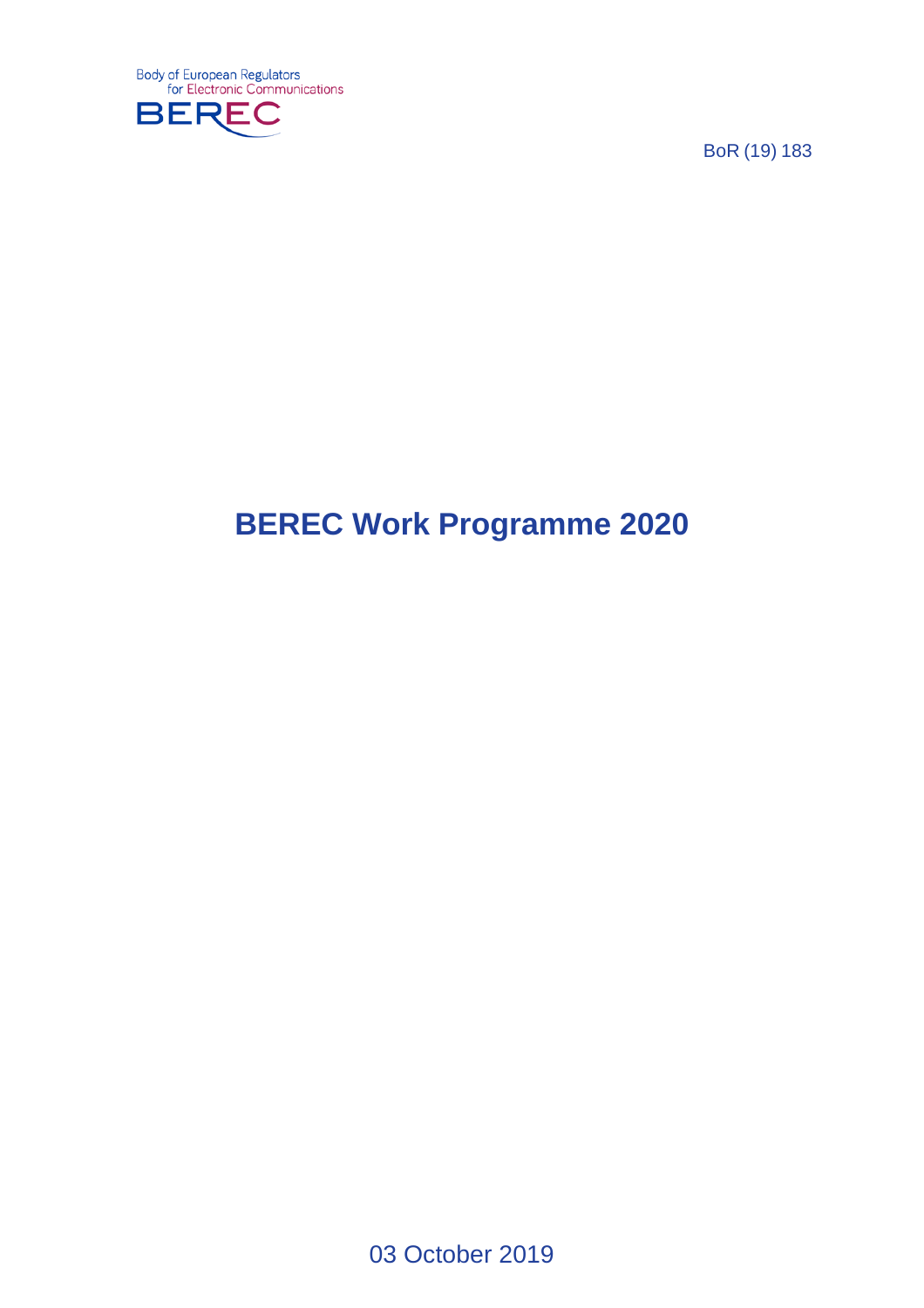| <b>Contents</b> |
|-----------------|
|-----------------|

|      | Mr Jeremy Godfrey, ComReg                                                                               |  |  |  |  |
|------|---------------------------------------------------------------------------------------------------------|--|--|--|--|
| Ш.   |                                                                                                         |  |  |  |  |
| III. |                                                                                                         |  |  |  |  |
| 1.   | Strategic priority 1: Responding to connectivity challenges and to new conditions for                   |  |  |  |  |
|      |                                                                                                         |  |  |  |  |
|      | 1.2. Carry-over work on BEREC Study on the determinants of investment in very high capacity networks    |  |  |  |  |
|      |                                                                                                         |  |  |  |  |
|      | 1.3. Carry-over work on Guidelines on the identification of the network termination point11             |  |  |  |  |
|      | 1.4. Carry-over work on Guidelines on the criteria for a consistent application of Article 61(3)11      |  |  |  |  |
|      | 1.5. Carry-over work on Guidelines on the consistent application of the co-investment criteria 12       |  |  |  |  |
|      | 1.6.<br>Carry-over work on Guidelines for geographical surveys of network deployments 14<br>1.7.        |  |  |  |  |
|      | 1.8.                                                                                                    |  |  |  |  |
|      | 1.9. BEREC Report on Access Regulation (including prices) based on EU State Aid  16                     |  |  |  |  |
| 2.   | Strategic priority 2: Monitoring potential bottlenecks in the distribution of digital services          |  |  |  |  |
|      |                                                                                                         |  |  |  |  |
|      |                                                                                                         |  |  |  |  |
|      |                                                                                                         |  |  |  |  |
|      | 2.3.                                                                                                    |  |  |  |  |
|      |                                                                                                         |  |  |  |  |
| 3.   | Strategic priority 3: Enabling 5G and promoting innovation in network technologies20                    |  |  |  |  |
|      |                                                                                                         |  |  |  |  |
|      |                                                                                                         |  |  |  |  |
|      |                                                                                                         |  |  |  |  |
| 4.   | Strategic priority 4: Fostering a consistent approach of the open internet principles24                 |  |  |  |  |
|      | 4.1. Carry-over work on update to the Guidelines on the Implementation of the Open Internet Regulation  |  |  |  |  |
|      |                                                                                                         |  |  |  |  |
|      | 4.2. Report on the implementation of Regulation (EU) 2015/2120 and BEREC Guidelines on the              |  |  |  |  |
|      |                                                                                                         |  |  |  |  |
|      | 4.3. NRA Deployment support and sharing of practical experiences of the Net Neutrality Measurement tool |  |  |  |  |
| 5.   | Strategic priority 5: Exploring new ways to boost consumer empowerment27                                |  |  |  |  |
|      | 5.1. Carry-over work on Guidelines on common criteria for undertakings other than ECN/ECS to manage     |  |  |  |  |
|      |                                                                                                         |  |  |  |  |
|      |                                                                                                         |  |  |  |  |
|      | Carry-over work on Report on Member States' best practices to support the defining of adequate<br>5.3.  |  |  |  |  |
|      |                                                                                                         |  |  |  |  |
|      | 5.4. Carry-over work on Guidelines on how to assess the effectiveness of public warning systems         |  |  |  |  |
|      | 5.5. Report on how to handle third party payment charges on mobile phone bills 30                       |  |  |  |  |
|      |                                                                                                         |  |  |  |  |
| 6.   |                                                                                                         |  |  |  |  |
|      | 6.1.                                                                                                    |  |  |  |  |
|      | Carry-over work on Database of E.164 numbers of European emergency services32<br>6.2.                   |  |  |  |  |
|      | 6.3. Carry-over work on Database of numbering resources with a right of extraterritorial use within the |  |  |  |  |
|      |                                                                                                         |  |  |  |  |
|      | 6.4. BEREC input to the setting of single EU-wide maximum fixed/mobile voice termination rates 33       |  |  |  |  |
|      |                                                                                                         |  |  |  |  |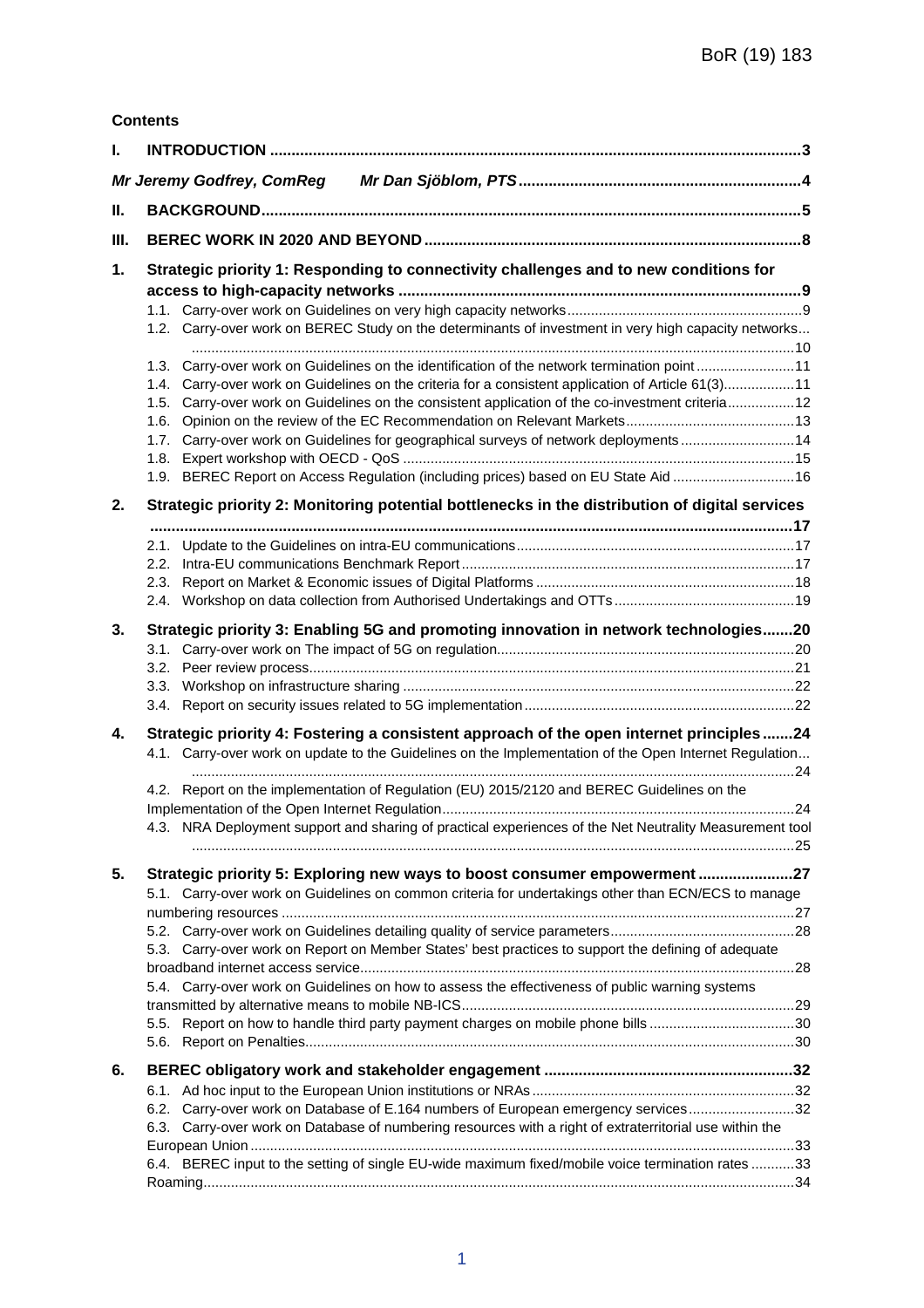| 6.5. BEREC input on the weighted average of maximum mobile termination rates across the EU34 |  |
|----------------------------------------------------------------------------------------------|--|
| 6.6.                                                                                         |  |
| 6.7.                                                                                         |  |
| 6.8. Ad hoc works – Inputs to any potential legislative proposals of the EC on roaming36     |  |
|                                                                                              |  |
|                                                                                              |  |
|                                                                                              |  |
|                                                                                              |  |
|                                                                                              |  |
|                                                                                              |  |
|                                                                                              |  |
|                                                                                              |  |
|                                                                                              |  |
|                                                                                              |  |
|                                                                                              |  |
|                                                                                              |  |
|                                                                                              |  |
|                                                                                              |  |
|                                                                                              |  |
|                                                                                              |  |
|                                                                                              |  |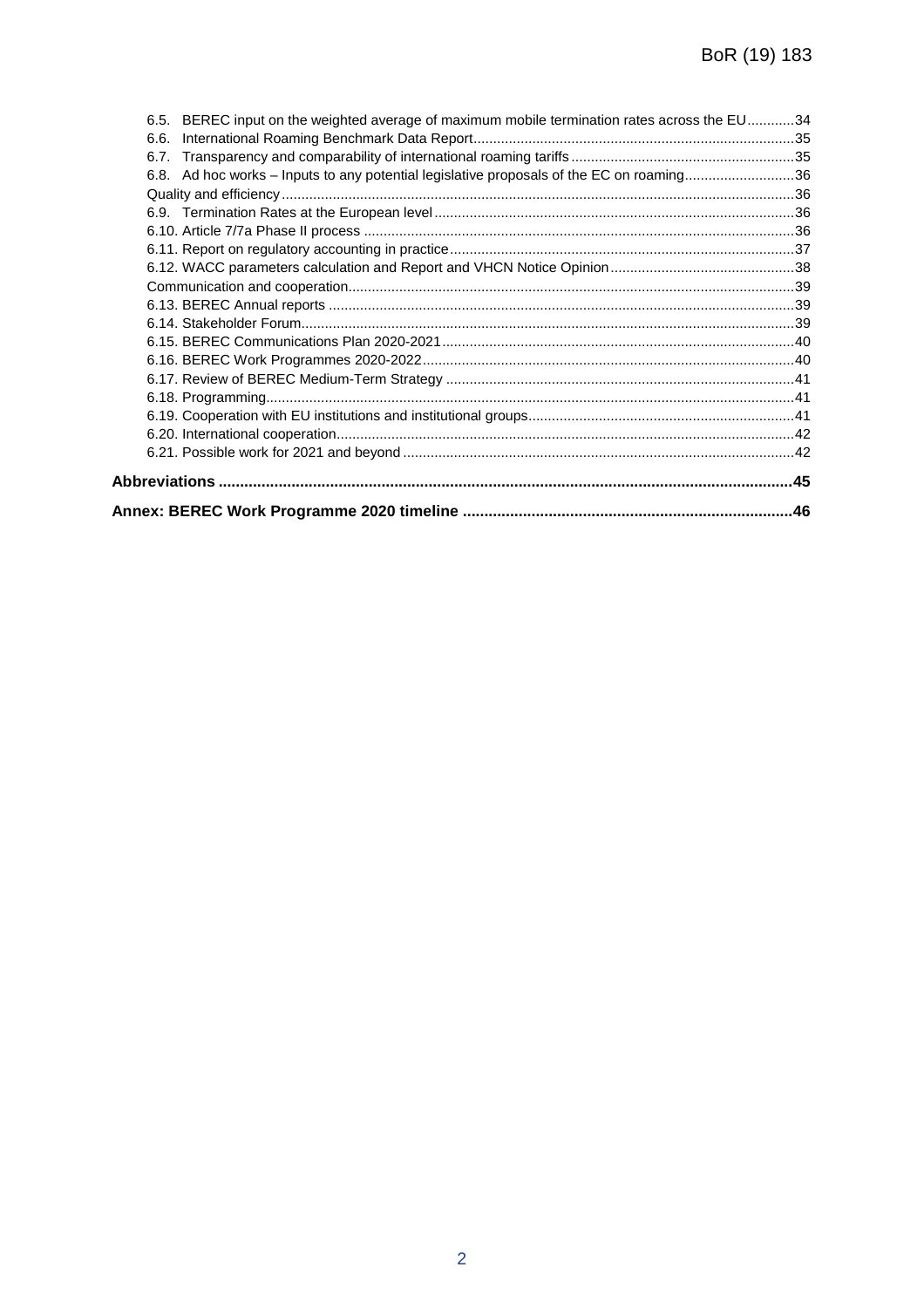## **I. INTRODUCTION**

The Body of European Regulators for Electronic Communications (BEREC), established by the European Parliament and of the Council on November 25 2009, aims to ensure the independent, consistent and high-quality application of the European regulatory framework for electronic communications for the benefit of Europe and its citizens. The objectives of the BEREC Work Programme 2020 are based on the mandatory tasks of the new European Electronic Communications Code (EECC), but also fundamentally on the BEREC Medium-Term Strategy 2018-2020, with a keen focus on the following five strategic priorities:

- Responding to connectivity challenges and to new conditions for access to highcapacity networks;
- Monitoring potential bottlenecks in the distribution of digital services;
- Enabling 5G and promoting innovation in network technologies;
- Fostering the consistent application of the open internet principles; and
- Exploring new ways to boost consumer empowerment.

According to the BEREC Regulation, the BEREC Board of Regulators shall, after consultation, adopt the annual work programme of BEREC before the end of the year. The Board of Regulators shall transmit the annual work programme to the European Parliament, the Council and the European Commission as soon as it is adopted.

Implementation of the new EECC continues to be at the forefront of BEREC's work in 2020. In addition, BEREC would like to note that its fundamental objectives and the objectives of the EECC will be the relevant pillars guiding the work of BEREC in the coming years. In 2020, BEREC will also tackle newer topics such as digital platforms and security issues especially in relation to 5G networks.

The Work Programme 2020 reflects BEREC's commitment to serve as a body for thoughtful and proactive debate and advice for the European Parliament, the European Council and the European Commission in the electronic communications field. BEREC will closely follow the development of the new Commission's agenda, which identifies "digital" as one of its top three priorities. It is recognized that BEREC's Work Programme 2020 may need to be supplemented with activities relating to initiatives stemming from the new Commission.

Furthermore, BEREC's future goals are to play an important role in improving the consistent application of regulatory rules, to enhance its working methodology and to develop and broaden its stakeholder cooperation and engagement efforts. In 2020 BEREC will also revise its strategic objectives and decide on a new Medium-Term Strategy for the period 2021- 2023.

In accordance with Article 5 of the BEREC Regulation, the BEREC Work Programme 2020 was subject to public consultation, which ran from 7 October to 6 November 2019. In addition, an early call for input was open from March 19 through to April 23 2019. The BEREC Work Programme 2020 was approved for publication at the BEREC Board of Regulators meeting in Malta, on 5 and 6 December 2019.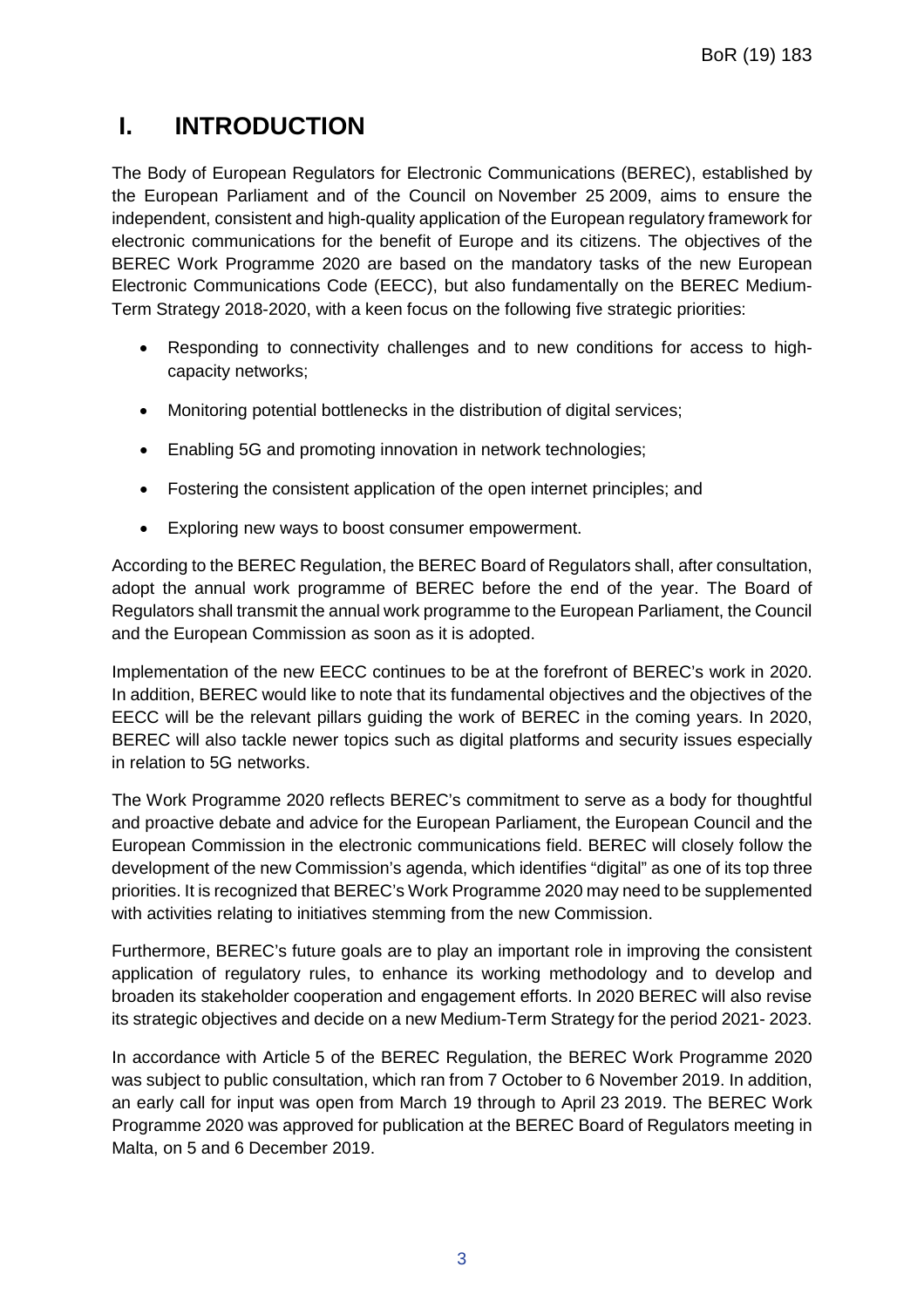*Mr Jeremy Godfrey, ComReg Mr Dan Sjöblom, PTS*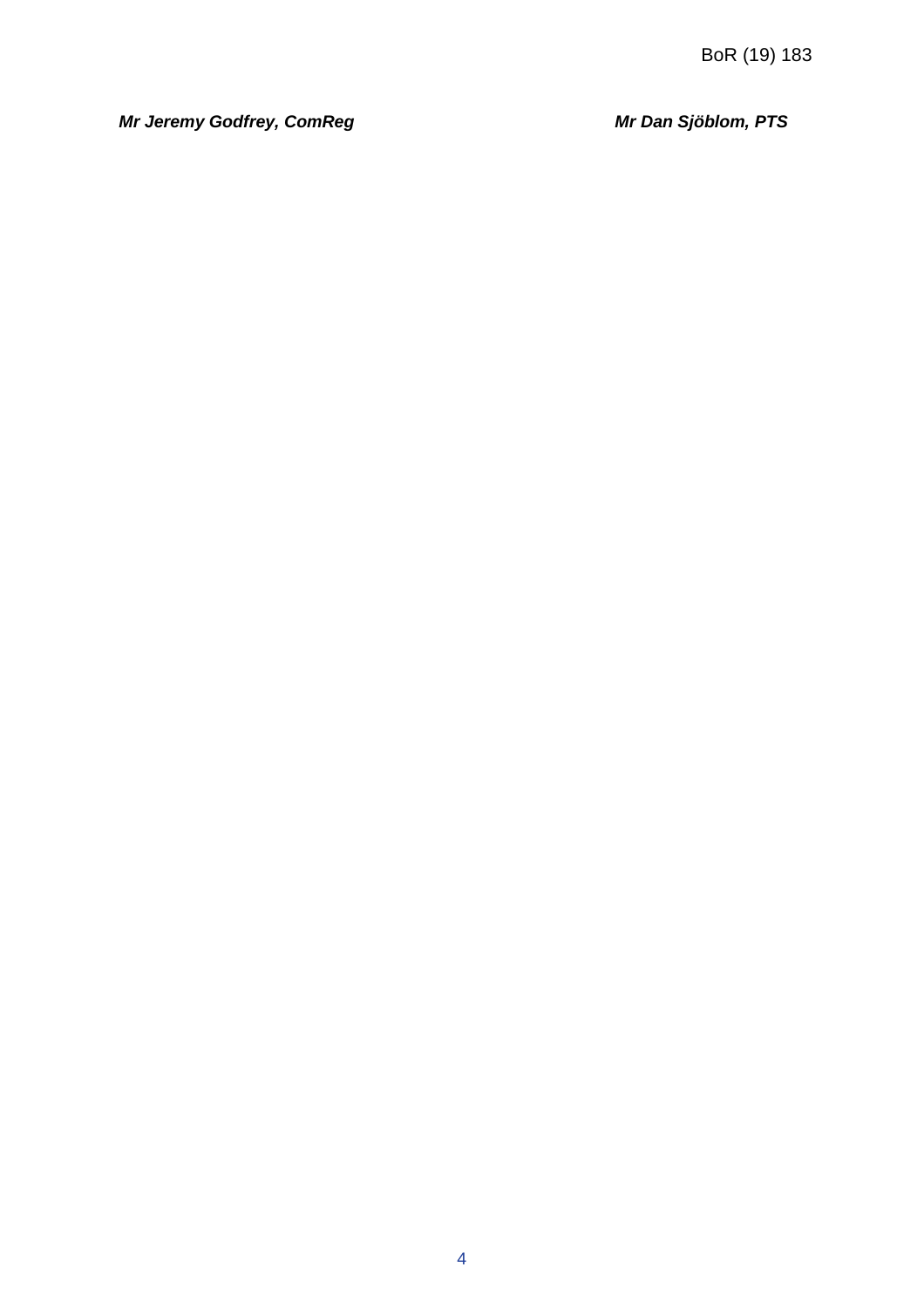## **II. BACKGROUND**

The electronic communications sector is characterised of a rapid evolution in technology and consequently a digital ecosystem that is under constant development. This development lead to new regulatory challenges for BEREC and NRAs. BEREC's Medium-Term Strategy 2018- 2020 sets out clear objectives to address these challenges:

- promoting competition and investment;
- promoting the internal market;
- empowering and protecting end-users; and
- promoting connectivity across Europe.

While the new EECC and the new BEREC Regulation, and the mandatory tasks flowing from those documents, provide the basis for the BEREC Work Programme 2020, BEREC's Medium-Term Strategy 2018-2020, its three objectives and its five strategic priorities remain fundamental to the work of BEREC. The Work Programme 2020 has been developed to prepare for the new challenges set out in the EECC and the new BEREC Regulation. It focuses on challenges resulting from political, economic, technological and social developments and their impact on electronic communications.

In 2020 BEREC's Work Programme remains focused primarily on the important, mandatory projects, which cover all five of BEREC's strategic priorities, tasked to BEREC in light of the EECC<sup>[1](#page-5-0)</sup>.

The implications of 5G continues to be a strong focus in the BEREC Work Programme, in particular the implications 5G may have on the ecosystem and consequently on regulation. In relation to 5G, security has become an even more important issue. Net neutrality or Open Internet will remain an important focus for BEREC, with the update of the Net Neutrality Guidelines<sup>[2](#page-5-1)</sup> in the beginning of 2020.

The focus on consumer empowerment will continue, and the welfare of end users will always be a key focus for BEREC. In line with its Medium-Term Strategy 2018-2020, BEREC will continue to play a very active role in assessing and promoting consumer empowerment and consumer protection. In 2020, BEREC intends, in light of the new EECC, to produce guidelines on relevant quality of service parameters, including for end users with disabilities<sup>[3](#page-5-2)</sup> as well as a report on Member States' best practices to support the defining of adequate broadband internet access service<sup>[4](#page-5-3)</sup>

In addition to the mandatory work, BEREC has an aim to develop its understanding and thinking when it comes to future trends and trends of growing importance such as work on

 $\overline{a}$ 

<span id="page-5-0"></span><sup>1</sup> The following dates for Plenaries in 2020 can be noted: Plenary 1 (5-6 March, 2020); Plenary 2 (10-12 June, 2020); Plenary 3 (30 September - 2 October, 2020); Plenary 4 (10-11 December, 2020). Although the dates for Plenaries in 2021 have not been confirmed, it can be assumed that the dates will be approximately the same.

<span id="page-5-1"></span><sup>2</sup> BEREC Guidelines on the Implementation of the Open Internet Regulation

<span id="page-5-2"></span><sup>3</sup> See Article 104(2) of the EECC.

<span id="page-5-3"></span><sup>4</sup> See Article 83(3) of the EECC.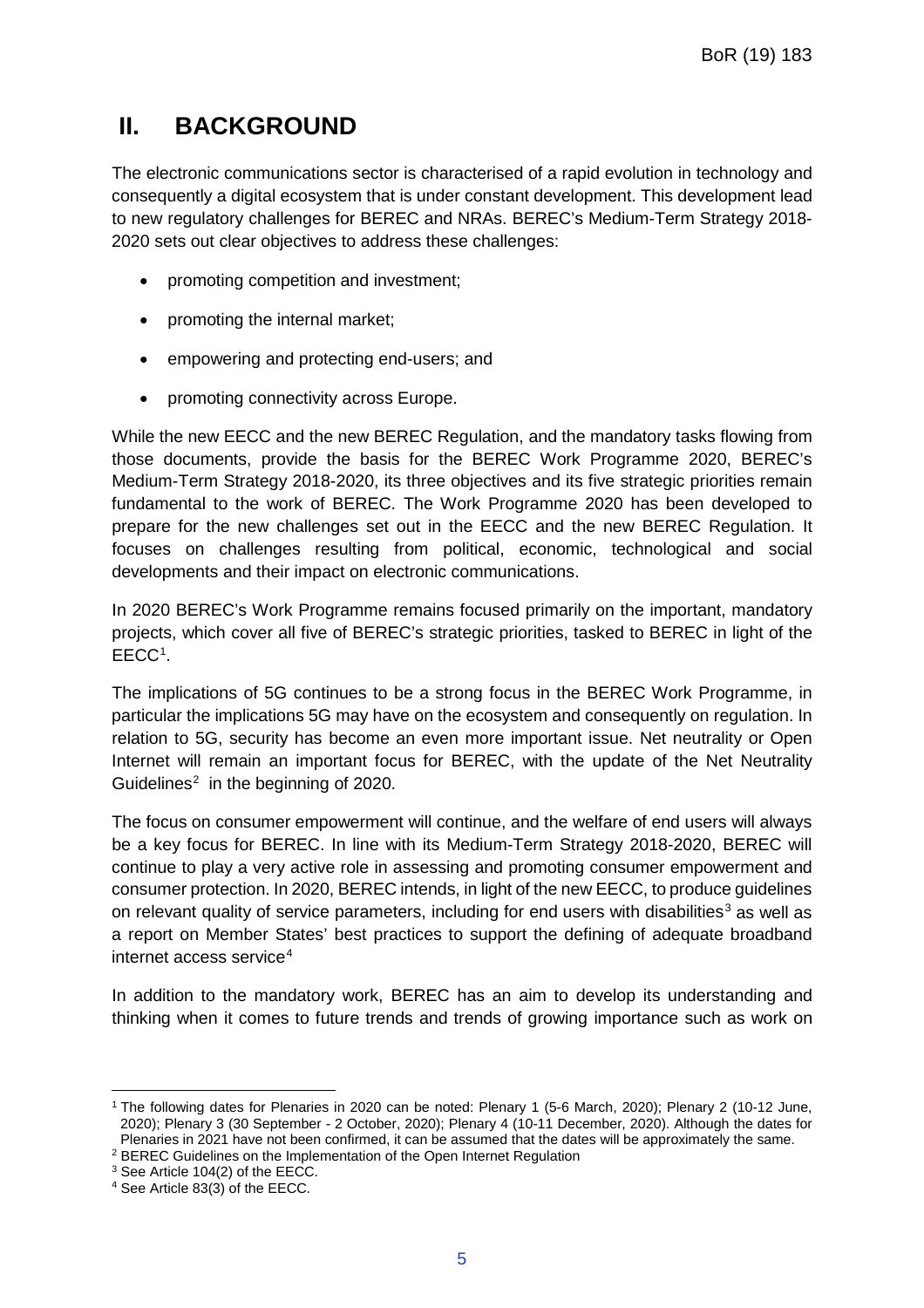market & economic issues of Digital Platforms, the impact of 5G on regulation and security issues related to 5G implementation

The implementation of the Work Programme 2020 will be undertaken by WGs, comprising experts from NRAs, with final policy decisions to be adopted by the Board of Regulators. The support of the BEREC Office is of key importance to the success of the BEREC Work Programme 2020. Under the guidance of its Administrative Manager, the BEREC Office provides professional and administrative support services to BEREC and its WGs.

According to the new BEREC Regulation, BEREC shall make public the final regulatory decisions, opinions, guidelines, reports, recommendations, Common Positions, best practices and any commissioned studies, as well as the relevant draft documents for the purpose of the public consultations.

In addition, BEREC shall issue recommendations and Common Positions, and disseminate regulatory best practices addressed to the NRAs in order to encourage better and consistent implementation on any technical matter within its mandate of the regulatory framework for electronic communications. BEREC shall make public its regulatory tasks. This public information shall be updated when new tasks are assigned to BEREC.

BEREC will continue to actively engage with stakeholders in public consultations and industry forums and by making information more accessible to the public and to its stakeholders. In BEREC's Medium-Term Strategy 2018-2020, BEREC committed to early engagement with stakeholders. Such early engagement helps BEREC to identify the right questions, shows BEREC's openness and will further improve the work of BEREC.

In 2020 BEREC will continue to undertake its mandatory and annually repeating work. BEREC will also continue to engage with the European Commission, the Council and the European Parliament, providing advice and opinions on draft decisions, recommendations and guidelines, and taking on any questions related to electronic communications that fall within the scope of its competence. According to the new BEREC Regulation, BEREC shall issue guidelines ensuring the consistent implementation of the regulatory framework for electronic communications and consistent regulatory decisions by the NRAs on its own initiative or upon a request from an NRA, the European Parliament, the Council or the Commission.

The nature of electronic communication services is global, and BEREC values and will further develop the international cooperation with NRAs based outside the EU, as well as with international regulatory networks, policy makers and institutions involved in electronic communications matters. BEREC will continue to provide support to the European Commission with respect to the Western Balkans initiative and other relevant initiatives. BEREC will also develop thematic exchanges with other European regulatory cooperation platforms and bodies, operating both in adjacent and different economic sectors.

Finally, it is worth to be noted that 2020 will be the year after the new Parliament and Commission takes office; in this context, some initiatives have already been announced on which BEREC may have a valuable say, such as the Digital Services Act or the subject of the digital platforms on which a specific work flow is already foreseen. BEREC remains mobilized and at the European institutions' disposal to share its expertise on these subjects and the regulatory developments that could mark the next legislature.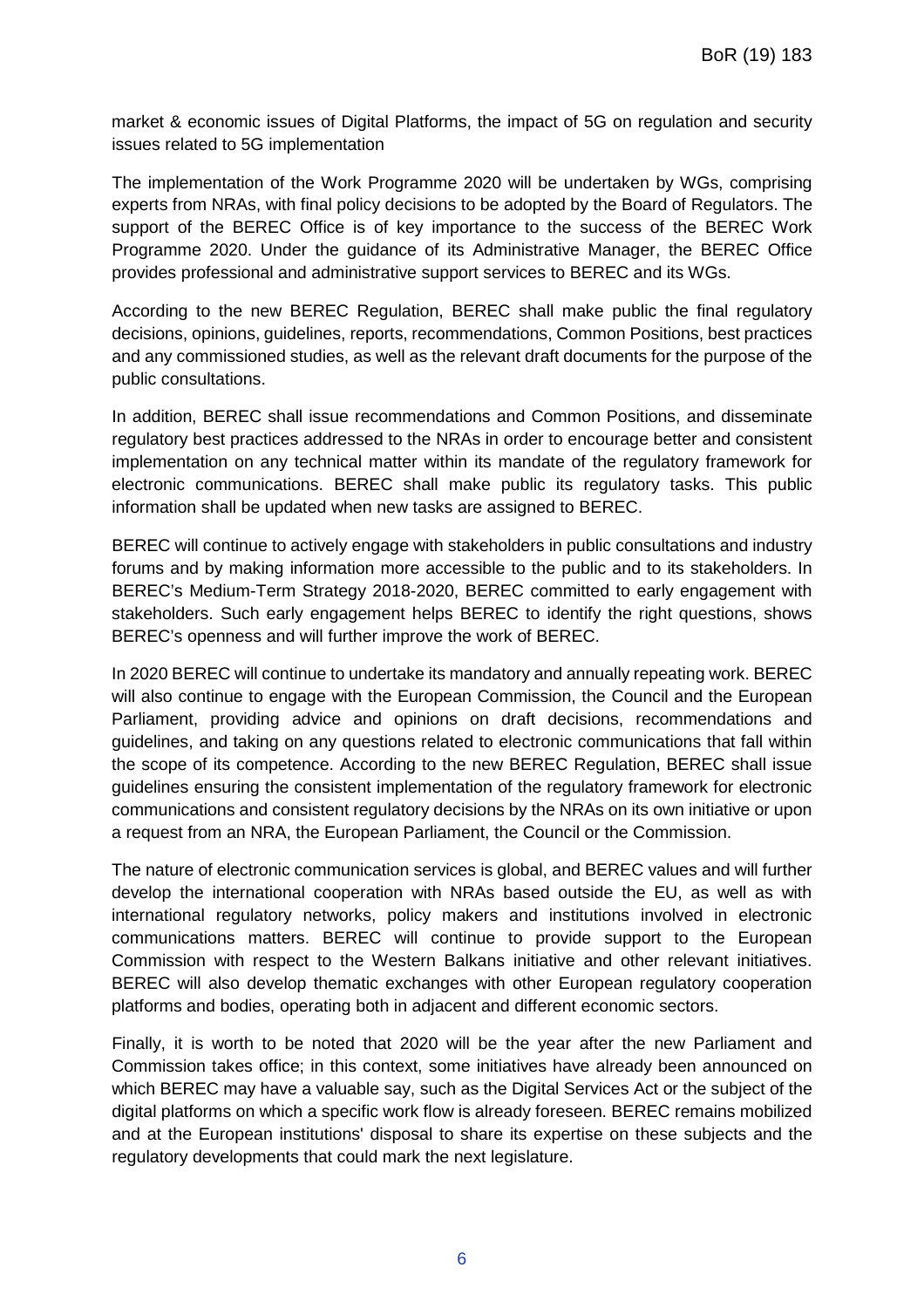The focus areas of BEREC in 2020 will be presented and discussed in more detail in the following sections.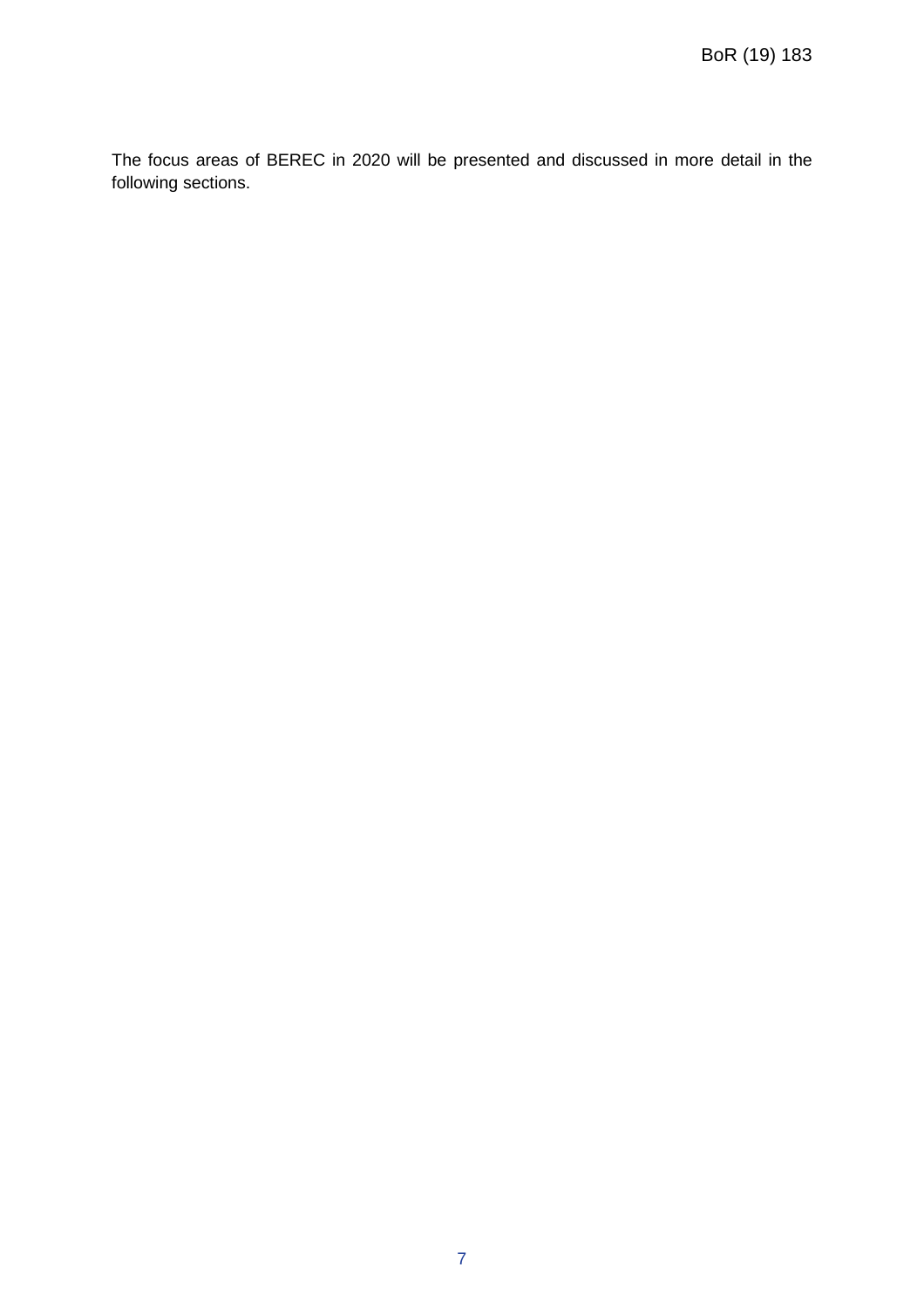## **III. BEREC WORK IN 2020 AND BEYOND**

Due to the extent of the mandatory work, which BEREC is tasked with in light of the EECC, some of the projects set out in the following sections of BEREC's Work Programme 2020 are carry-overs from the Work Programme 2019. Given the timing for transposition deadlines set out in the EECC, particularly with respect to guidelines, BEREC has paid specific attention to when public consultations are due to take place, in order to allow stakeholders sufficient opportunity to respond to such consultations. While the annex below provide an illustration and a list of BEREC's deliverables throughout 2020 and beyond, the details for each Strategic Priority are set out in the following sections.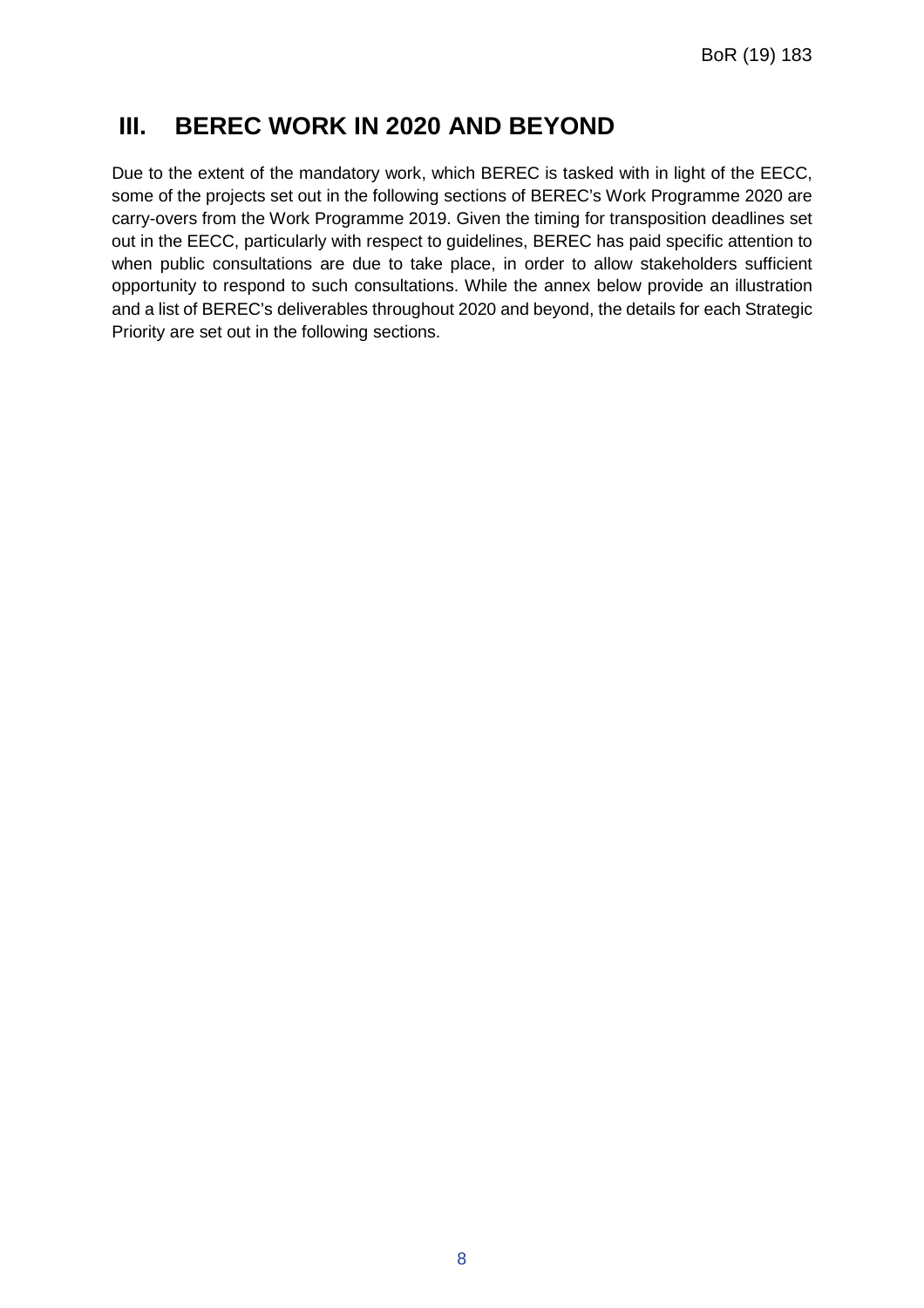## **1. Strategic priority 1: Responding to connectivity challenges and to new conditions for access to highcapacity networks**

In its Medium-Term Strategy 2018-2020, BEREC included as a Strategic Priority the continuation of its work on identifying competition problems that may arise in different Member States as high-speed networks are being developed and legacy networks phased out or where markets have become mature – with the intention to increase awareness of how incentives to invest change with changing market conditions and how competition is affected. In 2019 such work was at the forefront of BEREC's Work Programme, given the importance placed on Very High Capacity Networks by the EECC, particularly with respect to co-investment (Article 76). In 2020 BEREC will continue this work and finalise much of the work initiated in 2019. In addition BEREC will also initiate work on quality evaluation of electronic communication networks and application of the State aid rules in relation to broadband. The Work Programme 2020 therefore includes the following activities that contribute to this strategic goal.

#### **1.1. Carry-over work on Guidelines on very high capacity networks**

The EECC (Article 3(3)) has among its objectives to "promote connectivity and access to, and take-up of, very high capacity networks" and several provisions refer to the term "very high capacity network". For example, the EECC defines a specific regulatory treatment of very high capacity network elements (Article 76), and the conditions under which NRAs shall not impose certain (symmetric) obligations on wholesale-only undertakings depend on access to a very high capacity network (Article 61(3) in connection with Article 80)<sup>5</sup>.

The EECC (Article 82) provides that, "by two years after the date of entry into force of this Directive [EECC], BEREC shall, after consulting stakeholders and in close cooperation with the Commission, issue guidelines on the criteria a network has to fulfil in order to be considered a very high capacity network".

An essential basis of the project is a detailed analysis of the legal provisions in the EECC which define the term "very high capacity networks" (Article 2(2), recital 13). In addition, the project will include the collection of data on achievable network performance of networks defined in recital 13. This data collection exercise started in the second quarter of 2019, including a call for initial stakeholder input. Next, the data collected need to be analysed and the BEREC guidelines on very high capacity networks will then be based on this comprehensive database.

**Deliverable**: BEREC Guidelines on very high capacity networks

Call for initial stakeholder input: Carried out in 2019

Public consultation: Yes; adoption of draft guidelines at Plenary 2 2020

<span id="page-9-0"></span> $\overline{a}$ <sup>5</sup> Note also that the Guidelines on geographical surveys (Article 22) may include a forecast of the reach of very high capacity networks – see 1.9 below.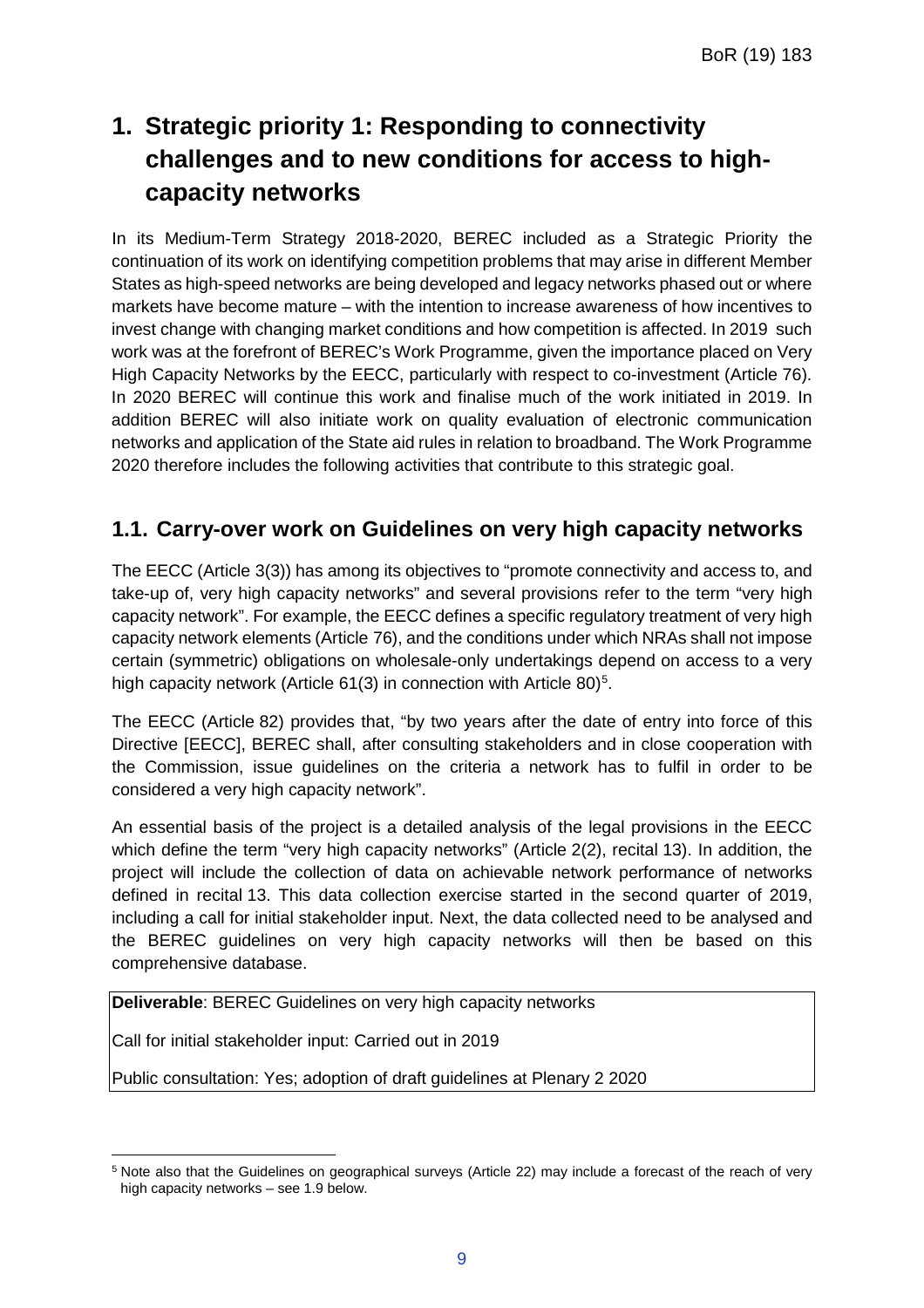Adoption of final guidelines at Plenary 4 2020 for publication

### **1.2. Carry-over work on BEREC Study on the determinants of investment in very high capacity networks**

Enhancing the conditions for investment is a key activity for national telecommunications regulatory authorities seeking to promote competition and optimise end-user welfare. This is a research project, with the objective of providing insight into the complex interplay of factors that impact investment in network infrastructure. The project will involve the development of a system dynamics model that captures these factors and enables the simulation and testing of various hypotheses about the impact of regulatory measures within the EU, as well as other factors that can influence the level of investment in VHCNs. The key research question for the project is: what are the factors, including regulatory factors, which influence the level, nature and timing of investment in very high capacity telecommunication networks in BEREC member states? The key objectives of this project are:

- to generate a conceptual system dynamics model that captures and illustrates the complex interplay and feedback loops of factors that influence the timing, level and nature of investment in very high capacity digital infrastructure in countries in Europe; and
- to use this model to simulate the effects of different regulatory choices and the interaction between investment and competition.

The project consists of two phases.

Phase 1, carried out in 2019, was a report comprising the following:

- a survey of the relevant literature;
- the development of a conceptual or theoretical system dynamics model;
- qualitative conclusions arising from the analysis of the conceptual model;
- the identification of the data required to calibrate the model;
- the identification of the country/countries for inclusion in the calibration/simulation exercise in Phase 2.

Phase 2 of the project involves:

- calibrating the conceptual model for at least one BEREC member state and simulating the impact of different regulatory levers;
- the provision of training to NRAs to allow for the calibration and use of the model after the conclusion of the project.

The second Phase of the project will proceed only based on approval and adoption of the first Phase by the Board of Regulators.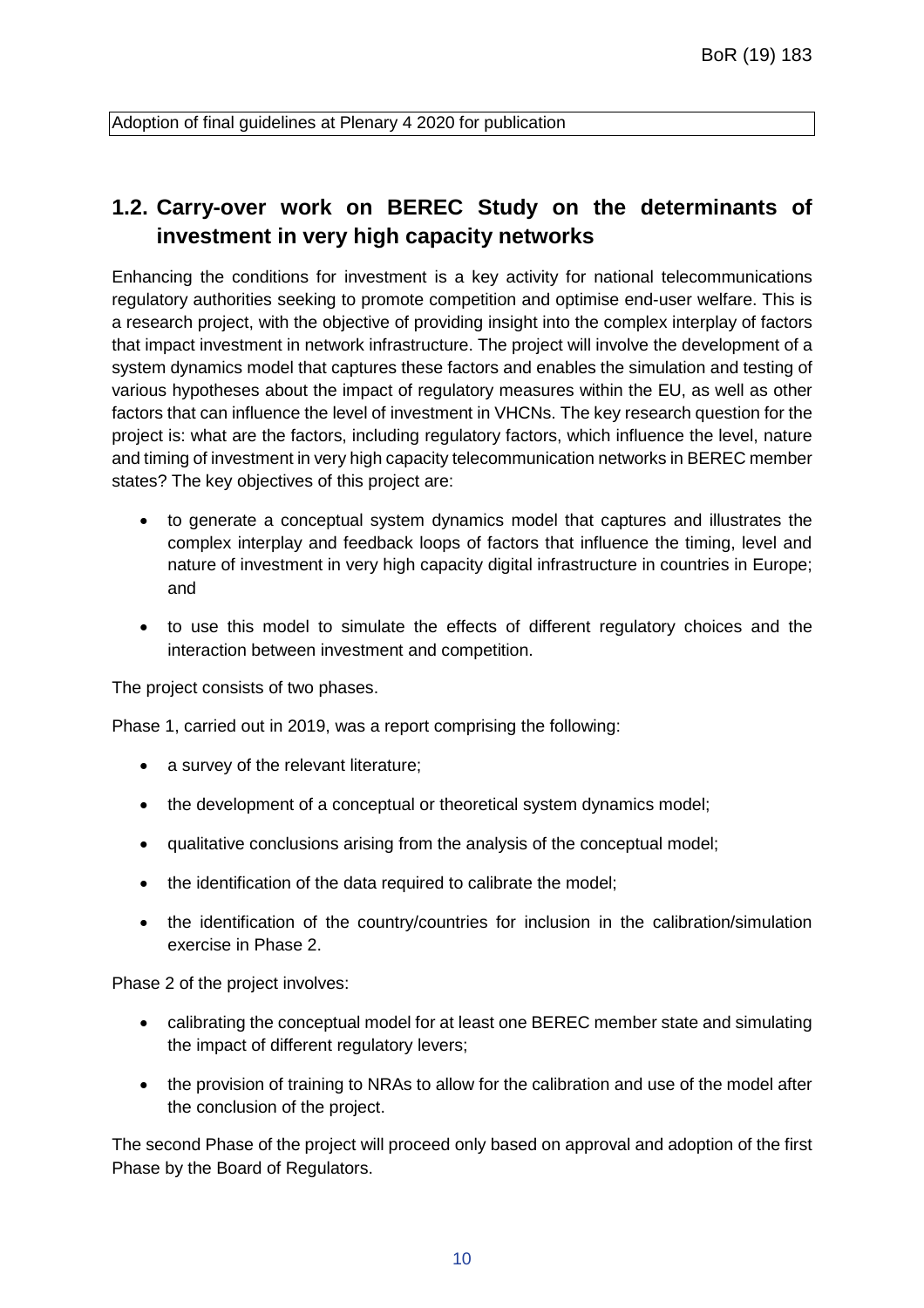**Deliverable**: BEREC Study on the determinants of investment in very high capacity networks – Phase 2

Public consultation: No

Phase 2 deliverable and timing to be decided pending approval and adoption of the first Phase by the Board of Regulators.

Adoption of Phase 2 - TBD

### **1.3. Carry-over work on Guidelines on the identification of the network termination point**

The EECC (recital 19) and previously the Universal Service Directive (2002/22/EC, recital 6) lay down that "the network termination point represents a boundary for regulatory purposes between the regulatory framework for electronic communications networks and services and the regulation of telecommunication terminal equipment. Defining the location of the network termination point is the responsibility of the national regulatory authority." The location of the network termination point therefore has an impact on whether a piece of equipment is part of the public network or part of the telecommunications terminal equipment.

The EECC (Article 61(7)) provides that "by 18 months after the date of entry into force of this Directive [EECC] in order to contribute to a consistent definition of the location of network termination points by national regulatory authorities, BEREC shall, after consulting stakeholders and in close cooperation with the Commission, adopt guidelines on common approaches to the identification of the network termination point in different network topologies. National regulatory authorities shall take utmost account of those guidelines when defining the location of network termination points." The objective of the project is to prepare these guidelines. The project will be based on the results of the BEREC report "Location of the network termination point", which BEREC published in October 2018 (BoR(18)159).

**Deliverable**: BEREC Guidelines on common approaches to the identification of the network termination point in different network topologies

Public consultation: carried out in 2019

Adoption of final guidelines at Plenary 1 2020 for publication

### **1.4. Carry-over work on Guidelines on the criteria for a consistent application of Article 61(3)**

The EECC (Article 61(3)) foresees that NRAs may impose, upon reasonable request, access to wiring and cables and associated facilities inside buildings or up to the first concentration or distribution point as determined by the NRA on electronic communication network providers and owners of such network elements where replication of those network elements would be economically inefficient or physically impracticable.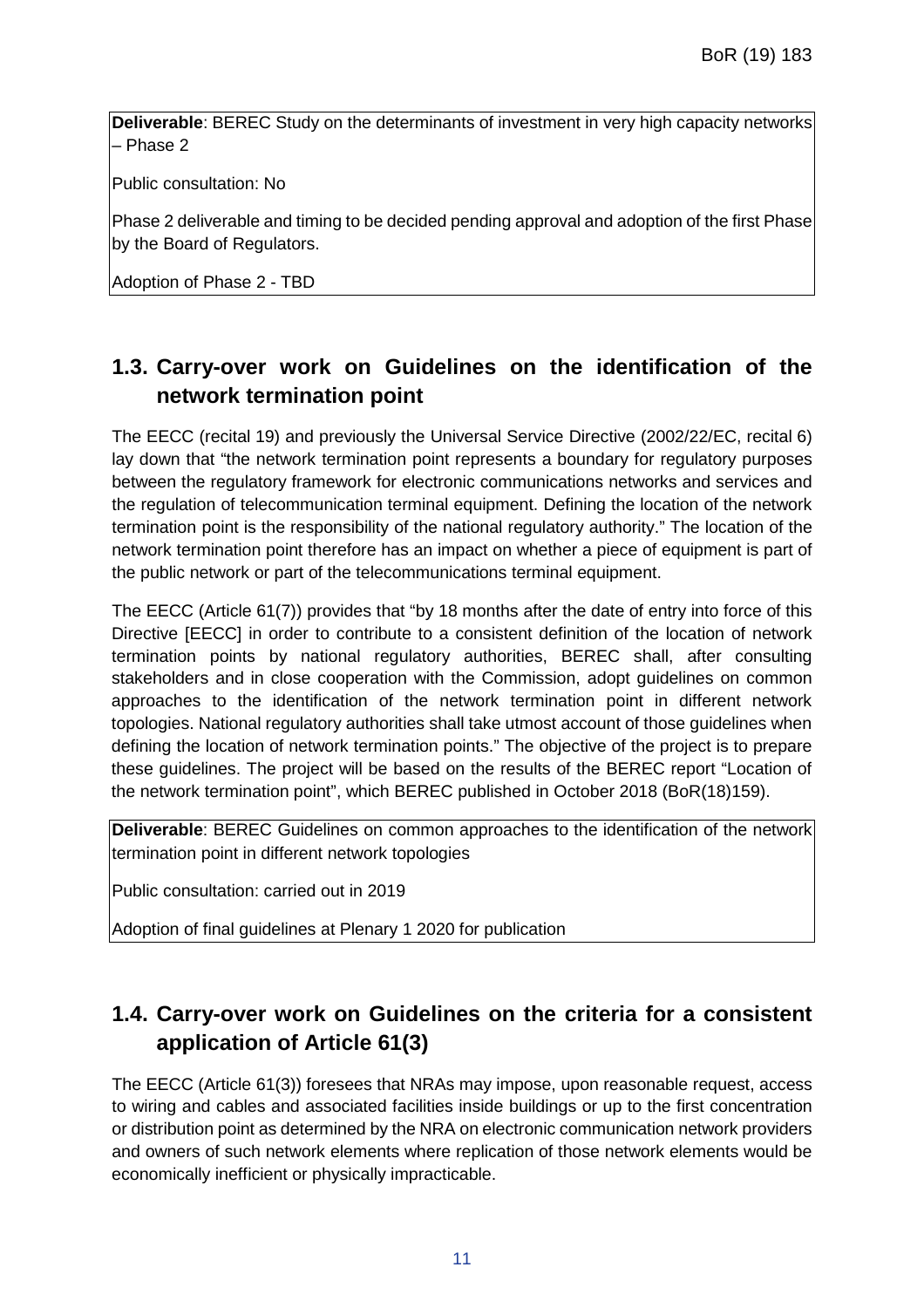Where these obligations do not sufficiently address economic or physical barriers to replication, it may extend the imposition of such access obligations (including active or virtual access obligations if justified) beyond the first concentration or distribution point, to a point capable of hosting a sufficient number of end-user connections to be commercially viable for efficient access seekers. BEREC shall publish guidelines to set out the relevant criteria for determining:

- the first concentration or distribution point;
- the point, beyond the first concentration or distribution point, capable of hosting a sufficient number of end-user connections to enable an efficient undertaking to overcome the significant replicability barriers identified;
- which network deployments can be considered new;
- which projects can be considered small; and
- which economic or physical barriers to replication are high and non-transitory.

**Deliverable**: BEREC Guidelines on the criteria for a consistent application of Article 61(3) (concentration point etc.)

Call for initial stakeholder input: Carried out in 2019Public consultation: Yes; adoption at Plenary 2 2020

Adoption of final guidelines at Plenary 4 2020 for publication

### **1.5. Carry-over work on Guidelines on the consistent application of the co-investment criteria**

According to the EECC (Article 76), undertakings which have been designated as having significant market power in one or several relevant markets in accordance with Article 63 of the EECC may offer commitments, in accordance with the procedure set out in Article 79 and subject to a series of conditions, to open the deployment of a new very high capacity network that consists of optical fibre elements up to the end-user premises or base station, to coinvestment. Co-investment may take the form of co-ownership or long-term risk sharing through co-financing or through purchase agreements giving rise to specific rights of a structural character by other providers of electronic communications networks and/or services.

NRAs are required to assess whether the offer to co-invest complies cumulatively with a minimum set of conditions outlined in Article 76(1) paragraphs (a) to (e), in order to decide whether or not to impose any additional obligations pursuant to Article 68. Therefore, the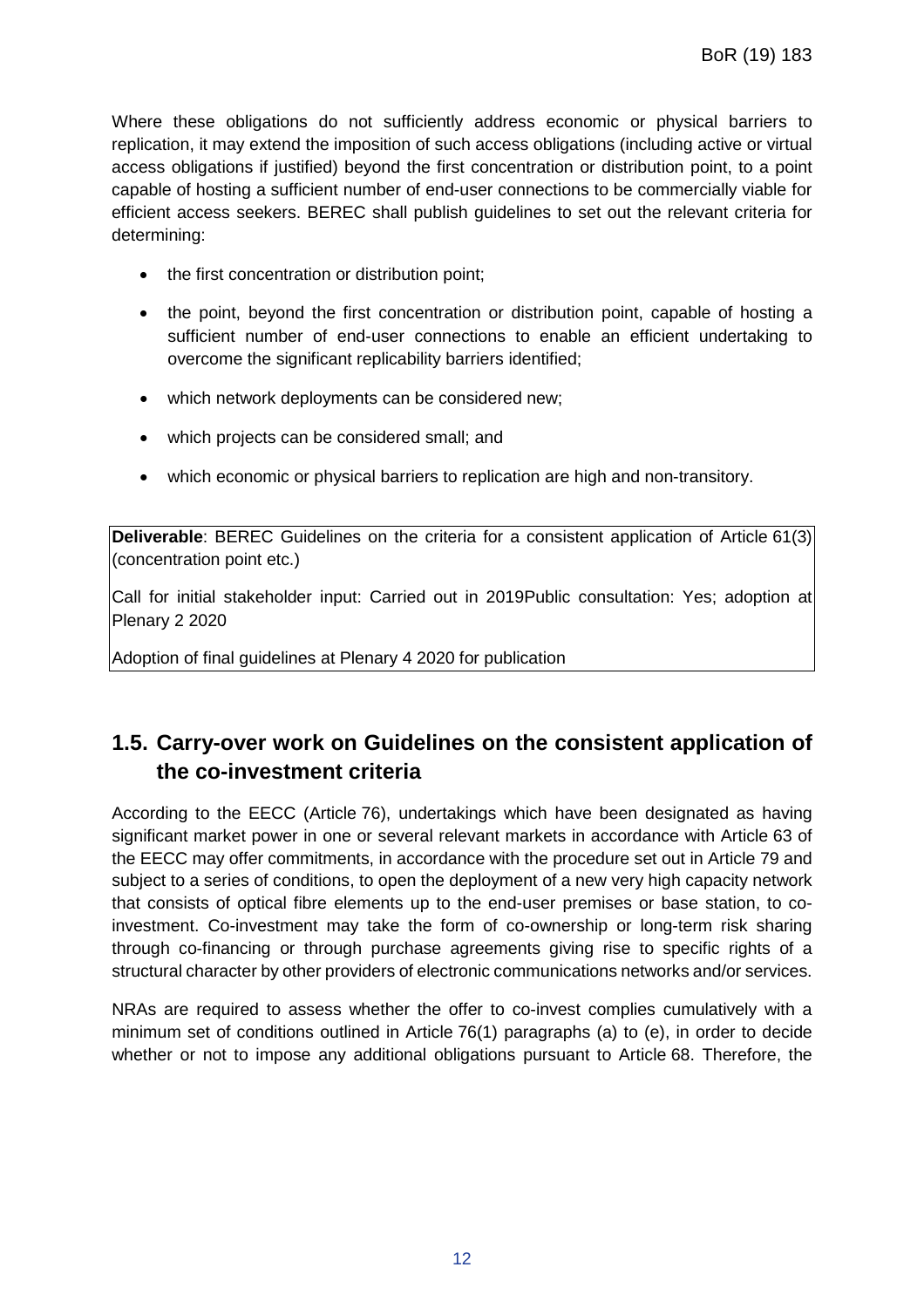objective of this project is for BEREC to publish guidelines to foster the consistent application by NRAs of the criteria set out in Article 74(1) of the  $\mathsf{EECC}^6$  $\mathsf{EECC}^6$ .

A first stakeholder workshop was organised in March 2019. A second stakeholders' workshop was organised in autumn 2019 with the same aim to collect views from stakeholders' associations on the most relevant issues to be addressed in the guidelines.

**Deliverable**: BEREC Guidelines to foster the consistent application of the criteria for assessing co-investments in very high capacity network elements

Public consultation: Yes; adoption at Plenary 2 2020

Adoption of final guidelines at Plenary 4 2020 for publication

### **1.6. Opinion on the review of the EC Recommendation on Relevant Markets**

According to the EECC (Article 64), the European Commission shall adopt a Recommendation on Relevant Product and Service Markets. The Recommendation shall identify those product and service markets within the electronic communications sector and the characteristics of which may be such as to justify the imposition of regulatory obligations set out in this Directive, without prejudice to markets that may be defined in specific cases under competition law. This Recommendation will be the evolution of the Recommendation on Relevant Product and Service Markets reviewed in 2014. This Recommendation shall be reviewed at the latest by the transposition date of the EECC, and the Commission shall thereafter regularly review the Recommendation. The European Commission must take utmost account of the opinion of BEREC on this Recommendation.

BEREC will prepare an Opinion based on the documents and draft Recommendation to be communicated by the European Commission. In the meantime, BEREC is willing to participate actively in the process. Given the importance of this Recommendation for market analyses, exchanges and workshops with the European Commission will be organised, in order to provide the Commission with NRAs' knowledge of the functioning of the markets and to ensure that BEREC's questions and concerns will be addressed.

**Deliverable**: BEREC Opinion on the review of EC Recommendation on relevant markets

Public consultation: No

l

Documents sent by the Commission: Plenary 2 2020

Opinion delivered: Plenary 3 2020

<span id="page-13-0"></span><sup>&</sup>lt;sup>6</sup> The scope of these guidelines, the proposed guidelines on very high capacity networks (see 1.1 above) and the proposed guidelines on geographical surveys of networks (see 1.9 below), should be very clearly defined to avoid overlap/duplication.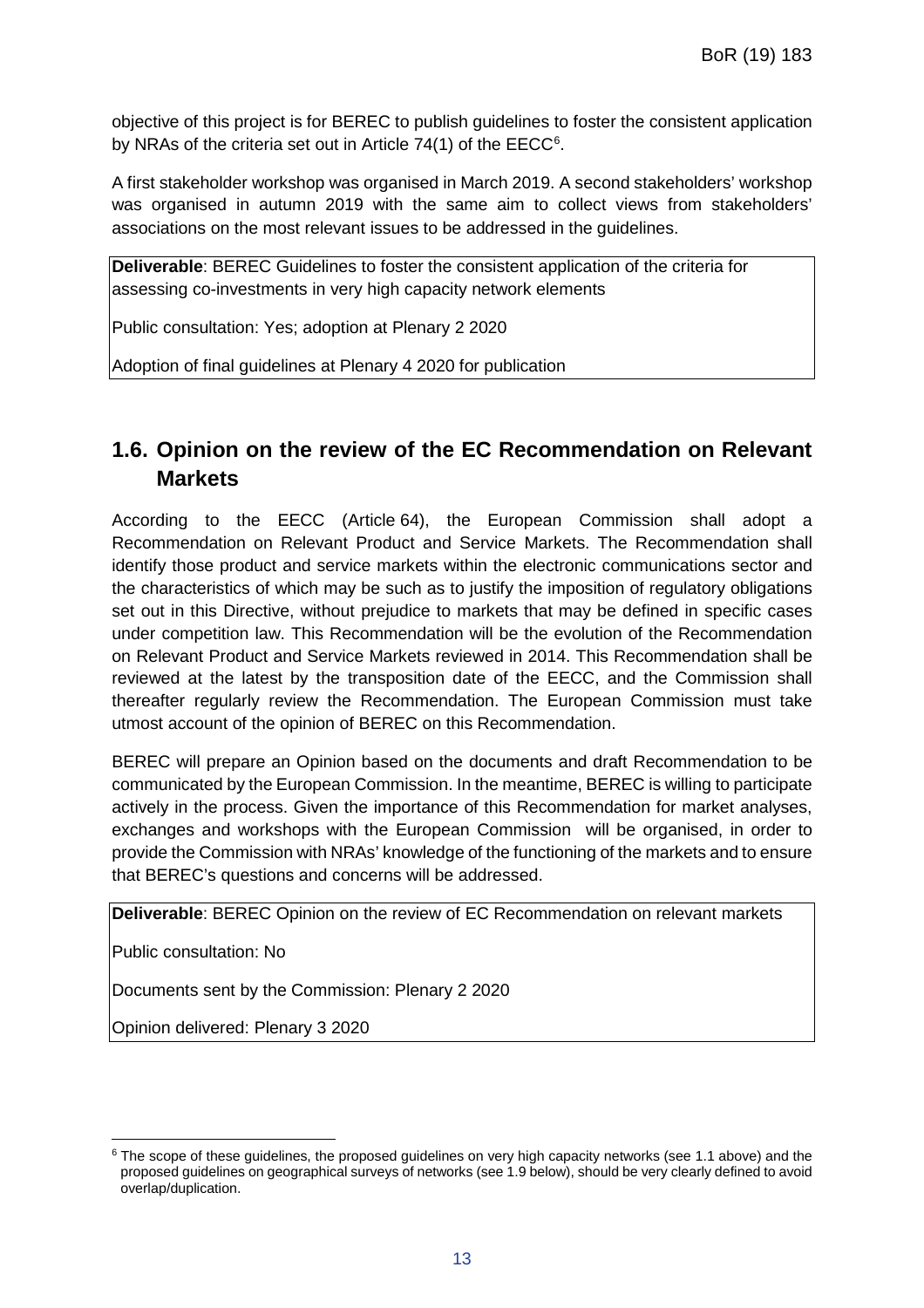### **1.7. Carry-over work on Guidelines for geographical surveys of network deployments**

According to the EECC (Article 22(7)), by 18 months after its entry into force, in order to contribute to the consistent application of geographical surveys and forecasts, BEREC shall, after consulting stakeholders and in close cooperation with the Commission and relevant national authorities, issue guidelines to assist NRAs and/or other competent authorities on the consistent implementation of their obligations under this Article. Regarding Article 22, NRAs and/or other competent authorities shall conduct a geographical survey of the reach of electronic communications networks capable of delivering broadband ("broadband networks") within 3 years from the deadline for transposition of the Directive and shall update it at least every 3 years.

The surveys shall include:

- the geographic reach of networks (capable of delivering broadband) within the Member State's (MS) territory; and
- may also include a forecast, for a period determined by the relevant authority, of the reach of broadband networks, including very high capacity networks within the MS territory.

The information collected in the geographical survey shall be at an appropriate level of local detail and shall include sufficient information on the quality of service and parameters thereof.

This project will require two deliverables:

- a) Delivery of Guidelines characterising the reach and performance of broadband networks and Guidelines on future deployment data, based on QoS-1, theoretical information
- b) Delivery of Guidelines regarding QoS2 and QoS3 information, used basically to verify QoS1 information and Guidelines on the procedures to invite undertakings and public authorities to declare their intention to deploy VHCN over the duration of the relevant forecast period for (Art 22.3 and Art 22.3)

This project will also require a BEREC external workshop with OCAs. The focus of the workshop will be how to invite undertakings and public authorities to declare their intention to deploy VHCN in an area, and subsequent actions. Art 22.4 says that these measures should be non-discriminatory, efficient, transparent and objective.

Lastly, the structure of these guidelines will include: definitions, data sources, element of characterization of network connectivity or services, spatial resolution of data, data formats and elements of characterisation of the digital GIS, forecast specificities, confidentiality issues and aggregation of data to provide information to third users.

**Deliverable**: BEREC Guidelines to assist NRAs on the consistent application of geographical surveys of network deployments, phase I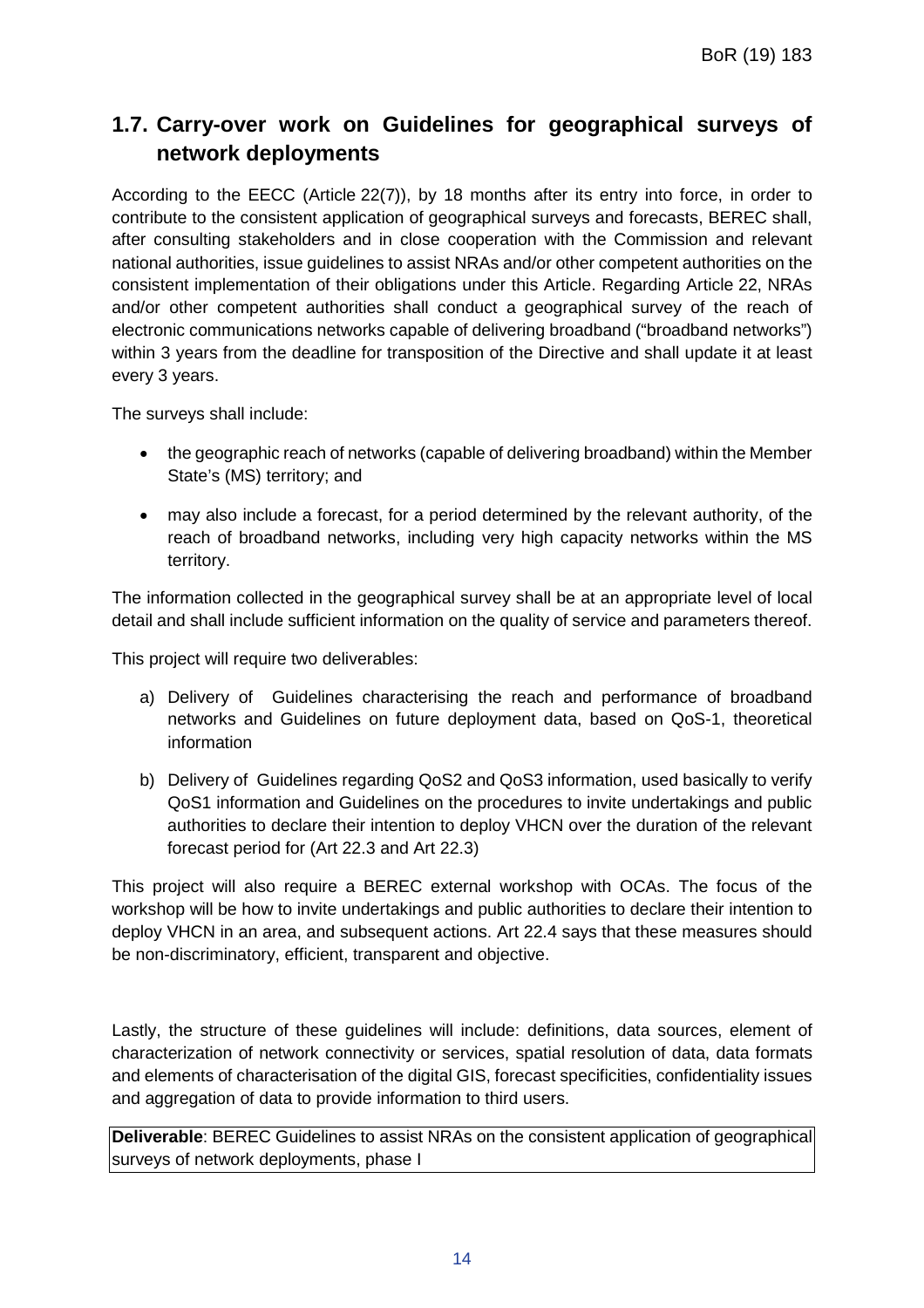Public consultation: carried out in 2019

Adoption of final guidelines at Plenary 1 2020 for publication

**Deliverable**: BEREC Guidelines to assist NRAs on the consistent application of geographical surveys of network deployments, phase II

Public consultation, Yes; adoption at Plenary 3 2020

Adoption of final guidelines, phase II, at Plenary 4 2020 for publication

**Deliverable**: External workshop to be held in June 2020

#### **1.8. Expert workshop with OECD - QoS**

Building on positive outcomes from previous workshops with OECD and BEREC, as well as on the ongoing communication between the two bodies on specific topics (e.g. IoT), the project deliverable is a workshop during 2020.

The workshop focus is on a specific topic with relevance for both BEREC and the ongoing review of OECD's broadband recommendation from 2004. The theme for the workshop is aspects related to quality characteristics of end customer services commonly referred to as QoS. This relates to technological aspects like the performance of the connectivity and communication services that are provided to the users and on the experience and perception of the quality of the networks and services from the users perspective. OECD contributes with an international perspective on QoS adding valuable insights to BERECs work on QoS guidelines. Altogether, the workshop aim to add insights about that factors that determine users perception of electronic communication services.

Findings from the workshop could feed into the work that BEREC is conducting on QoS parameters of internet access services (IAS) and publicly available interpersonal communications services (ICS). It is also relevant for aspects of 5G services.

The transition to all IP networks means that all traffic share a common network which facilitates the convergence of telecommunications, broadcasting and media. This means that digital infrastructure plays a key role for society and if there are capacity constraints in these networks traffic management is necessary for the provisioning of services.

Given that the workshop will address key aspects that are relevant for the development and provisioning of digital services it could generate insights that facilitates more informed decisions by regulators as well as policy makers on issues related to QoS and QoE.

**Deliverable**: Expert workshop with OECD – QoS – Timing TBD

**Deliverable**: Adoption of final workshop report at Plenary 3 2020 for publication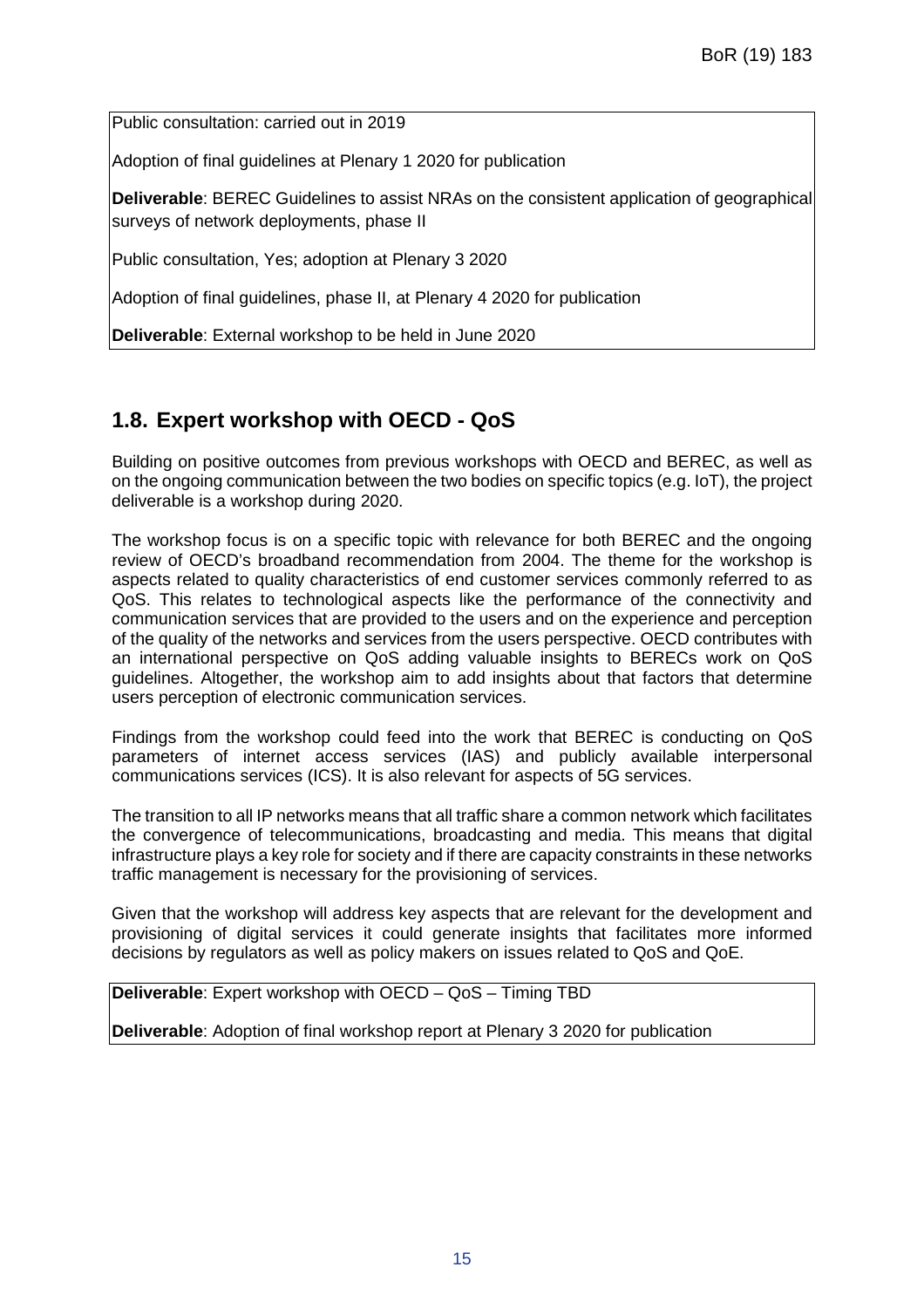### **1.9. BEREC Report on Access Regulation (including prices) based on EU State Aid**

The "EU Guidelines for the application of the State aid rules in relation to the rapid deployment of broadband networks" set out general conditions for State Aid for broadband networks projects, including non-discriminatory open access to the funded broadband infrastructure and they generally foresee a role of NRAs in State Aid schemes.

In December 2017 BEREC published a report "Analysis of individual NRAs' role around access condition to State Aid funded infrastructure" (BoR (17) 246), which examined how access conditions based on the EU State Aid Guidelines have been implemented in different Member States (MS) focusing on the role of the NRAs. It is based on information provided to a questionnaire, which was filled out by 25 NRAs and summarises information on access conditions and pricing methods in State Aid cases. While in some MS only limited information is available in general it has turned out that access products and prices used for State Aid case are often the same or very similar to the reference offer of the regulated products of the SMP operator.

In March 2019, BEREC published a report on pricing for access to infrastructure and civil works according to the BCRD (BoR (19) 23).The report is based on replies to a questionnaire from NRAs of 24 MSs in which the relevant regulations regarding access to existing physical infrastructure and to civil works have been transposed and are in place. In general and across MSs, access to these infrastructures can be granted according to the BCRD, State aid regulations, an asymmetrical access regime which addresses ECN operators with SMP and finally on a voluntary basis. The replies to the questionnaire indicated that pricing methodologies which are comparatively strict (e.g. asymmetric SMP regulation or State aid regulations) usually prevail over the principles of fair, reasonable and non-discriminatory prices as defined in the BCRD.

It may have to be considered that Art. 61 (3) EECC also foresees access obligations that subject to certain conditions being fulfilled - NRAs may impose regardless of any findings of significant market power ("symmetrical access regime").

The European Commission (DG Competition) has commissioned a study on best practice cases for implementing the State Aid Guidelines across Europe, which foresees an extensive data collection including access conditions and prices. Results should be available in Q3 2019.

BEREC will have an information exchange with the Commission. Based on this and the results of the study it will be decided in Q3 whether additional information is required and if yes which data should be collected in a questionnaire from NRAs to best generate further insight on access regulation (including prices) based on EU State Aid rather than other access regimes.

**Deliverable (tentative):** BEREC Report on Access Regulation (including prices) based on EU State Aid

Public consultation: No

Adoption of final report at Plenary 2 2021 for publication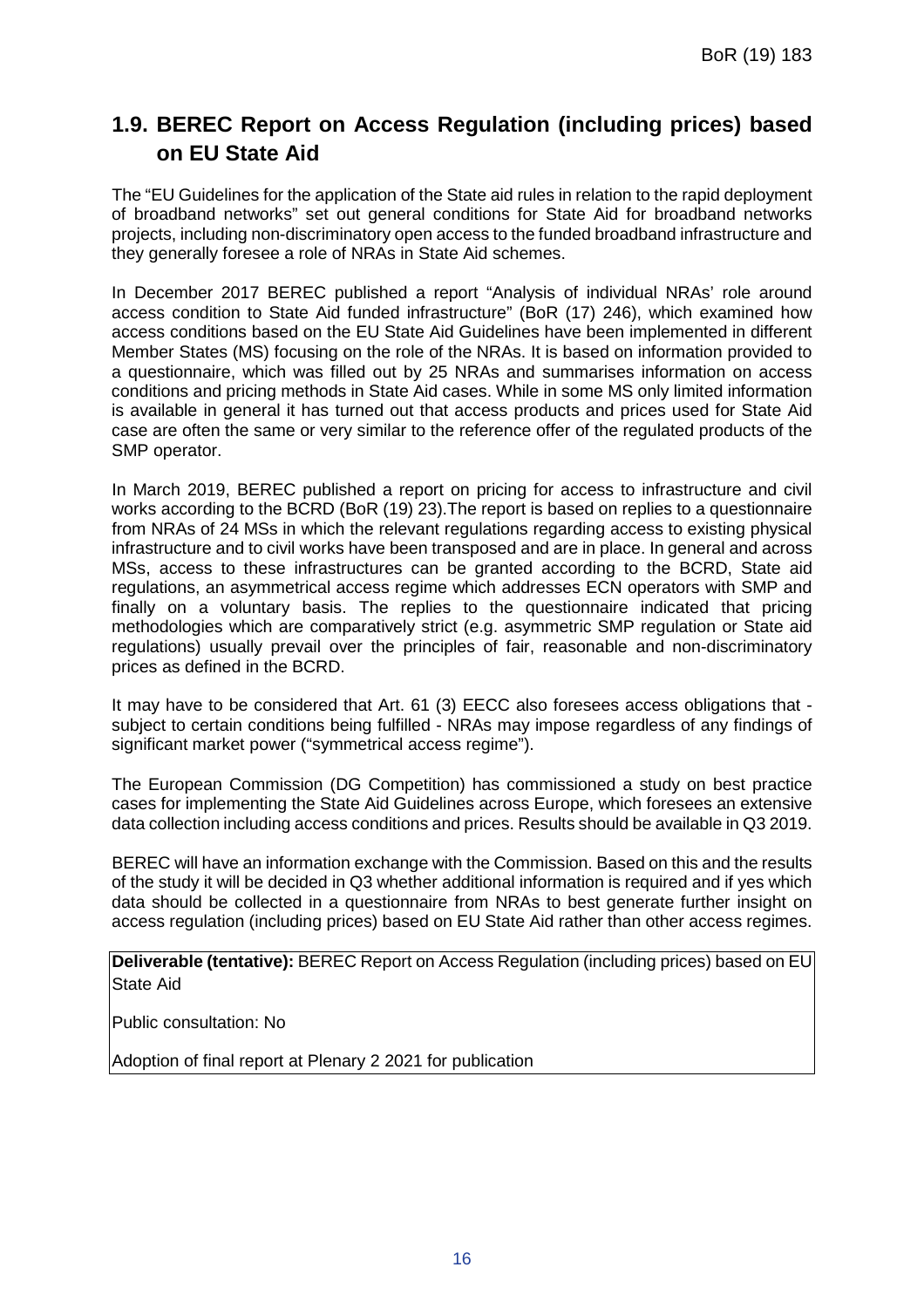## **2. Strategic priority 2: Monitoring potential bottlenecks in the distribution of digital services**

BEREC's second strategic priority is to evaluate and analyse how the various digital markets evolve over the lifetime of the Medium-Term Strategy, with a particular focus on how market power is distributed and how the existence of bottlenecks to competition can be addressed by BEREC. While much of the work allocated to this strategic priority in 2020 relates to mandatory tasks flowing from the EECC (e.g. guidelines to assess the sustainability of the domestic pricing model in the context of retail price caps being imposed on regulated intra-EU calls and SMS), BEREC has also initiated work on Digital Platforms and on data collection from Authorised Undertakings and OTTs. The Work Programme 2020 therefore includes the following activities that contribute to this strategic goal.

#### **2.1. Update to the Guidelines on intra-EU communications**

According to the co-legislators' agreement on intra-EU calls, any retail price (excluding VAT) charged to consumers for regulated intra-EU communications shall not exceed a maximum of 0.19€ per minute for calls and 0.06€ per SMS message. In the event that these rules cannot be sustained by particular providers, the Regulation empowers NRAs to grant a derogation at the request of the provider in justified and exceptional cases.

Where an NRA grants a derogation, the provisions of the Regulation requires it to determine the maximum price level that a provider could apply for regulated intra-EU communications and which would enable it to maintain a competitive price level for domestic communications. BEREC published Guidelines in March 2019, with the aim of ensuring coherent application of the Regulation in the Member States, insofar as it is required for the guidance of the derogation.

These Guidelines state that BEREC shall update the Benchmark defined in the Guidelines on a yearly basis, by taking into account data collected for monitoring purposes. This project constitutes the first of these updates. The occasion may be used to update other parts of the Guidelines where possible further clarification is needed.

**Deliverable**: Update to the BEREC Guidelines on intra-EU communications

Public consultation: Yes; adoption at Plenary 1 2020

Adoption of updated guidelines at Plenary 3 2020 for publication

#### **2.2. Intra-EU communications Benchmark Report**

According to Article 5a para 6 of the TSM Regulation<sup>[7](#page-17-0)</sup> as amended by Regulation (EU) 2018/1971, NRAs shall monitor the price developments of regulated intra-EU communication

<span id="page-17-0"></span> $\overline{a}$ <sup>7</sup> Regulation (EU) 2015/2120 of the European Parliament and of the Council of 25 November 2015 laying down measures concerning open internet access and amending Directive 2002/22/EC on universal service and users' rights relating to electronic communications networks and services and Regulation (EU) No 531/2012 on roaming on public mobile communications networks within the Union (Text with EEA relevance)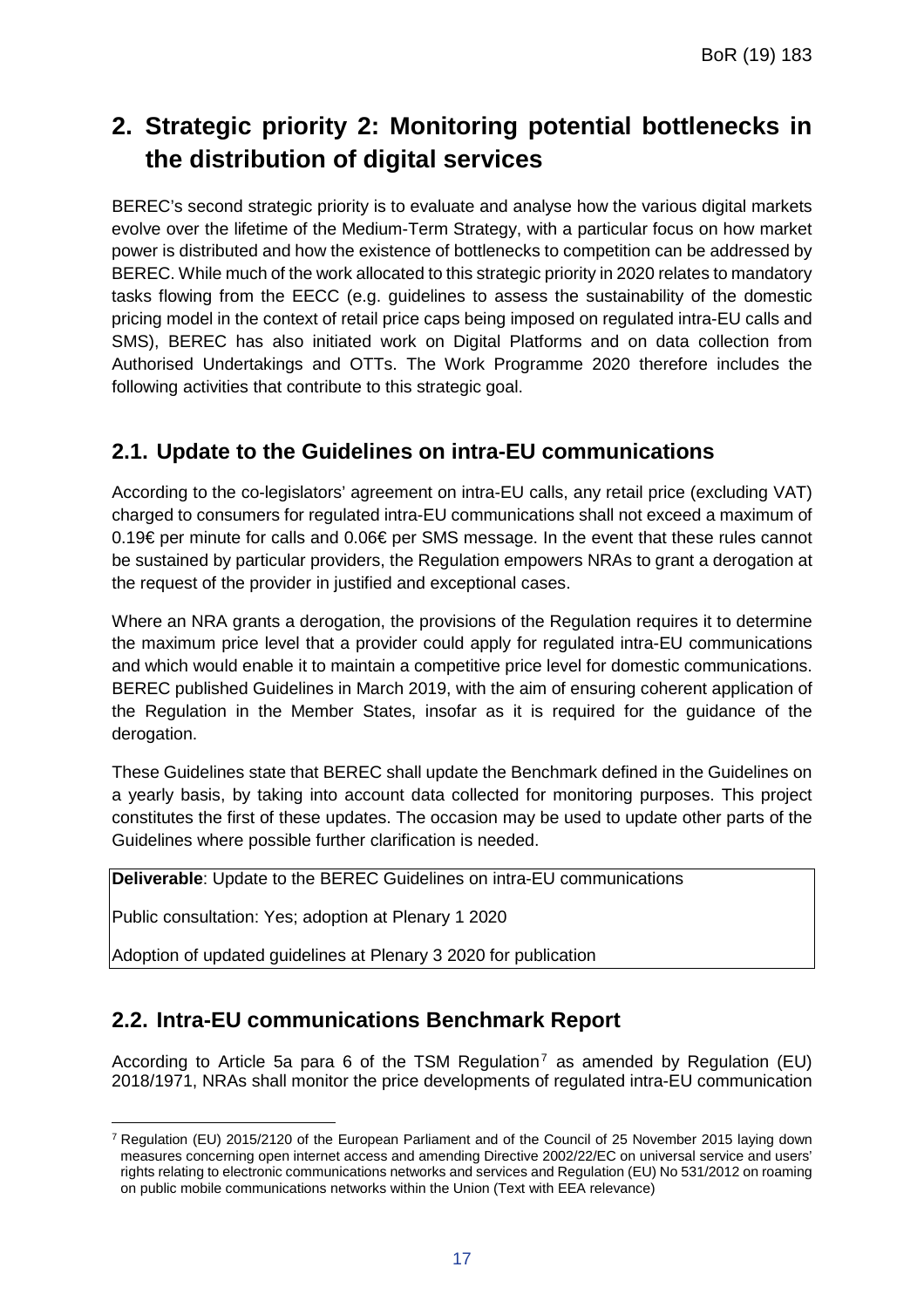services. For this purpose, BEREC provides a template to contribute to a harmonised data collection in the EU/EEA. NRAs are therefore collecting data from both fixed and mobile operators once a year and will submit the data to BEREC.

For 2020 BEREC is planning to publish the 1st Benchmark Report (including data from 2019) on the findings of the data collection.

Based on the data collected by NRAs on intra-EU communication services, BEREC will draft and publish a Benchmark Report once a year

**Deliverable**: 1st Intra-EU communications benchmark report

Public consultation: No

Adoption at Plenary 3 2020 for publication

#### **2.3. Report on Market & Economic issues of Digital Platforms**

The development of digital platforms has raised many questions - in particular, that the specific economic properties of those could lead to competition concerns as well as consumer, privacy- and security concerns.

This work should be seen as a first insight from BEREC into the digital platforms, with the aim to provide a better understanding of digital platforms and the interest and potential role for BEREC. Therefore, it is important that BEREC starts considering how to address digital platform issues in a more specific manner, and second – if such a need is identified – potential means to regulate these services. The aim of the report on Market & Economic issues of Digital Platforms is to give a thorough description of the issues involved.

The report will provide definitions, clarify concepts, provide an analysis of digital platforms, and describe the potentially positive and negative competition issues currently under discussion. The report will describe how competition concerns in relation to digital platforms have been handled so far through the application of competition law and other relevant legislative provisions. Further, the report will describe views put forward on how to tackle potential competition problems, in particular the proposals to include ex-ante tools, some of which could be comparable to those traditionally used in the telecom sector, is also currently under discussion, with arguments both in favour and against using such tools.

Finally, the report will address the relevance of digital platforms for NRAs and BEREC and how the experience gained by BEREC and its members in the context of the electronic communication services, could be used in the context of digital platforms.

In addition, BEREC plans to conduct a Head's workshop addressing Digital Platforms, with a possibility to share experiences and discuss future developments.

**Deliverable**: Workshop - TBD

**Deliverable**: BEREC Report on Market & Economic issues of Digital Platforms

Public consultation: Yes; tentative adoption at Plenary 2 2020

Adoption of final report and summary of the public consultation at Plenary 4 2020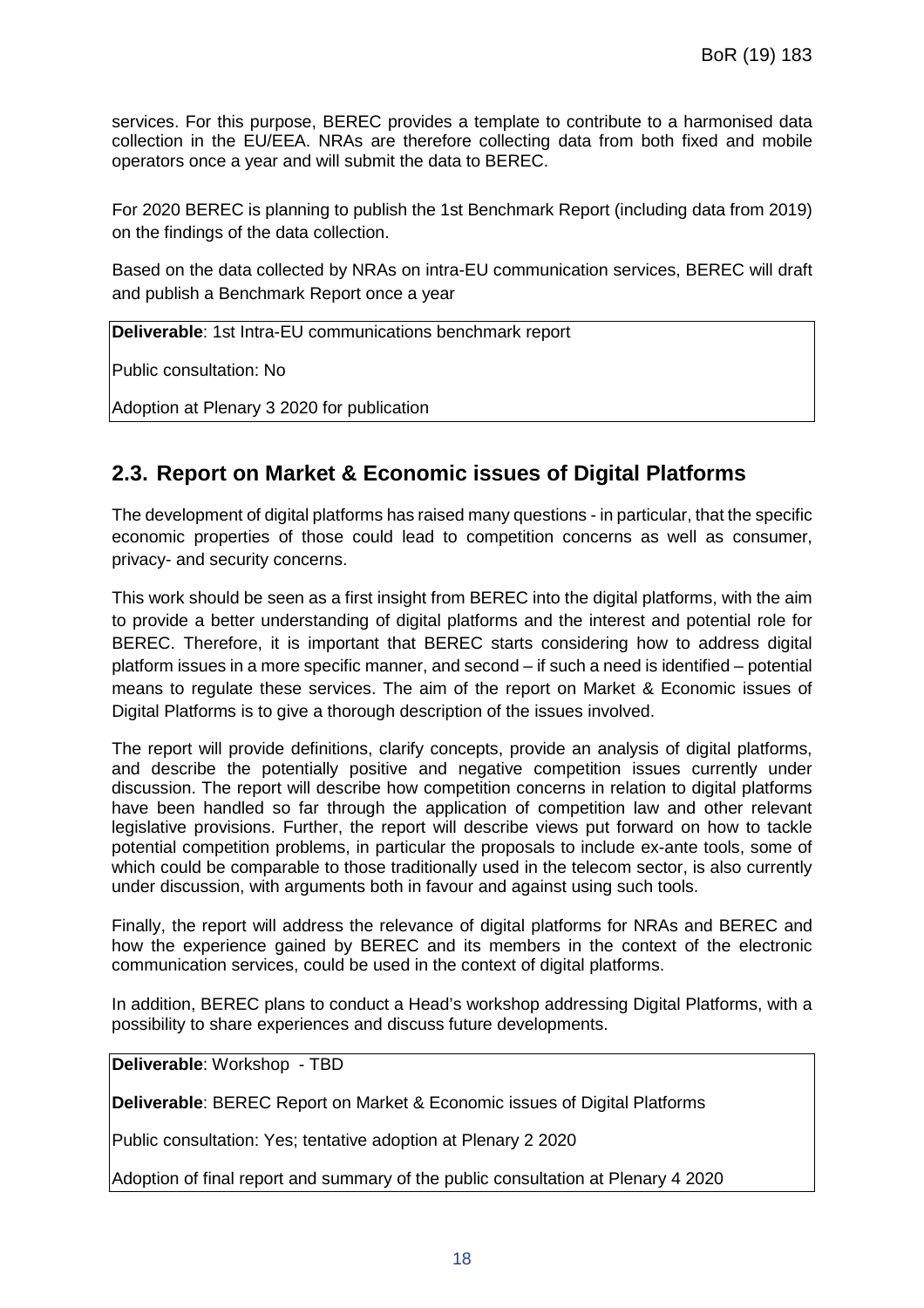### **2.4. Workshop on data collection from Authorised Undertakings and OTTs**

By the end of 2019, BEREC will complete its public report on the harmonised collection of data from both Authorised Undertakings and OTT operators. This report is considered a necessary first step before considering whether to proceed with a proposal for BEREC to develop "Guidelines on the collection of data from OTT service providers, including indicators and data definitions, enforcement of obligations to provide data and cooperation amongst NRAs in sharing of data when OTTs established in one Member State provide service in another".

The report will cover the types of data that it would be advantageous to collect, identify who to collect it from, and may develop some templates that should be checked with the providers of information.

This work follows from previous works carried out in 2016 (report on OTT services (BoR (16) 37), where BEREC assessed the potential to conduct a European benchmarking of OTT indicators and identified the need for the ECN/S Framework review to address the absence of legal competences for NRAs to seek information from providers of OTT services. Subsequently, in 2017 BEREC conducted an exchange with the European Commission and Eurostat regarding the urgent need for evidence that helps inform European policies (telecoms regulation, e-privacy, etc.) and national regulatory decisions in the development of over-thetop (OTT) communication services area.

In 2020, BEREC will organise of a workshop where stakeholders can be consulted on the templates for data collection.

**Deliverable**: Workshop on data collection from Authorised Undertakings and OTTs – Timing TBD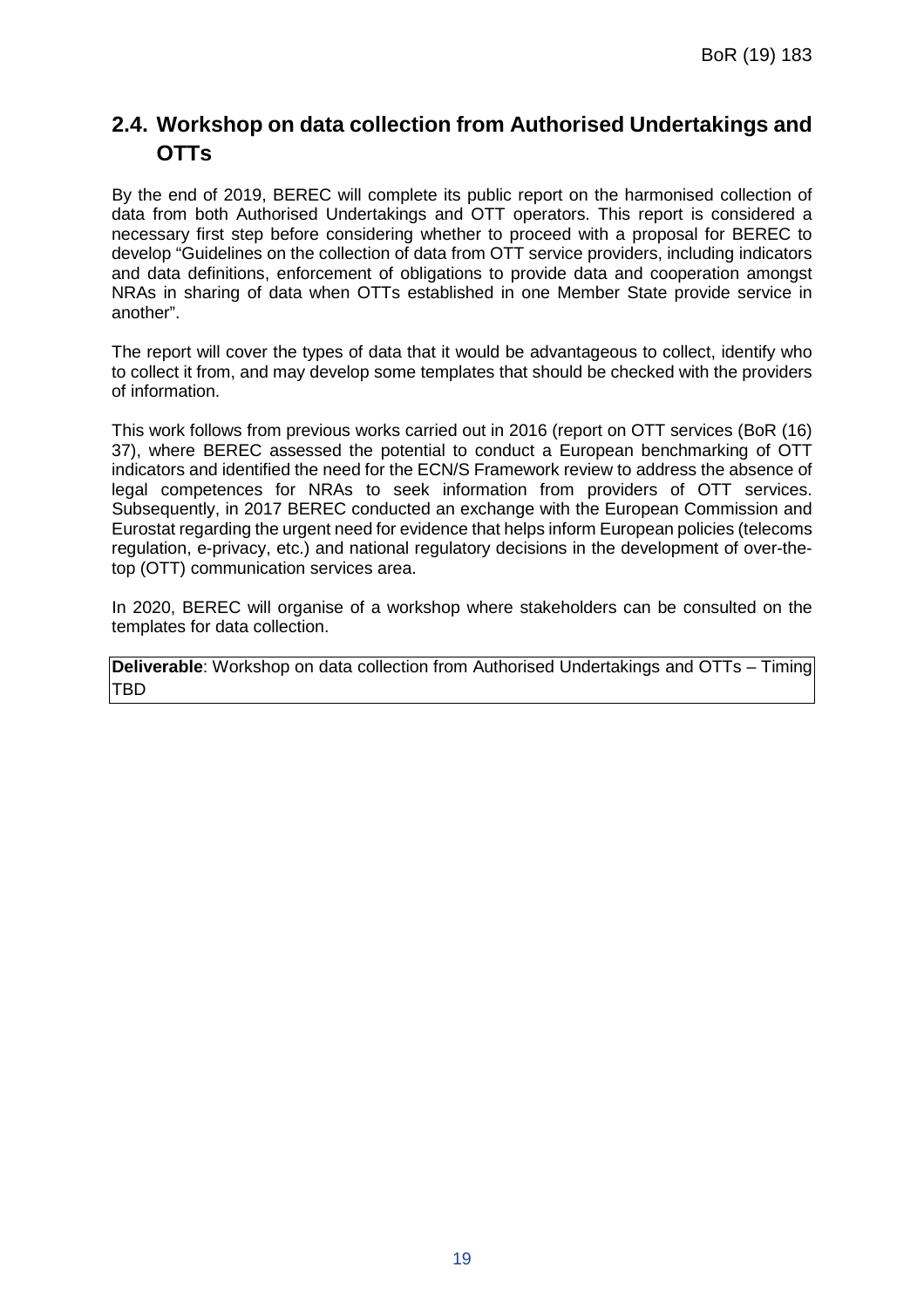## **3. Strategic priority 3: Enabling 5G and promoting innovation in network technologies**

5G has been a key focus of BEREC's Work Programme since 2017/2018. BEREC intends, within the scope of its competence, to continue actively and closely following the development of 5G and will, where relevant, work in cooperation with other EU bodies (in particular the RSPG) to identify potential obstacles to a smooth and quick implementation in the Member States. The 2019 focus on the mandatory work tasked to BEREC in light of the EECC, enabling 5G and promoting technological innovation, remains a key objective for BEREC. In 2020 BEREC will also work on coverage information for 5G deployments and the security of 5G networks. The Work Programme 2020 therefore includes the following activities that contribute to this strategic goal.

#### **3.1. Carry-over work on The impact of 5G on regulation**

In 2018, BEREC published a study on the implications of 5G deployments on future business models and a report on infrastructure sharing. Furthermore, following a public consultation, BEREC published a Common Position on mobile coverage information for consumers.

In 2019, BEREC commenced a report on the impact of 5G on regulation and the role of regulation in enabling the 5G ecosystem, which included the question about how regulation could influence the pace at which innovative services are brought to market – especially vertical solutions. Additional aspects to this work could also include focusing on other relevant aspects, such as:

- aspects of 5G networks coverage and quality of service; and
- exploring national practices in relation to the roll-out of small cells.

The timing of the two deliverables set out below enabled the results of the "feasibility study" on development of coverage information for 5G deployments to provide input to the report on the impact of 5G on regulation. The end result for this project is also to publish a report on the way forward on one or more regulatory key issues identified in the first path finder report on the impact of 5G on regulation and the role of regulation in enabling the 5G ecosystem.

Based on the preliminary surveys and early stakeholder engagements BEREC did in 2019, it seemed that for the large majority, the 5G vertical ecosystem models were not ready yet and plans were therefore not yet concrete.

BEREC could do more exploratory work, by organizing a workshop, and, based on its outcome provide either high-level overview or details regarding specific verticals. The report could foresee a review mechanism in order to keep up with the market development The BEREC feasibility study should feed into this report as initially planned.

Moreover, depending on the results of the public consultation, some further work might be necessary, including some exchanges with the European Commission in relation to the definition of mobile networks indicators.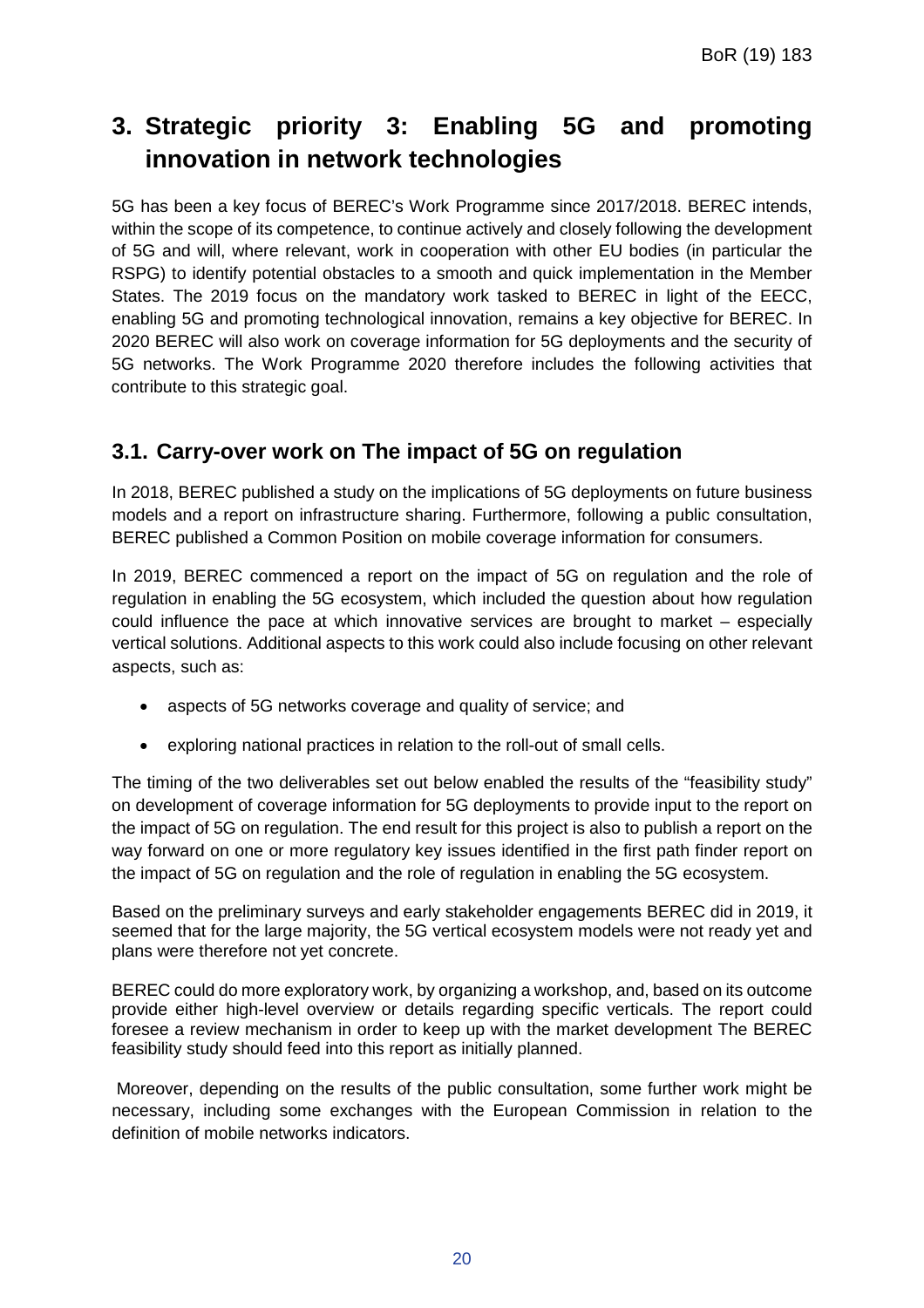**Deliverable**: BEREC Feasibility study on development of coverage information for 5G deployments

Public consultation: Carried out in 2019

Adoption of final report at Plenary 1 2020 for publication

**Deliverable**: BEREC Report on the impact of 5G on regulation and the role of regulation in enabling the 5G ecosystem

Call for input: Carried out in 2019

Adoption of final report at Plenary 2 2020 for publication

**Deliverable:** Stakeholder Workshop – Timing TBD

Adoption of Summary Report at Plenary 3 2020 for publication

**Deliverable:** Report on the way forward on one or more regulatory key issues identified in the first path finder report in the impact of 5G on regulation and the role of regulation in enabling the 5G ecosystem

Public consultation: Yes, TBD

Adoption of final report at Plenary 4 2020 for publication

#### **3.2. Peer review process**

According to the EECC (Article 35), when an NRA and/or competent authority intends to undertake a selection procedure in relation to radio spectrum bands for which technical conditions have been harmonised in order to enable their use for wireless broadband electronic communications networks and services, it shall inform the RSPG about any such draft measures and indicate whether and when it requests the RSPG to convene a Peer Review Forum.

When requested to do so, the RSPG shall organise a Peer Review Forum in order to discuss and exchange views on the draft measures transmitted and shall facilitate the exchange of experiences and best practices on the draft measures transmitted by NRAs or competent authorities.

The Peer Review forum shall be open to voluntary participation by experts from other competent authorities and BEREC.

In 2018, BEREC published a report on practices on spectrum authorisation, award procedures and coverage obligations with a view to considering their suitability to 5G. In 2019, BEREC experts built upon this report to further exchange good practice in preparation for the Peer Review Forum. A Working Arrangement between BEREC and RSPG was signed in June 2019. "Liaison officers" in both BEREC and RSPG was appointed to strengthen the relationship between the two bodies as well as to facilitate the implementation of this Arrangement. BEREC envisages informing the liaison officer in RSPG if it intends to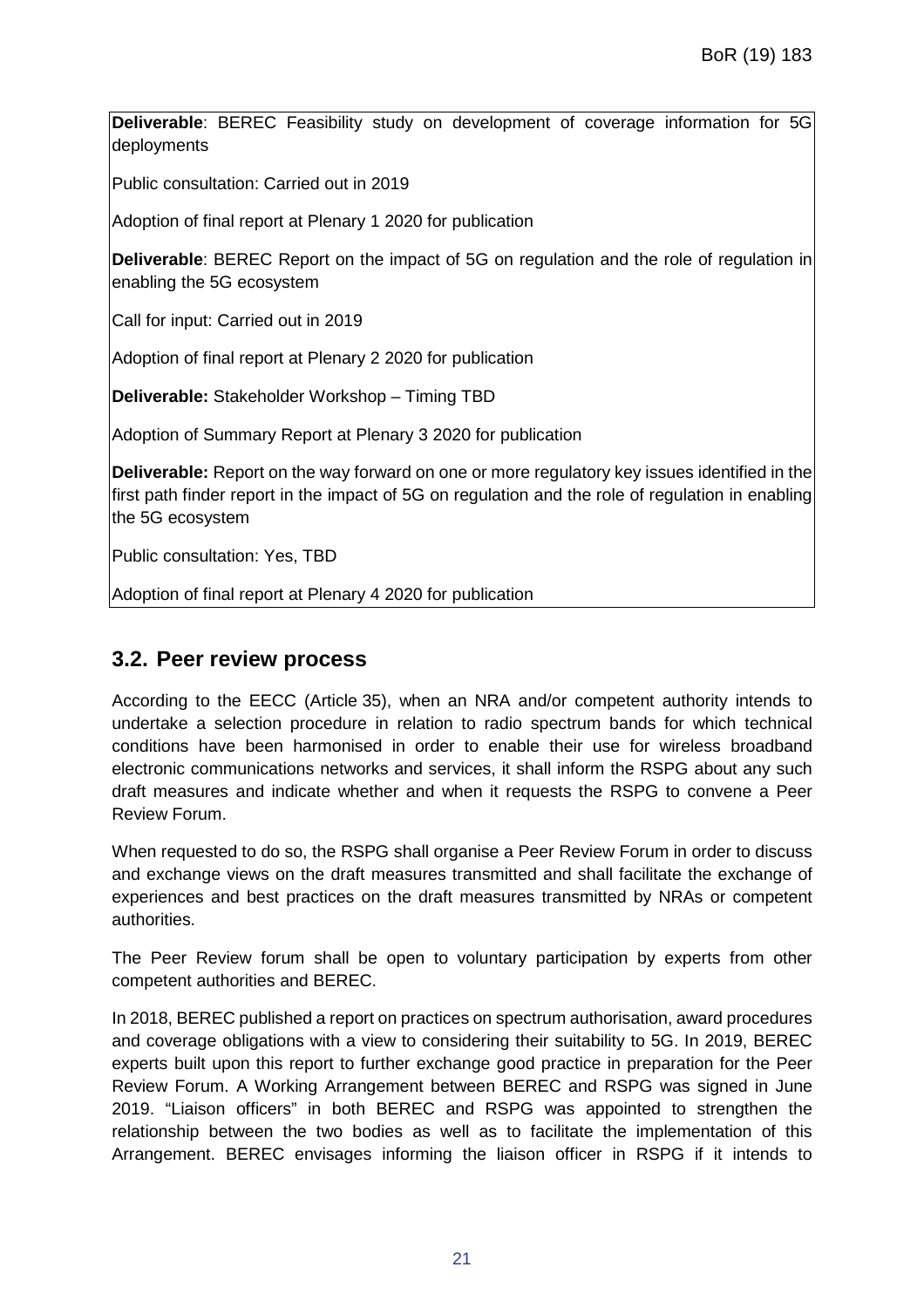participate in the Peer Review Forum or other meeting and to indicate its experts at the meeting.

**Deliverable**: As required, BEREC experts' in peer review forums to discuss and exchange views on draft national measures related to internal market procedures for radio spectrum.

Public consultation: No

Timing depends on whether and when RSPG organises a Peer Review forum when requested to do so

#### **3.3. Workshop on infrastructure sharing**

In promoting infrastructure sharing, NRAs have been trying to achieve a good balance between the enhancement of competition through infrastructure roll-out and a limitation of the cost and impact of the roll-out of existing mobile networks.

In 2018, BEREC published a report on infrastructure sharing, which provides a provisional analysis of mobile network infrastructure sharing arrangements that are currently in place in various individual European markets. Following the report, BEREC identified best practices on mobile infrastructure sharing arrangements and developed a draft BEREC Common Position on infrastructure sharing.

In 2019, BEREC considered the answers received to the public consultation on the draft Common Position in order to make the necessary adaptation before its adoption. In June 2019, BEREC adopted the Common Position on infrastructure sharing.

This project is a follow-up on the work done in 2018 and 2019 on infrastructure sharing. Following up on the 2019 Common position on infrastructure sharing, and high stakeholders' interest for this project, BEREC will organize a workshop to enable discussion with stakeholders on the BEREC work conducted so far, as well as possible future evolutions of the Common Position with regards to 5G.

**Deliverable:** Workshop and summary report on whether NRAs could bring benefits to verticals, by providing information on coverage and QoS of 5G networks

Workshop to be held in H2 2020

l

Adoption of Summary Report at Plenary 4 2020 for publication

#### **3.4. Report on security issues related to 5G implementation**

Taking into consideration the Commission Recommendation on the Cybersecurity of 5G networks<sup>[8](#page-22-0)</sup>, BEREC has been mandated to assist the NIS<sup>[9](#page-22-1)</sup> Cooperation Group that will take into account national and Union risk assessments on 5G cybersecurity and will establish a toolbox identifying types of cybersecurity risk and of possible measures to mitigate the risks in areas including certification, testing and access controls. It should also identify possible specific measures appropriate to address risks identified by one or more Member States.

<span id="page-22-0"></span><sup>8</sup> Com (2019) 2335; especially, para.24 in the preamble, as well as Chapter. V, point 6

<span id="page-22-1"></span><sup>9</sup> Directive (EU) 2016/1148 of the European Parliament and of the Council of 6 July 2016 concerning measures for a high common level of security of network and information systems across the Union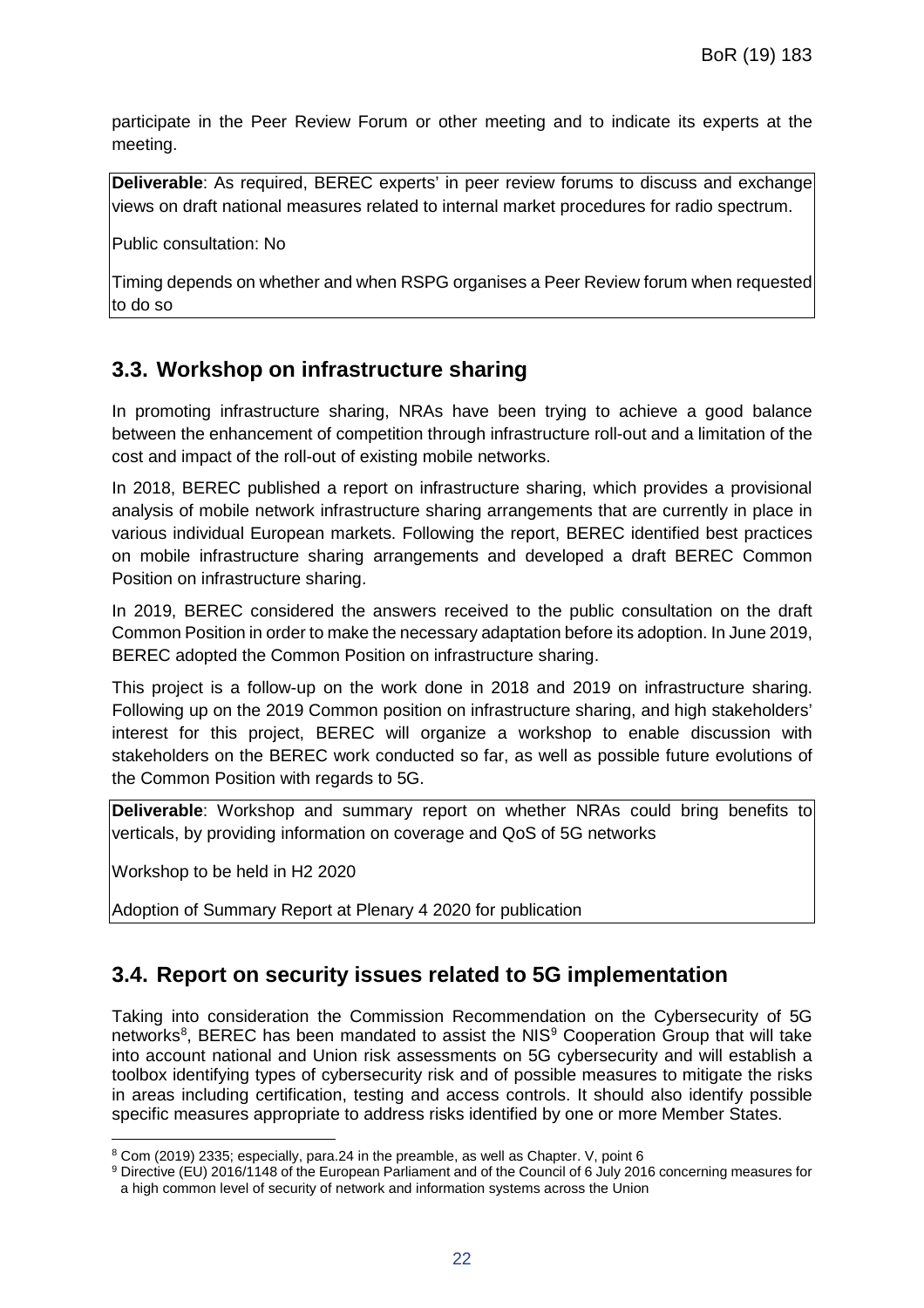The main aim of the work has been to recognise how BEREC should contribute to achieving the goals of Commission Recommendation on the Cybersecurity of 5G networks C (2019) 2335, and to act as a conduit for information and experience sharing on relevant cyber security matters amongst members and participants in BEREC and other relevant bodies.

Having taken the above into account, during the second half of 2019 BEREC gathered data from the member states and the operators on the state of play for 3G, 4G and 5G security requirements (NRA's competences in network/cyber security supervision, monitoring/formal supervision procedures state of play in the legislation: security by design, security in development, security in network configuration and deployment, supply chain related security measures).

Additionally, BEREC organized an internal workshop at the end of 2019 for BEREC members to consult with the stakeholders and obtain their views on measures for 5G cybersecurity

Following this research, in 2020, BEREC will:

- Depending on the toolbox development and following any requirements that might arise, provide any further additional information in the form of internal reports
- Organize an external workshop in the first semester of 2020 for BEREC members to consult with the stakeholders and obtain their views on measures for 5G cybersecurity if it is deemed necessary
- Evaluate accordingly BEREC's involvement in 2020 depending on the toolbox implementation.

**Deliverable**: Internal first Workshop on 5G Cybersecurity risk assessments and state of play during 2019

Public consultation: No

Adoption of final report at Plenary 1 2020 for internal use

**Deliverable**: External second Workshop on 5G Cybersecurity toolbox progress in 2020

Public consultation: No

Adoption of final report at Plenary 3 2020 for internal use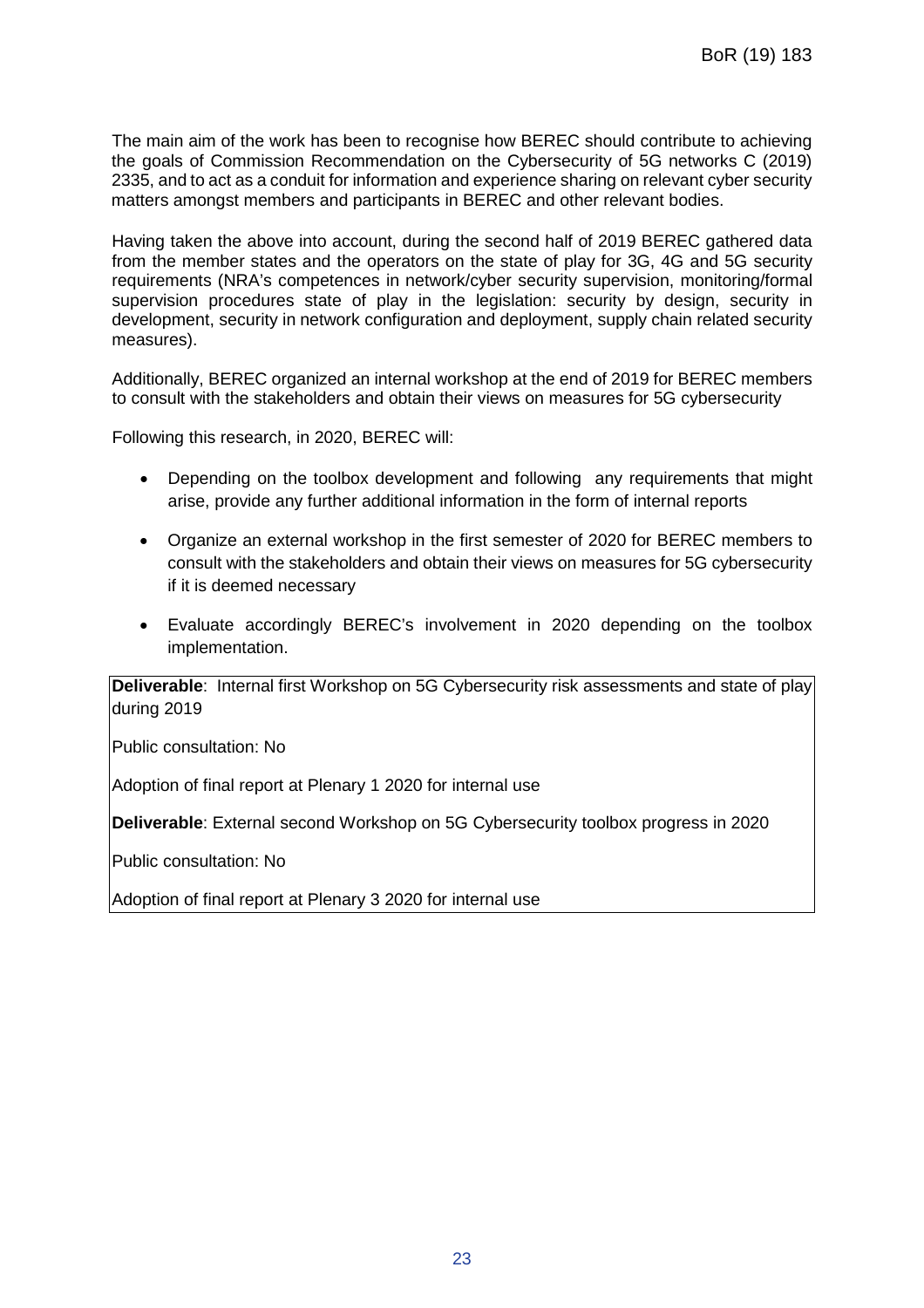## **4. Strategic priority 4: Fostering a consistent approach of the open internet principles**

BEREC has a long history of working on Net Neutrality issues. With the growing trend among consumers towards internet-enabled services expected to continue, preserving open internet access will become ever more important, and BEREC will continue to work actively to support national regulators in applying the Regulation in a consistent way throughout Europe. In 2020 BEREC will finalise the update to the Guidelines on the Implementation of the Open Internet Regulation as well as work on NRA deployment support and sharing of practical experiences of the Net Neutrality Measurement tool. The Work Programme 2020 therefore includes the following activities that contribute to this strategic goal.

### **4.1. Carry-over work on update to the Guidelines on the Implementation of the Open Internet Regulation**

In 2018, BEREC conducted a public consultation on the evaluation of the application of Regulation 2015/2120 and BEREC Net Neutrality (NN) Guidelines. Based on this, BEREC published a consultation report and an Opinion, in which it recommended to update or clarify selected parts of the 2016 NN Guidelines.

In 2019, BEREC arranged a stakeholder workshop, prepared the draft Guidelines for public consultation, and after the consultation started finalizing the draft Guidelines and a consultation report for publication. Based on the work done in 2018 and 2019, this work stream will finalize and publish the 2019 consultation report and the updated NN Guidelines renamed to BEREC Guidelines on the Implementation of the Open Internet Regulation

**Deliverable**: Update to the BEREC Guidelines on the Implementation of the Open Internet **Regulation** 

Public consultation: carried out in 2019

Adoption of final Guidelines and consultation report at Plenary 2 2020 for publication

### **4.2. Report on the implementation of Regulation (EU) 2015/2120 and BEREC Guidelines on the Implementation of the Open Internet Regulation**

In 2016, BEREC published Net Neutrality Guidelines (updated 2020) as mandated by Regulation 2015/2120. This regulation also prescribes that NRAs shall "closely monitor and ensure compliance" with the Regulation, and that NRAs shall "publish reports on an annual basis regarding their monitoring and findings". In 2017, 2018 and 2019, BEREC published reports on the implementation of the Regulation, based on the NRAs' annual reports.

In 2020, BEREC will monitor the implementation of the open internet provisions among NRAs concerning the period from 1 May 2019 to 30 April 2020. BEREC will also receive the annual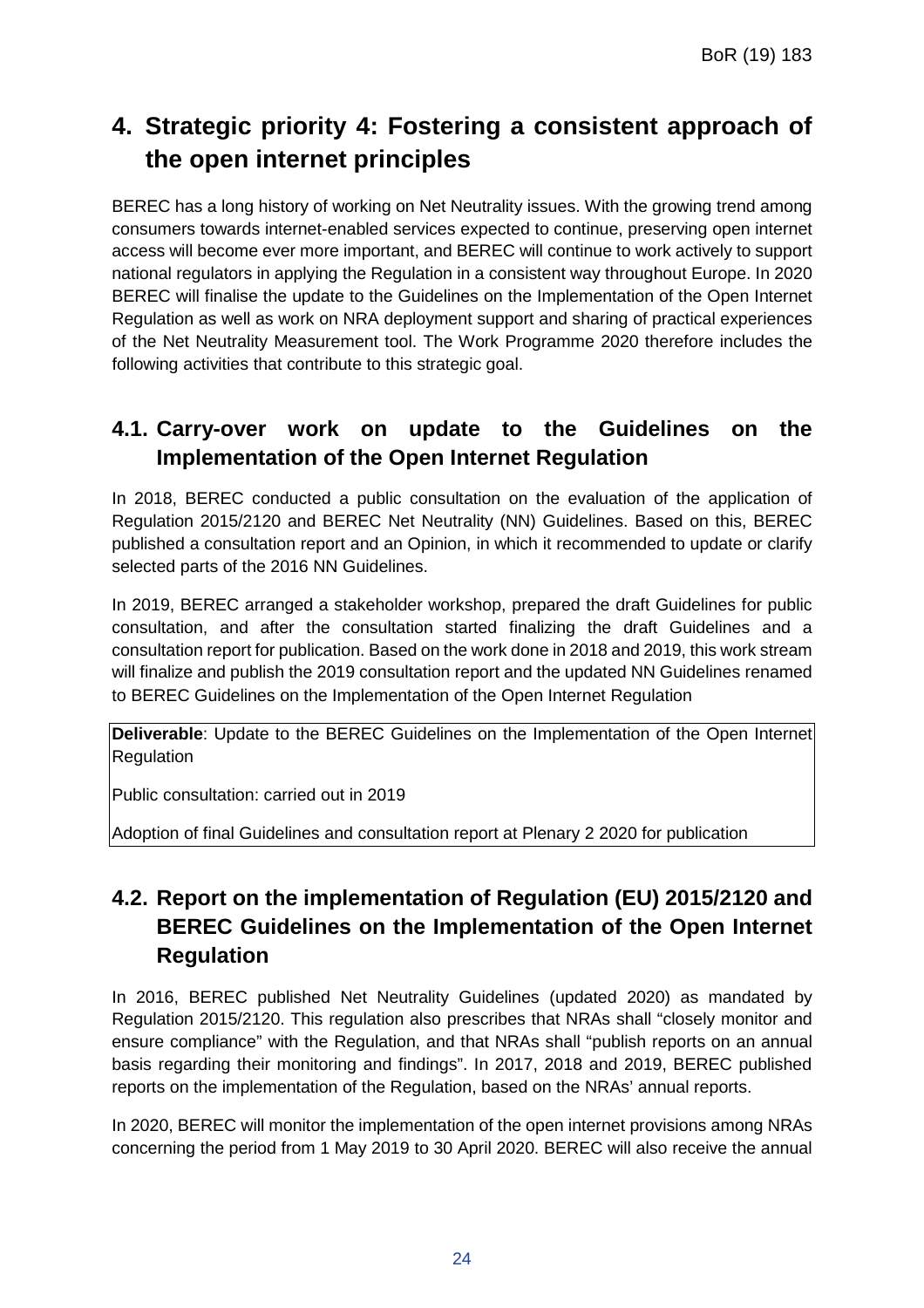national net neutrality reports and the answers to an internal questionnaire in order to develop an annual European-level net neutrality report.

In addition, a forum is maintained to (informally) discuss national cases and questions relating to the coherent application of the Open Internet Regulation, also covering cases of zero-rating, impacts of increased encryption e.g. new variants of DNS and gathering information about IPv6 deployment. This workstream should build on the experiences from earlier years and this information is also used to develop an annual European-level net neutrality report.

A specific topic that will be addressed in 2020 is the Technical assessment of the traffic management techniques in the context of zero rating offers. The predominant net neutrality case today relates to zero rating and traffic management including how the zero rated traffic is identified is normally an integral part of the investigation. It would be valuable for NRAs to have a better understanding of traffic management practices e.g. used to identify the zero rated traffic as the monitoring question has been one of the main topics to be debated. The aim is to leverage information and to share knowledge about zero rating offers and how zero rating content is identified

**Deliverable**: BEREC Report on the implementation of Regulation (EU) 2015/2120 and BEREC Net Neutrality Guidelines

Public consultation: No

Adoption of final report at Plenary 3 2020 for publication

**Deliverable**: Workshop on IPv6 deployment across Europe – timing TBD

**Deliverable**: Internal workshop on zero rating offers – timing TBD

### **4.3. NRA Deployment support and sharing of practical experiences of the Net Neutrality Measurement tool**

In 2018 BEREC ran a procurement process for a Net Neutrality measurement tool.

The development of the BEREC Net Neutrality measurement tool is scheduled to complete in 2019 and will be available for NRAs to commence deployment of a national instance thereafter.

With this workstream the BEREC intends to:

- 1) Support NRAs in their national deployments and provide a forum for NRAs to share internal information and exchanges of experience
- 2) Explore how to best utilize this tool in terms of the NRAs supervisory role
- 3) Commence the task of supporting the BEREC Office during the 36 month maintenance of the tool
- 4) Consider the benefits, drawbacks and challenges of maintaining a common codebase for the tool, during future enhancements delivered by individual NRAs or by BEREC, and plan BEREC's role in supporting the same
- 5) External co-operation with stakeholders to advertise and involve stakeholders with the tool's development e.g. via giving presentations and via stakeholder workshops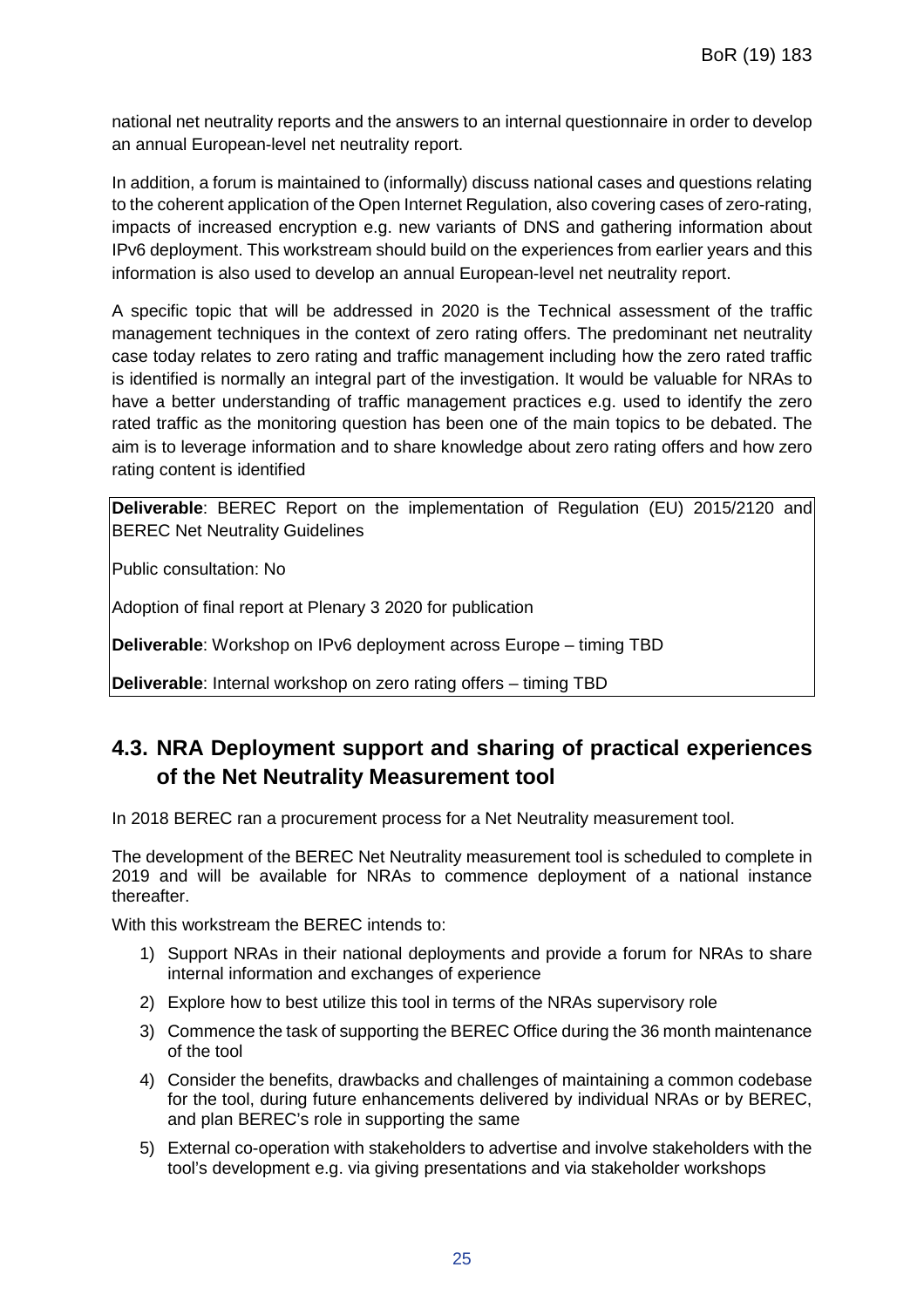**Deliverable**: Information exchange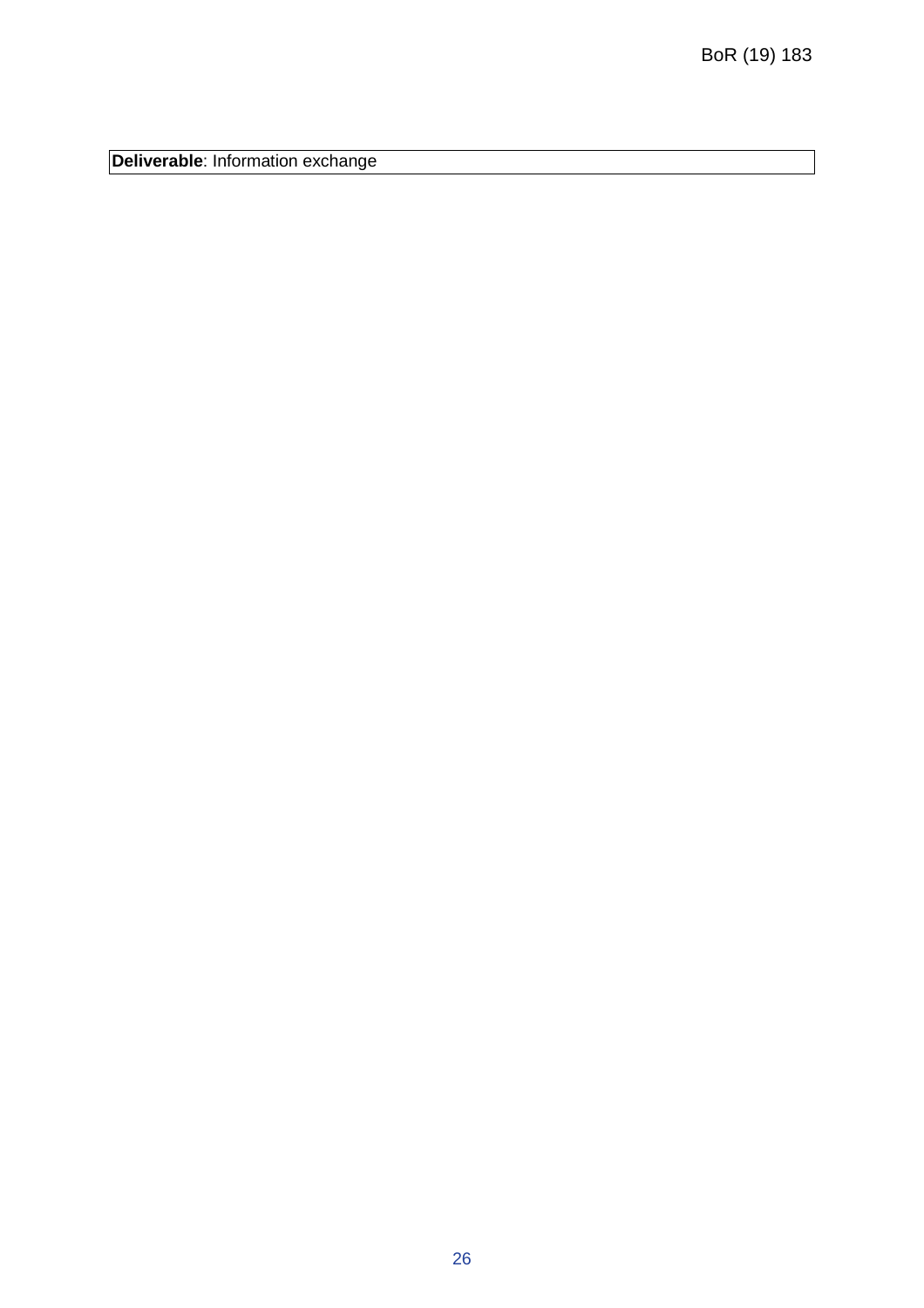## **5. Strategic priority 5: Exploring new ways to boost consumer empowerment**

The empowerment of end users is one of the three strategic pillars of BEREC. This objective was given added weight when BEREC put in place the five strategic priorities in its Medium-Term Strategy 2018-2020. BEREC always seeks to ensure that consumers have the information and tools to make informed choices and engage effectively with the market. One of the key provisions of the EECC is the imposition of consumer protection rules on the basis of full harmonisation at EU level, based on best practices in Member States. As a result, the work of BEREC in 2019 and 2020 has a distinct focus on mandatory tasks flowing from the EECC, which are intended to improve the welfare of consumers with regard to electronic communications markets. In addition BEREC will work on how to handle third party payment charges on mobile phone bills and NRAs' enforcement powers when it comes to penalties. The Work Programme 2020 therefore includes the following activities that contribute to this strategic goal.

### **5.1. Carry-over work on Guidelines on common criteria for undertakings other than ECN/ECS to manage numbering resources**

According to the EECC (Article 93(2)), NRAs and/or other competent authorities may also grant rights of use for numbering resources from the national numbering plans for the provision of specific services to undertakings other than providers of electronic communications networks or services, provided that those undertakings demonstrate their ability to manage those numbers and sufficient and adequate numbering resources are made available to satisfy current and foreseeable future demand. Those undertakings shall demonstrate their ability to manage the numbering resources and comply with any relevant requirements set out pursuant to Article 94. It has to be taken into account that granting rights of use of numbering resources for undertakings other than ECN or ECS is a national competence and not an obligation required by the EECC. In this respect implementation may vary from one MS to another.

The EECC provides (Article 93(2)) that BEREC shall adopt, after consulting stakeholders and in close cooperation with the Commission, guidelines on common criteria for the assessment of the ability to manage numbering resources and the risk of exhaustion of numbering resources. Guidelines on the risk of exhaustion of numbering resources should be based on benchmarking NRA inputs and best practices, given that the legislative framework, the processes and the practices may vary from one MS to another. The purpose of this project is to produce these guidelines.

**Deliverable**: BEREC Guidelines on common criteria for the assessment of the ability of undertakings other than ECN or ECS to manage numbering resources

Public consultation: carried out in 2019

Adoption of final Guidelines and consultation report at Plenary 1 2020 for publication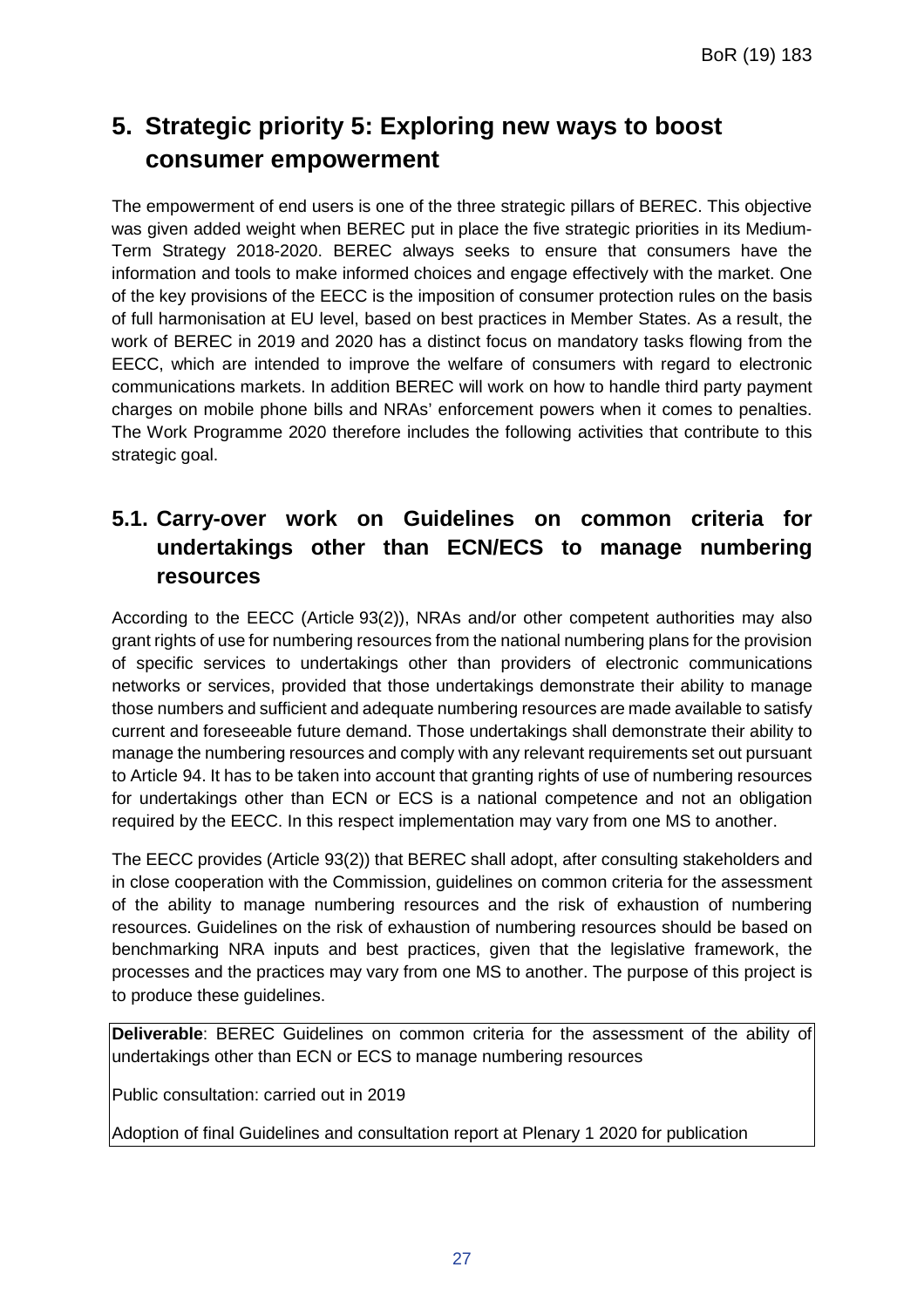### **5.2. Carry-over work on Guidelines detailing quality of service parameters**

According to the EECC (Article 104(2) and Annex X), in order to contribute to a consistent application of this paragraph and of Annex X, BEREC shall adopt, after consultation of stakeholders and in close cooperation with the Commission, guidelines on detailing the relevant quality of service (QoS) parameters, including parameters relevant for end-users with disabilities, the applicable measurement methods, the content and format of publication of the information, and quality certification mechanisms. BEREC is therefore tasked with producing guidelines in order to contribute to the consistent application of Article 104(2) and Annex X.

The purpose of this project is to prepare and publish these guidelines. The project will address the constituent elements of the legislative task assigned to BEREC, including:

- what are the relevant QoS parameters, including, where appropriate, the European Telecommunications Standards Institute (ETSI) and International Telecommunications Union (ITU) standards set out in Annex X of the EECC in relation to ICS and internet access service (IAS), respectively;
- what parameters are relevant for end-users with disabilities;
- what are the applicable measurement methods for these QoS parameters;
- what QoS information should be published and in what form should it be published, including factors that may impact the QoS such as control of signal transmission or network connectivity; and
- appropriate quality certification mechanisms.

**Deliverable**: BEREC Guidelines detailing QoS parameters of IAS and publicly available ICS and the publication of information

Public consultation: carried out in 2019

Adoption of final guidelines and consultation report at Plenary 1 2020 for publication

### **5.3. Carry-over work on Report on Member States' best practices to support the defining of adequate broadband internet access service**

According to the EECC (Article 84(3)), BEREC shall, in order to contribute towards a consistent application of this Article, after consulting stakeholders and in close cooperation with the Commission, taking into account available Commission (Eurostat) data, adopt a report on Member States' best practices in respect of defining an adequate broadband internet access service.

BEREC is tasked with adopting a report on Member States' best practices in respect of defining an adequate broadband IAS, in accordance with their obligation to ensure that all consumers have access at an affordable price, in light of specific national conditions, to an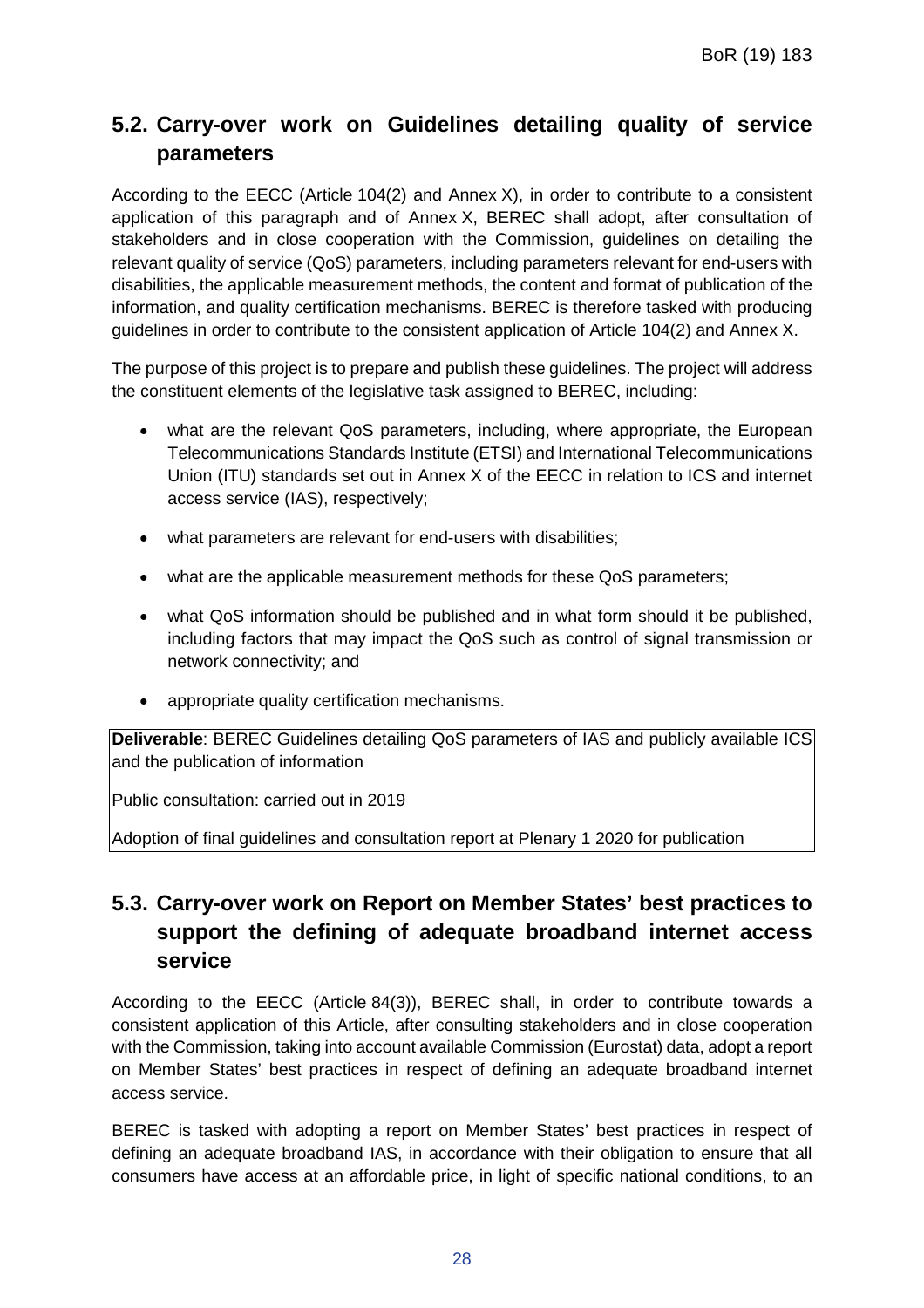available adequate broadband IAS. The best practice report shall seek to gather and analyse relevant information including:

- relevant data available from the European Commission (Eurostat) regarding the availability and quality of broadband IAS in MS;
- how to determine the bandwidth necessary for supporting the minimum set of services set out in Annex V of the EECC;

**Deliverable**: BEREC Report on Member States' best practices to support the defining of adequate broadband IAS

Public consultation: carried out in 2019

Adoption of final report and consultation report at Plenary 2 2020 for publication

### **5.4. Carry-over work on Guidelines on how to assess the effectiveness of public warning systems transmitted by alternative means to mobile NB-ICS**

According to article 110 paragraph 2 subparagraph 2 EECC, BEREC shall publish guidelines on how to assess whether the effectiveness of public warning systems (PWS) under paragraph 2 of article 110 (110(2)-PWS) is equivalent to those under paragraph 1 (110(1)- PWS).

BEREC interprets this task as to provide a toolbox to support Member States in to fulfilling their obligations arising from article 110. The purpose of this guidelines is not to rank ECSbased PWS' according to their performance, but to provide Member States with the means to do so keeping in mind the background of their respective national needs and prerequisites.

BEREC considers that the guidelines should only cover those cases in which a Member States wants to roll-out a stand-alone 110(2)-PWS to be operated in isolation highlighting that where Member States want to roll-out a 110(1)-PWS and supplement it with aspects of a 110(2)- PWS the latter would not need to be measured against the guidelines. However, BEREC recommends using the guidelines as a reference point in such cases in order to identify improvable areas of the supplement-110(2)-PWS.

As no BEREC-Member has been responsible for the implementation of their national PWS so far, both a general and detailed questionnaire was issued to receive relevant input from the competent authorities in the Member States. The answers to this general questionnaire provide an important insight in the situation and future plans from each responding Member State and were used as a basis during the drafting of the guidelines.

In order to collect stakeholders' input on the design and capabilities of existing public warning systems on the market, an early general call for input was launched asking stakeholders to describe the capabilities of existing systems.

The guidelines should recommend which 110(1)-PWS systems, are considered to be the 'benchmark' against which 110(2)-PWS systems should be assessed. The guidelines will need to define a number of criteria against which ECS-PWS' should be assessed in terms of coverage and capacity to reach end-users. In order to assess the effectiveness of the 110(2)- PWS' the guidelines shall assess the performance of 110(1)-PWS against these criteria, as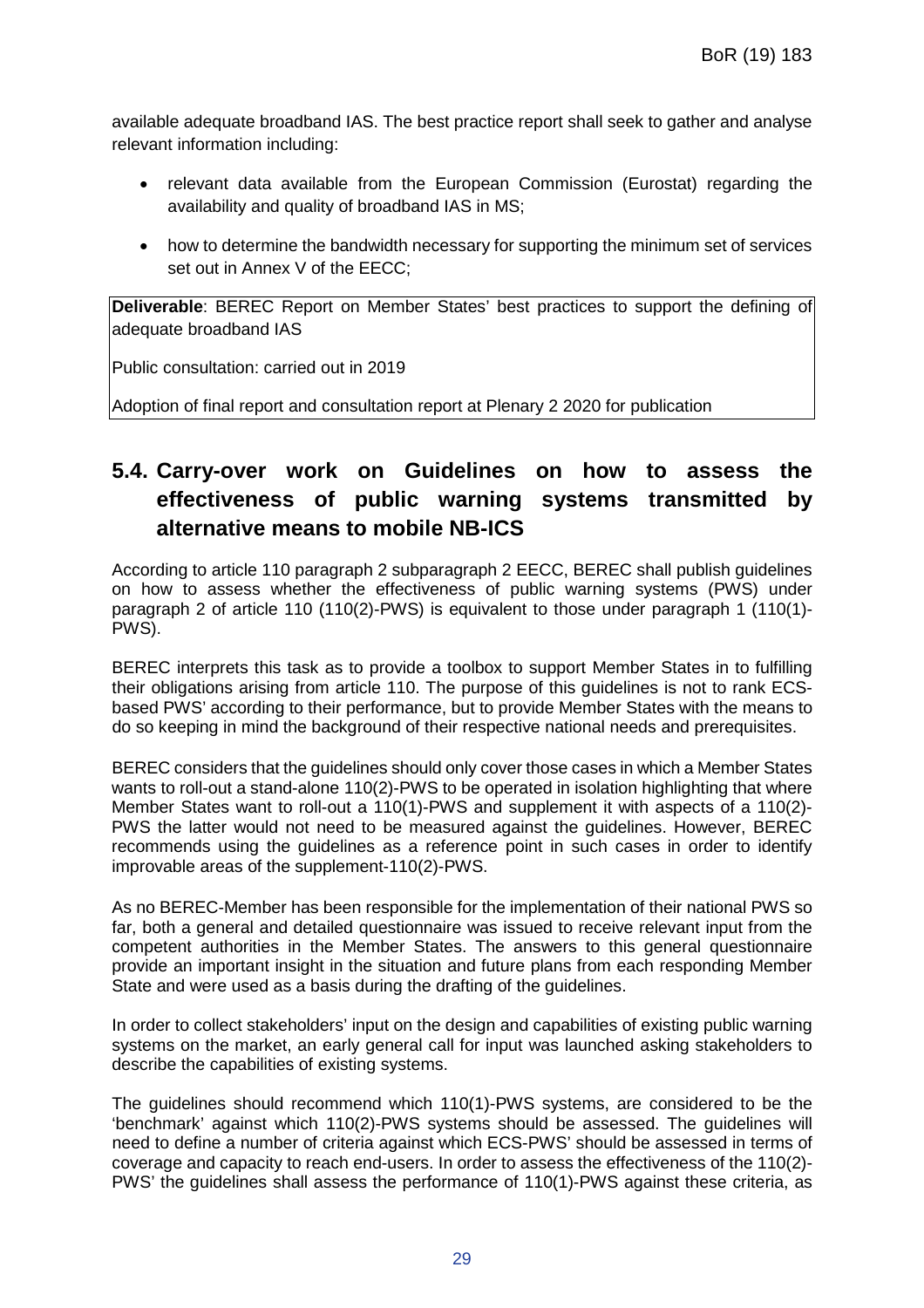far as possible in order to create a benchmark. The criteria should be described and recommendations on aspects to be taken into account for each criterion should be given. Additionally the guidelines should provide general reasoning regarding the relevance of each criterion.

**Deliverable:** BEREC Guidelines on how to assess the effectiveness of public warning systems transmitted by different means

Public consultation: carried out in 2019

Adoption of final Guidelines and consultation report at Plenary 2 2020 for publication

#### **5.5. Report on how to handle third party payment charges on mobile phone bills**

In many European countries, mobile operators allow charges on behalf of third party providers through the mobile phone bills of their customers

According to Art. 115 EECC, competent authorities are able to require all providers of internet access services or publicly available number-based interpersonal communications services to make available free of charge all or part of the additional facilities listed in Part B of Annex VI, subject to technical feasibility, as well as all or part of the additional facilities listed in Part A of Annex VI.

Among these additional facilities, EECC ANNEX VI has a specific provision set out in PART A (h) facility to deactivate third party billing - namely, the facility for end-users to deactivate the ability for third party service providers to use the bill of a provider of an internet access service or a provider of a publicly available interpersonal communications service to charge for their products or services.

The purpose of this project is to collect data to understand;

- what charges on behalf of third party providers are being collected using mobile phone bills, considering both pre-paid and post-paid contracts and the related issues;
- provisions that exist in advance of introduction of the EECC ('Code') and post Code implementation

**Deliverable**: Report on how to handle third party payment charges on mobile phone bills

Public consultation: Yes, adoption of draft report at Plenary 1 2021 for public consultation

Adoption of final report at Plenary 3 2021

#### **5.6. Report on Penalties**

This workstream implies the delivery of an internal BEREC report analysing the national transposition of the rules on penalties, enforcement powers and NRAs approach to imposing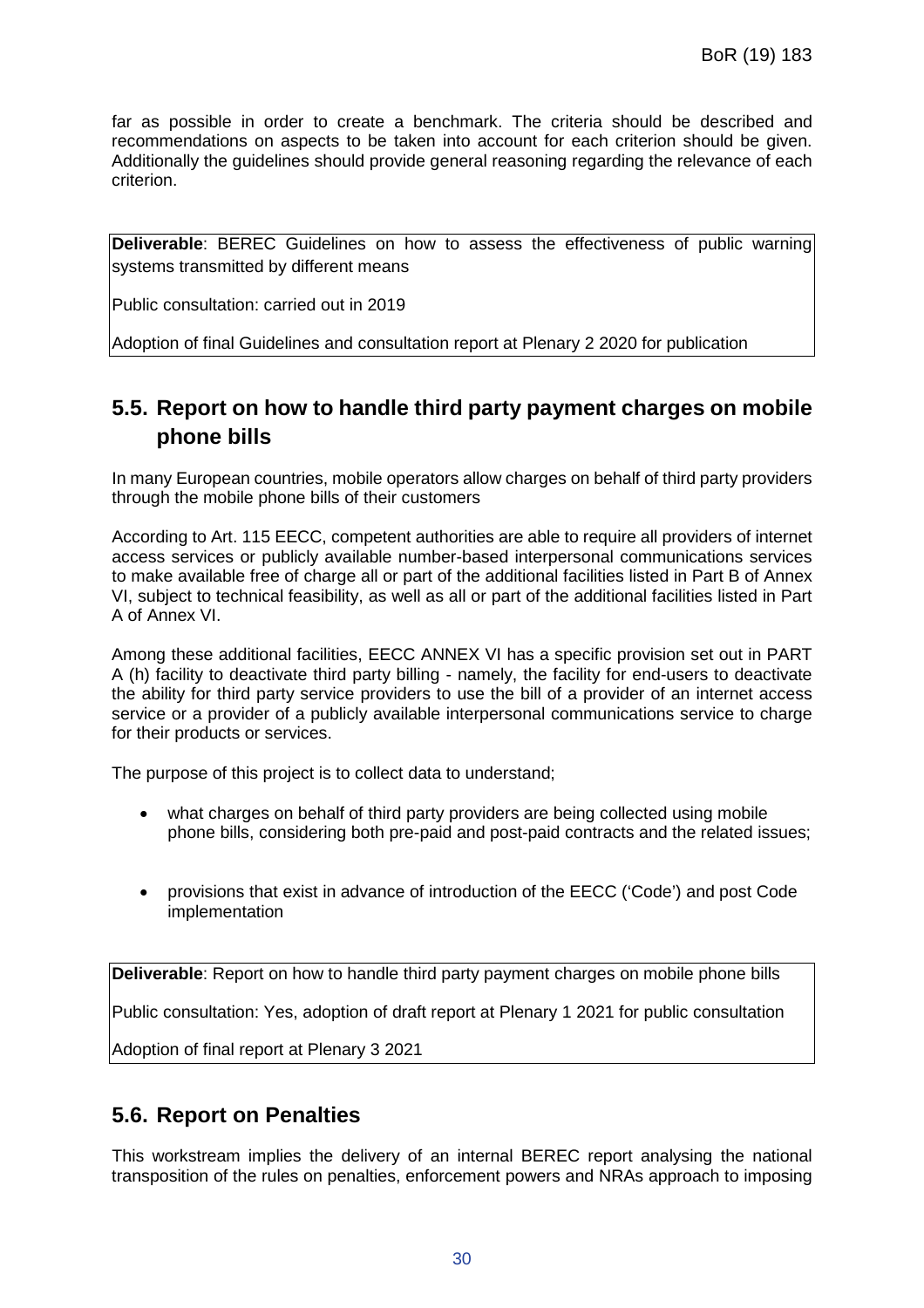penalties for non-compliance including principles considered and issues encountered in the assessment of gradation criteria. This internal report will use output from a questionnaire to assess the current situation and could include a benchmarking of the types of infringements and penalties imposed by NRAs.

**Deliverable**: Report on penalties

Public consultation: No

Adoption of final report at Plenary 3 2020 for internal use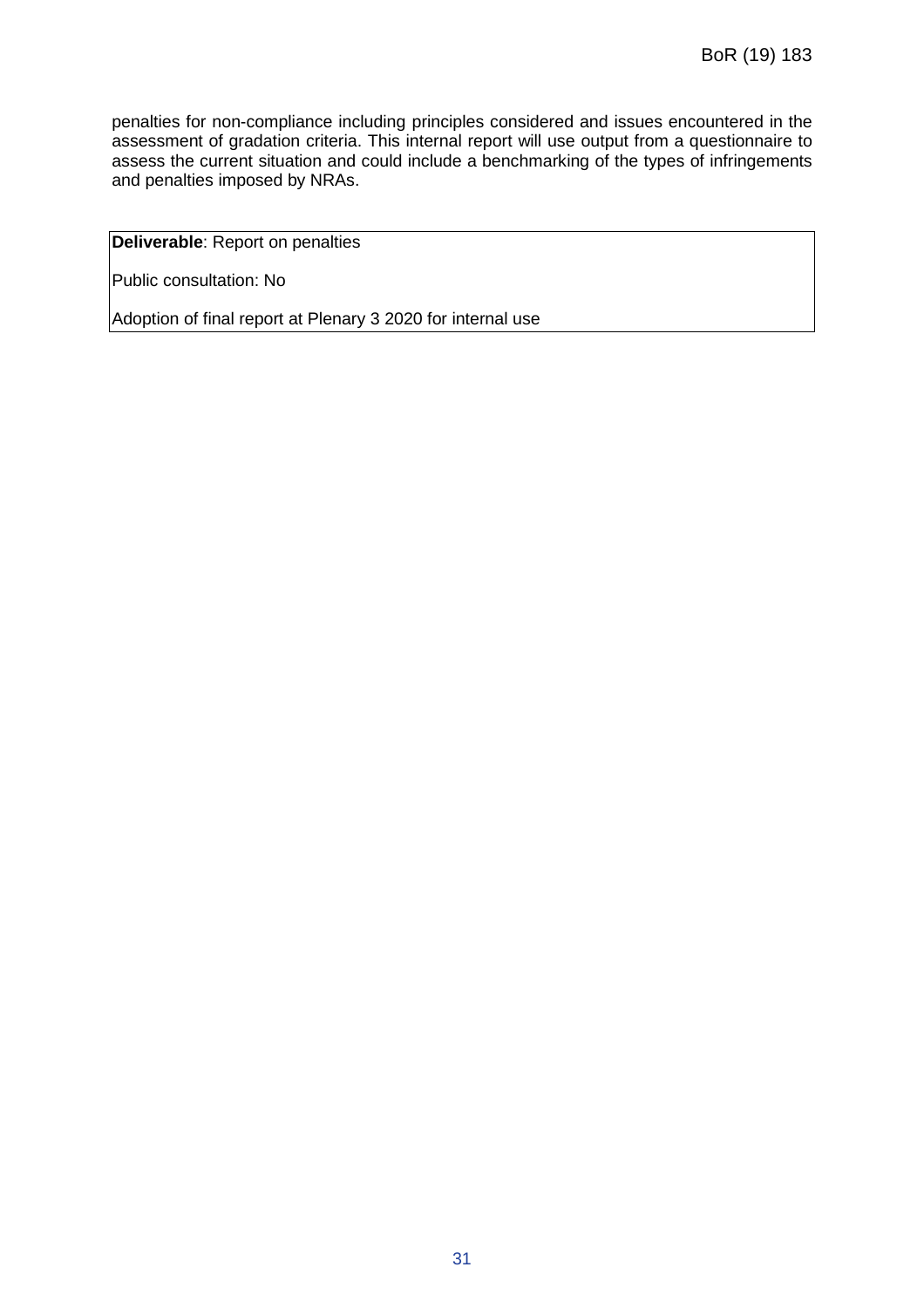### **6. BEREC obligatory work and stakeholder engagement**

Beyond the work of BEREC explicitly set out above and intended to be delivered over the next 12-18 months, there are also a significant number of tasks that BEREC carries out on an ongoing basis under a number of different headings. Those headings can be summarised as follows:

- European Electronic Communications Code;
- Roaming;
- Quality and efficiency (focusing on the regular benchmarking of statistics and indicators);
- Communication and cooperation.

This obligatory work and BEREC's engagement with its stakeholders are intended to promote effective regulation based on high-quality professional standards applied by independent national regulators. BEREC will continue to engage with stakeholders, with the goal of focusing its work on issues that are relevant to them, and BEREC will also strive to enhance its cooperation with the EU institutions and international forums. The Work Programme 2020 therefore includes the following activities that contribute to BEREC's objective with respect to these principles.

#### **6.1. Ad hoc input to the European Union institutions or NRAs**

BEREC will remain available to provide ad hoc input on request to the European Union institutions (European Commission, Parliament and Council) or NRAs, particularly during the implementation process of the EECC and in light of the new digital initiatives stemming from the European Commission and Parliament taking office in 2019.

BEREC will furthermore serve as a forum for exchanging views on national transposition formulas and will provide NRAs with the opportunity to submit questions and ignite a BEREC discussion/definition of a possible BEREC stand on any specific national transposition issue that might be coming up.

**Deliverable**: BEREC Opinions, Reports, position and input papers, and technical background analyses, depending on specific requests by the EU institutions (European Commission, Parliament and Council) or NRAs and on needs emerging during the implementation process.

#### **6.2. Carry-over work on Database of E.164 numbers of European emergency services**

According to the EECC (Article 109(8)), BEREC shall maintain a database of E.164 numbers of European emergency services to ensure that they are able to contact each other from one Member State to another, if such a database is not maintained by another organisation. The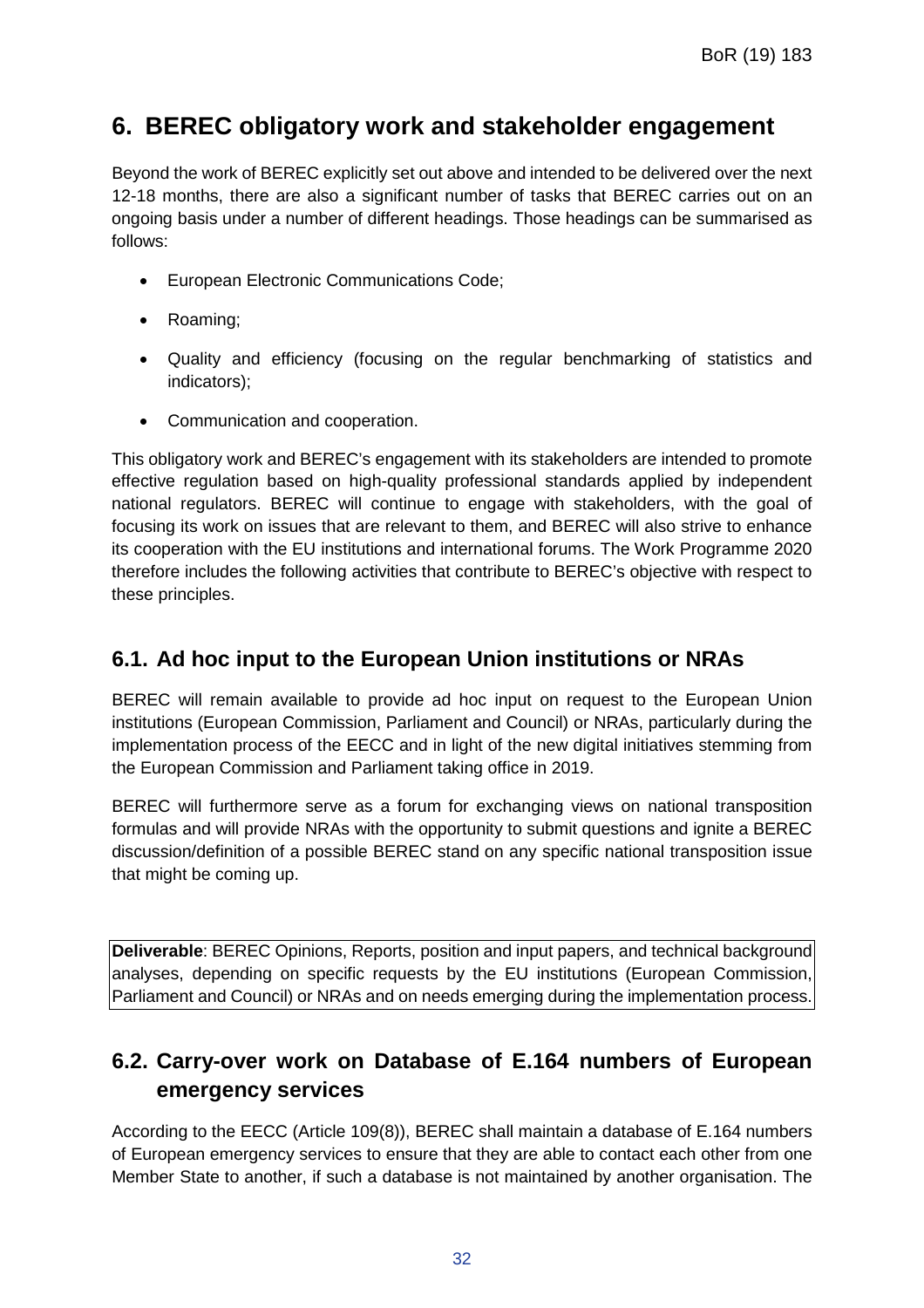referred PSAP-DIR (Public Safety Answering Point Directory), which is a directory of contact information for PSAPs in Europe, was previously maintained by a non-governmental organisation (the European Emergency Number Association (EENA), based in Brussels). In 2015, EENA requested that CEPT/ECO would take over the responsibility for the database. After a careful consideration of the request and carrying out a feasibility study (ECC Report 264), the CEPT/ECO agreed to commit resources to the project a PSAP Directory (PSAP-DIR), was accordingly set up, which became operational on 1<sup>st</sup> December 2018.

In 2019, BEREC assessed the technical suitability of such database with a view to meeting the requirements as in Article 109(8) and concluded that the existing CEPT/ECO tool is fit for purpose.

In 2020, BEREC will explore how promoting further PSAPs registration in the database, in order to contribute to fully implementing Article 109(8).

**Deliverable**: Database of E.164 numbers of European emergency services

Proposal/actions, possibly also in coordination with other relevant institutions, aiming at promoting the population of the database by Plenary 4 2020.

#### **6.3. Carry-over work on Database of numbering resources with a right of extraterritorial use within the European Union**

According to the EECC (Article 93(4)), BEREC shall establish a database on the numbering resources with a right of extraterritorial use within the Union. For this purpose, NRAs and/or competent authorities shall transmit the relevant information to BEREC. There are numbering resources that exist in some MS, and there are other MS where these resources do not exist, or their use is forbidden.

The EECC made a step towards harmonisation, but many details remain in national competence. In this respect, BEREC will be required to constantly monitor the implementation status of each MS in order to be able to establish the database and keep it up to date. NRAs should communicate to BEREC an up-to-date list on the competent authority on numbering issues in their MS. BEREC will rely on the resources of the BEREC Office for maintaining the database. The possible timeframe of the project has to be defined with respect of the status of the MS implementation.

**Deliverable**: Database of numbering resources with a right of extraterritorial use within the European Union

Database to be finalised and functioning by Plenary 4 2020

### **6.4. BEREC input to the setting of single EU-wide maximum fixed/mobile voice termination rates**

According to the EECC (Article 75), by 31 December 2020 the Commission shall, taking utmost account of the opinion of BEREC, adopt a delegated act setting a single maximum EUwide mobile voice termination rate (MTR) and a single maximum EU-wide fixed voice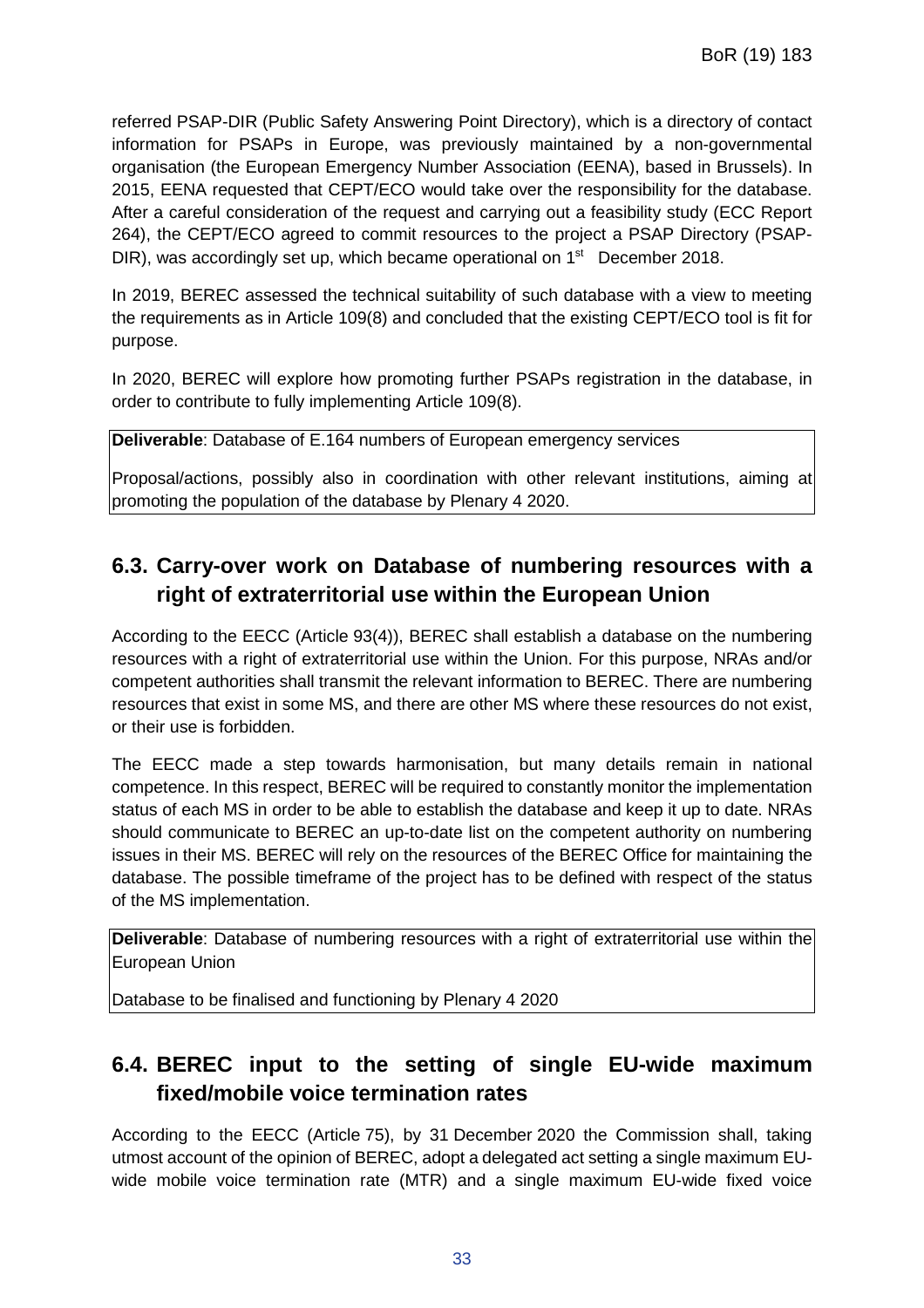termination rate (FTR), which is imposed on any operator active in each of the markets of mobile voice termination and fixed voice termination, respectively, in any Member State. To that end, the Commission shall, when setting the single maximum EU-wide fixed voice termination rate and mobile voice termination rate for the first time, take into account the weighted average of efficient costs in fixed and mobile networks and in accordance with the principles provided in Annex III.

NRAs shall closely monitor and ensure compliance with the application of the single maximum EU-wide mobile and fixed voice termination rates by providers of termination services. NRAs shall annually report to BEREC and the Commission concerning the application of this Article.

Depending on the Commission's plan, ahead of the expected deadline for adoption, a BEREC Opinion on the draft delegated act will be required. In order to do this, BEREC will need to consider the latest data available. BEREC expects this to happen in Q1 2020. BEREC may also be requested to produce comments and specific analysis for providing feedback to the Commission. The scope of the opinion will be to assess the evolution of fixed and mobile termination rates, the changes in consumption patterns for fixed and mobile services, and the potential effects on operators of setting single maximum EU-wide wholesale termination rates for both fixed and mobile voice.

**Deliverable**: BEREC input to the Commission's delegated act setting single EU-wide maximum MTR and FTR

Public consultation: No

Adoption of final Opinion at Plenary 3 2020 for publication

#### **Roaming**

### **6.5. BEREC input on the weighted average of maximum mobile termination rates across the EU**

According to Article 6e(2) of the Roaming Regulation as amended by Regulation 2015/2120, the European Commission has to review the Implementing Acts setting out the weighted average of maximum mobile termination rates every year, using the same procedure. BEREC needs to provide an annual input to the European Commission on this matter. The input to the Commission will be drafted based on the data collected as of 1 July 2020.

**Deliverable:** BEREC Input to the European Commission regarding the implementing acts setting out the weighted average of maximum mobile termination rates across the Union

Public consultation: No

Adoption of final input by 19 October 2020, at the latest, for submission to the European **Commission**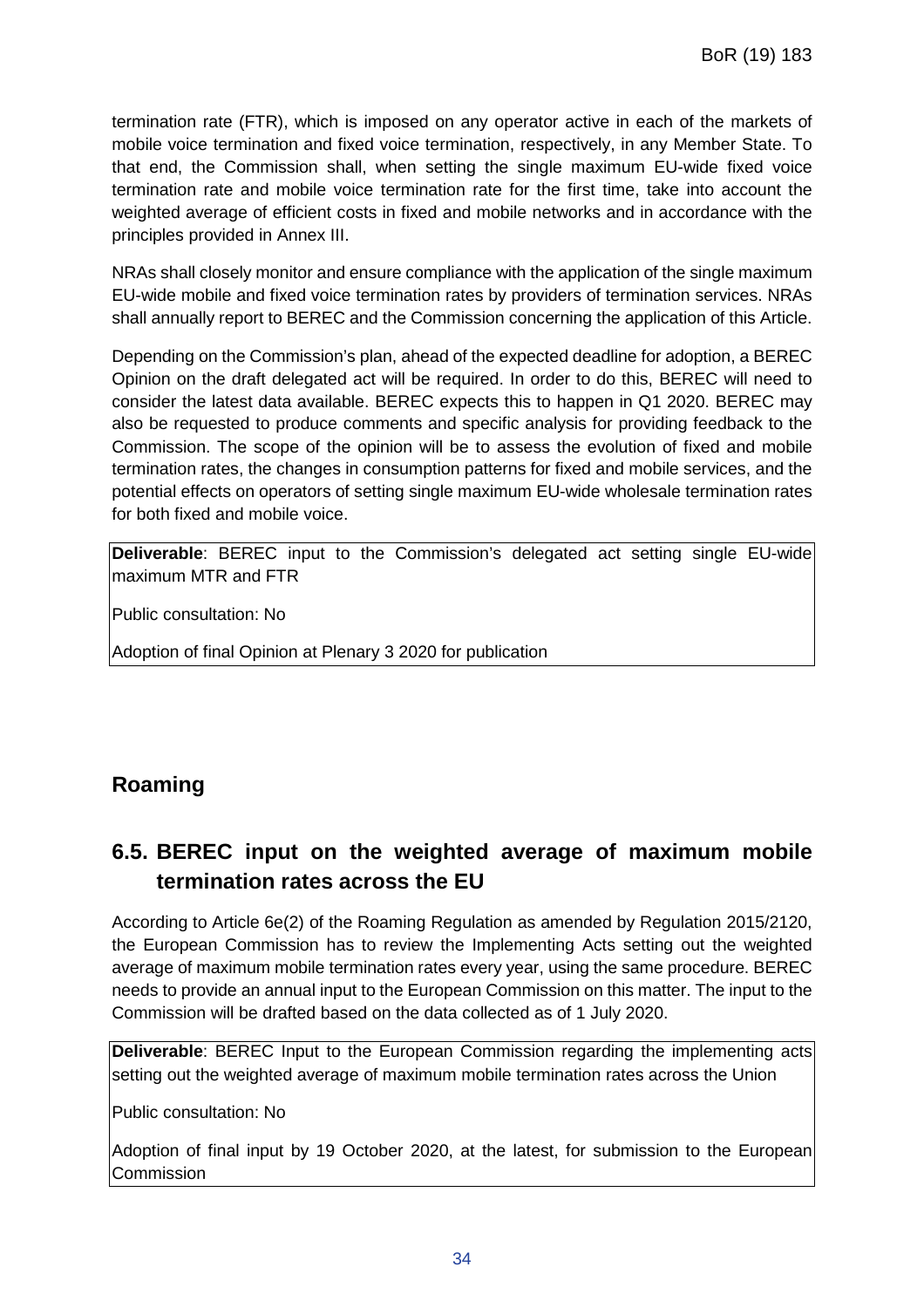#### **6.6. International Roaming Benchmark Data Report**

According to the Roaming Regulation, BEREC has to produce two benchmark reports on the evolution of prices and volumes. For 2020, it is planned to publish:

- 24th benchmark report (including the 2nd and 3rd quarter 2019)
- 25th benchmark report (including the 4th quarter 2019 and the 1st quarter 2020)

According to the EECC, BEREC will report on technical matters within its competence, in particular on (among others) the evolution of pricing and consumer patterns both for domestic and roaming services, the evolution of actual wholesale roaming rates for unbalanced traffic, the relationship between retail prices, and wholesale charges and wholesale costs for roaming services.

The data to be collected by BEREC shall be notified to the European Commission at least twice a year. On the basis of the collected data, BEREC shall also report regularly on the evolution of pricing and consumption patterns in the Member States, both for domestic and roaming services and the evolution of actual wholesale roaming rates for balanced and unbalanced traffic. BEREC shall assess how closely those elements relate to each other.

**Deliverable**: 24<sup>th</sup> BEREC International Roaming Benchmark Data Report

1 April 2019 to 30 September 2019

Public consultation: No

Adoption of final report at Plenary 1 2020 for publication

Deliverable: 25<sup>th</sup> BEREC International Roaming Benchmark Data Report

1 October 2019 until 31 March

Public consultation: No

Adoption of final report at Plenary 3 2020 for publication

#### **6.7. Transparency and comparability of international roaming tariffs**

According to Article 19(4) of the Roaming Regulation, BEREC is obliged to collect information from NRAs annually on the transparency and comparability of different roaming tariffs offered by operators to their customers. The eighth of these reports is due at the fourth Plenary of 2019.

**Deliverable**: 8<sup>th</sup> BEREC Report on transparency and comparability of international roaming tariffs

Public consultation: No

Adoption of final report at Plenary 4 2020 for publication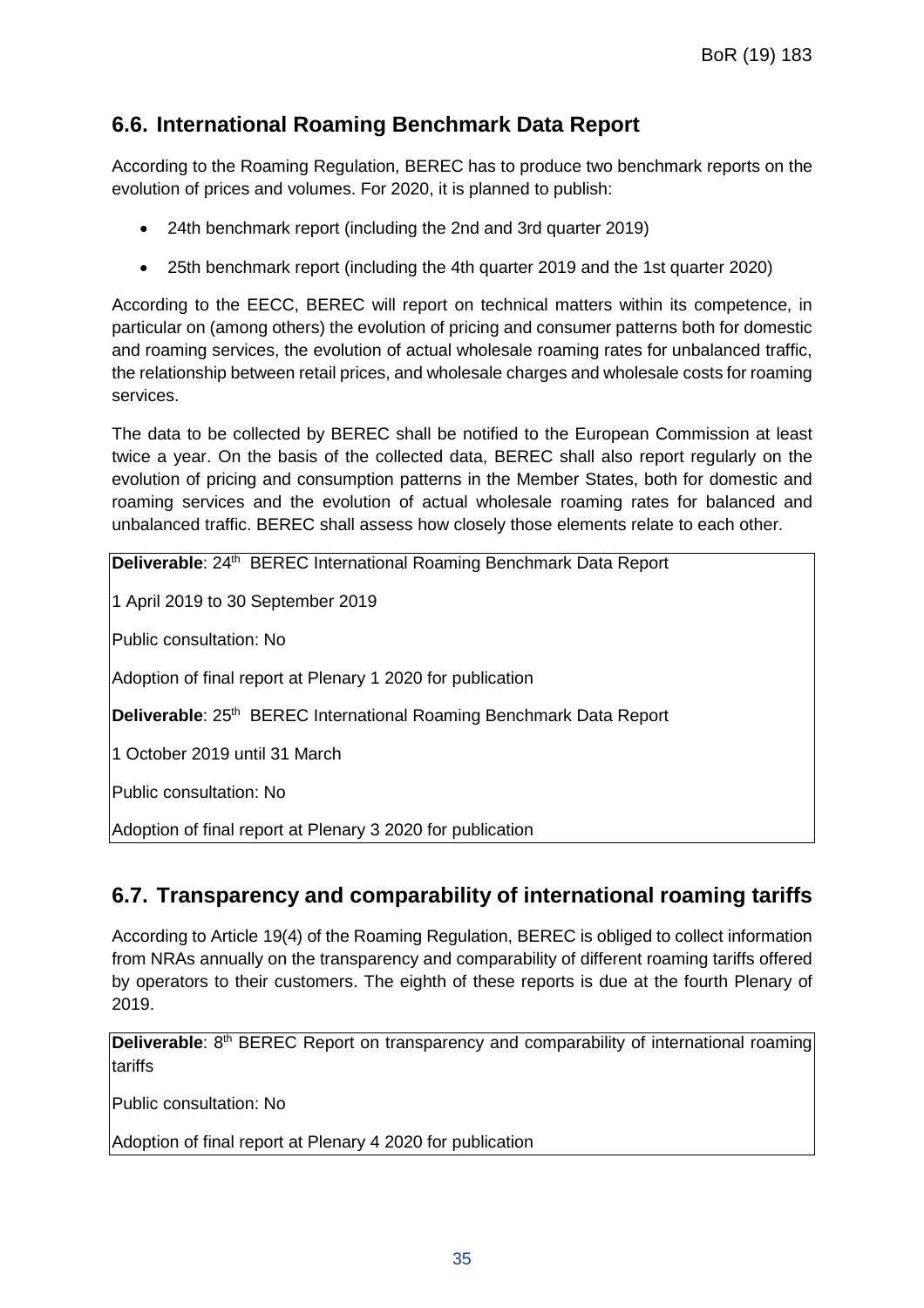### **6.8. Ad hoc works – Inputs to any potential legislative proposals of the EC on roaming**

The European Commission is working on the review of the Roaming Regulation. BEREC will continue to actively participate in this process and provide its inputs and opinion. The deliverables will be adapted depending on the process finally chosen and followed by the European Commission.

**Deliverable**: TBD

#### **Quality and efficiency**

#### **6.9. Termination Rates at the European level**

Termination rates data is collected from BEREC members and observer states, and the report aims to monitor the evolution of rates and the cost model/methodology adopted for the definition of Termination Rates. These benchmarks have reached a satisfactory level of maturity and have proved extremely useful, not just for monitoring consistency but also in the regulatory process. The integrated report, including fixed and mobile termination rates, is published every 6 months, and it includes an overview of FTRs and MTRs, as well as the cost model/methodology adopted for the definition of TRs. Annually, the report will also include an overview of SMS TRs and revenues of F/MTRs<sup>[10](#page-36-0)</sup>.

**Deliverable**: BEREC Report on Termination Rates at European level

Public consultation: No

Adoption of final reports at Plenary 2 and Plenary 4 2020 for publication

#### **6.10. Article 7/7a Phase II process**

Since 2014, BEREC has undertaken an annual analysis of Article 7/7a Phase II cases, aimed at gaining a better understanding of both the procedural and substantive aspects of these cases and at informing the prospective review of BEREC Common Positions. In 2015, a comprehensive database of Phase II cases was developed, including the main elements of the cases, in particular the reasoning put forward by the European Commission, the analyses in the BEREC Opinions and the final outcomes of the cases. In 2016, BEREC revised the Guidelines for the elaboration of Opinions in Article 7/7a Phase II cases (and the procedures for the composition of Phase II case teams), addressing the issues raised in the BEREC and EC Internal Audit Service assessments.

BEREC will continue to add new Phase II cases to this database as and when they arise. The objective is that the database can be consulted by BEREC members, in particular experts of

<span id="page-36-0"></span> $\overline{a}$ <sup>10</sup> Already in 2018, BEREC has been working in close cooperation with the European Commission on the issue of cost modelling for fixed and mobile termination rates. This work will continue into 2020.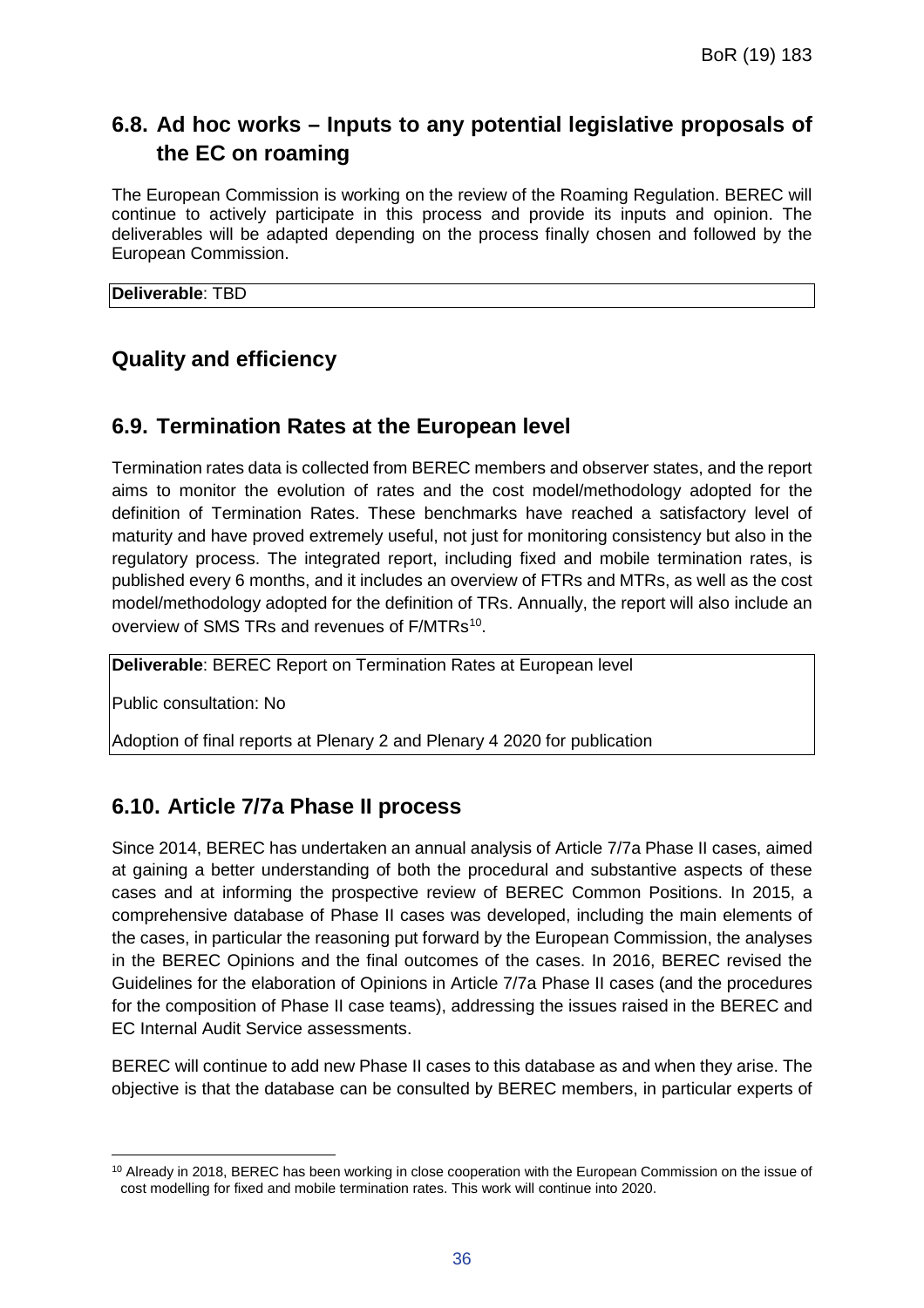Phase II cases, both for referencing a particular case and to analyse key themes among the cases over time.

In the context of the EECC, an evaluation of the applicability of BEREC's Guidelines for the elaboration of Opinions in Article 7/7 is timely and BEREC will consider whether or not an update is required.

Furthermore, BEREC may be requested in 2020 to provide an opinion needed to support the European Commission in its envisaged exercise to review Commission Recommendation 2008/850/EC on notifications, time limits and consultations provided in Article 7 of Directive 2002/21/EC ("*Procedural Recommendation for Internal Market Notifications under the Code*"). The need for updated procedures arises in the context of the entry into application of the EECC (Article 32-34). The Commission may update the current Procedural Recommendation (2008), and plans to address some new provisions and procedures introduced by the Code.

This initiative would be subject to a public consultation as well as a consultation with the national regulatory authorities and with BEREC, in which case the Commission would need to take 'utmost account of' BEREC's opinion.

**Deliverable:** Internal workshop and summary report on whether there is a requirement to update the Article 7/7A Phase II process in the context of the EECC

Workshop to be held in April 2020; summary report adoption at Plenary 3 2020 for publication

**Deliverable:** BEREC opinion on the review of the EC Procedural Recommendation, likely to be needed in Q2 2020

Public consultation: No

#### **6.11. Report on regulatory accounting in practice**

The Regulatory Accounting in Practice Report 2020 will provide an up-to-date factual overview of the regulatory accounting frameworks used in Europe and an assessment of the level of consistency achieved by NRAs. The Report is prepared annually and updates the previous versions published since 2005. In 2020, emphasis will continue to be placed on consistency in regulatory accounting with respect to key access products (e.g. fibre) and will seek to maintain the detail and the in-depth analysis of the methods covered to identify commonalities and reasons for differences. The Report will continue to collect data on the methodology and input parameters used to calculate the rate of return on capital employed, and look into the impact of both on the result.

The 2020 Report will continue to develop a deeper analysis that concentrates on the following key wholesale markets: Wholesale Local Access (Market 3a/2014), Wholesale Central Access (Market 3b/2014) and Wholesale High Quality Access (Market 4/2014). Moreover, an analysis will be given of the cost base and allocation methodologies used for fixed (Market 1/2014) and mobile (Market 2/2014) termination markets. For those markets, it will contain a comparison of the most popular combinations of cost base and cost allocation methodologies.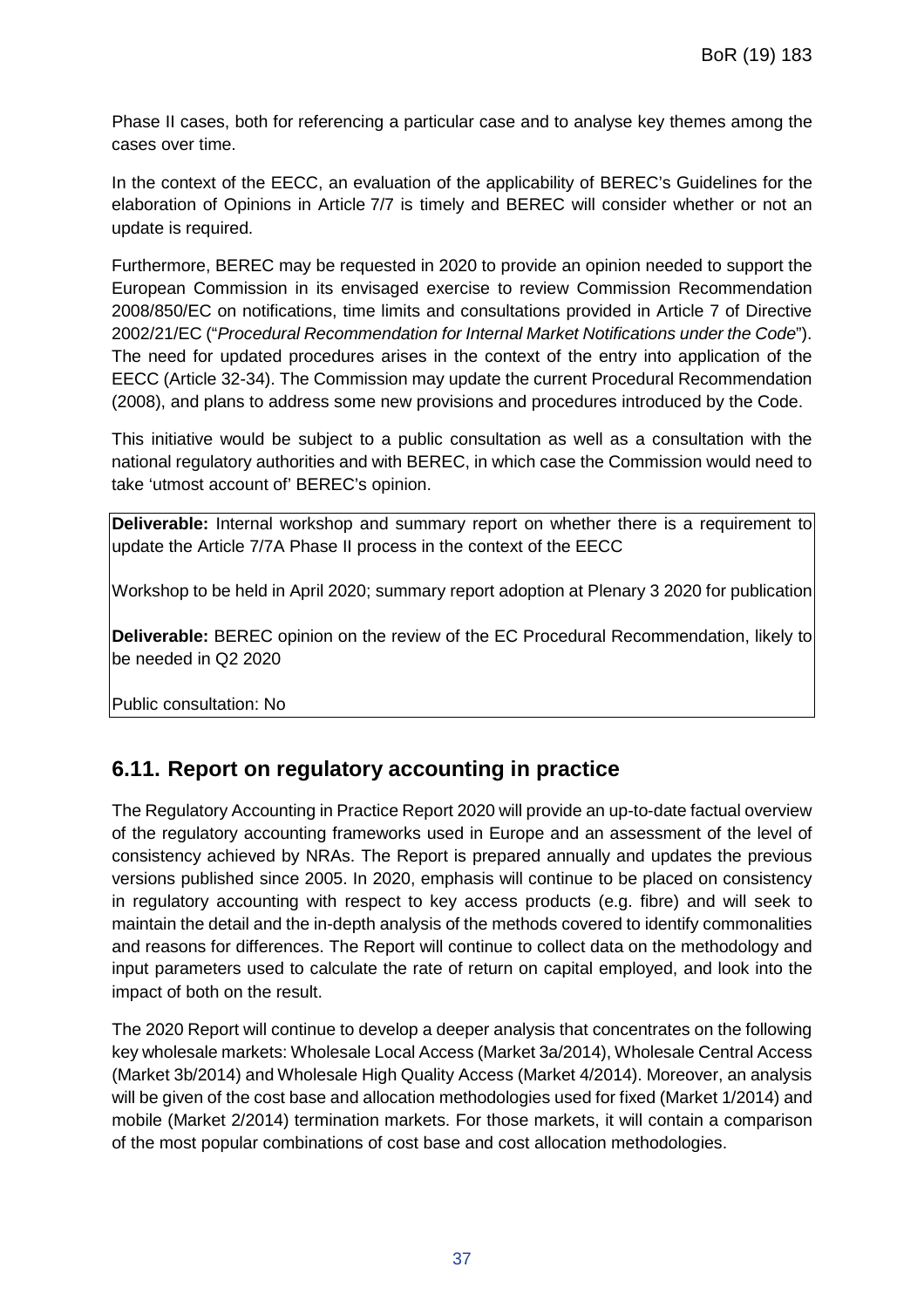As previously the 2020 Report will contain a chapter explaining the motivations of NRAs for choosing a particular form of the price control remedy (e.g. cost-orientation, ERT, others etc.) for different wholesale access products (in particular FTTP and FTTC network elements). The 2020 Report aims to analyse the choices in more depth.

Furthermore, for the 2020 Report will as usual provide evidence for WACC calculation practices among NRAs. Data regarding the current calculation of the cost of capital (WACC) will be collected and analysed (methodologies and input parameters used). This analysis will be presented in a separate report. It will also include data regarding if and how NRAs account for the higher risk of investing in very high capacity networks (for example through the application of a risk premium which is added to the calculated WACC).

**Deliverable**: BEREC Report on Regulatory Accounting in Practice

**Deliverable**: BEREC Report on WACC calculations

Public consultation: No

Adoption of final reports at Plenary 4 2020 for publication

#### **6.12. WACC parameters calculation and Report and VHCN Notice Opinion**

Following the Commission's Notice on the WACC, BEREC agreed to calculate various parameters of the WACC formula according to the methodology laid down in the EU WACC Notice (finalised by Q3/Q4 2019):

- the Risk Free Rate RFR and
- the Equity Risk Premium ERP

In 2020 (and the subsequent years) additionally BEREC will also calculate three other WACC parameters, which are company-related: beta, gearing and the cost of debt, again acc. to the methodology agreed with the Commission and laid down in the WACC Notice (expected to be finalised by Q3/Q4 2019). These WACC parameters as well as the RFR and ERP will in the future be calculated at the beginning of each year and published in a separate report to allow NRAs to base their national WACC decisions on this up-to-date information. BEREC is also planning to present a list of companies eligible for the peer group.

The fulfilment of this task in particular with regard to the calculation of the ERP depends on the availability of specific data.

Finally, in 2019, the Commission and BEREC started informal discussions at working level on appropriate ways to remunerate investments in the VHCN (including through the WACC). The Commission would welcome BEREC's further involvement in such discussions but, at this stage, it is uncertain whether they will result in a specific policy initiative from the Commission and, if so, in what form and according to which timing. BEREC is ready to provide input on any policy initiatives the Commission may carry forward in this area.

BEREC will calculate the abovementioned WACC parameters following the methodology laid down in the Commission's WACC Guidance at the beginning of 2020 and publish them so that NRAs can take them into account when calculating the WACC for the national markets.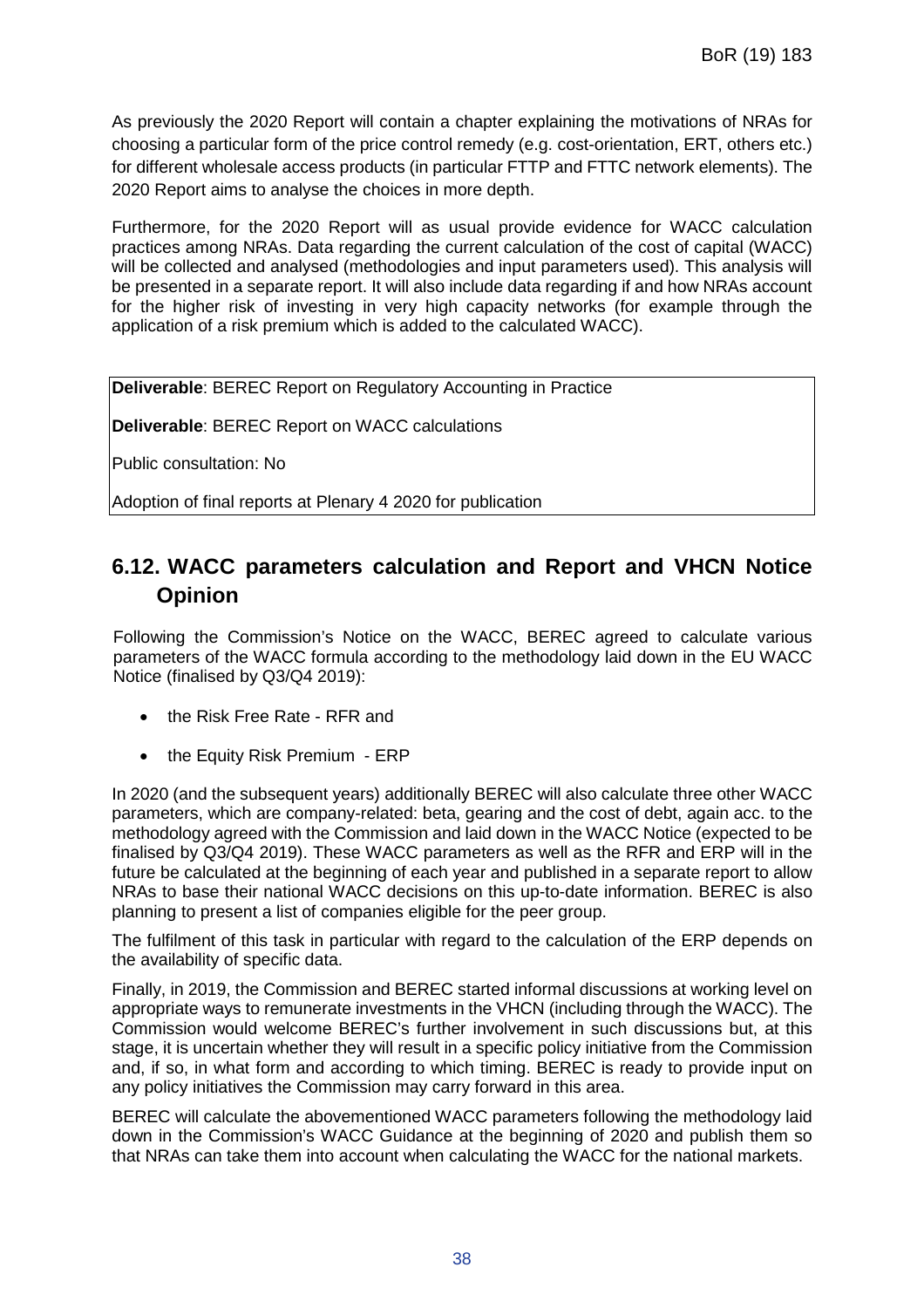**Deliverable**: BEREC Report on WACC parameters

Public consultation: No

Adoption at Plenary 1 2020 for publication

## **Communication and cooperation**

## **6.13. BEREC Annual reports**

According to the BEREC Regulation, BEREC shall provide its annual activity report to the European Parliament, the Council, the Commission and the European Economic and Social Committee by 15 June of the year subsequent to the year reported on in the annual activity report. BEREC shall report annually on technical matters within its competence, in particular on the market developments in the electronic communications sector.

BEREC will continue to publish its annual report on its activities and an annual report on developments in the sector as part of a single document. Whereas the Annual Report on BEREC activities focuses on the outcome of the work of its WGs and ad-hoc teams based on the Work Programme, the Annual Report on developments in the electronic communications sector summarises BEREC's view on the past year as well as a perspective on future developments and challenges in the sector.

**Deliverable**: BEREC Annual Reports (Annual Activity Report)

Public consultation: No

Adoption of final reports at Plenary 2 2020 for publication

## **6.14. Stakeholder Forum**

The 8<sup>th</sup> BEREC Stakeholder Forum in 2020 will include early engagement with stakeholders on the BEREC Work Programme for the coming year (i.e. 2021). Shifting this meeting to the spring should provide a better platform for stakeholders and BEREC to engage in strategic dialogue for the work that BEREC will commit to going forward. According to the BEREC Regulation, BEREC has to adopt an Outline of the Work programme 2021 by 31 January 2020. This document can also be used as a basis for the early engagement. The feedback received at the Stakeholder Forum will be an important input, complementing other stakeholder engagement activities throughout 2020 and leading up to the public consultation and adoption of the BEREC Work Programme 2021.

**Deliverable**: BEREC Stakeholder Forum in April 2020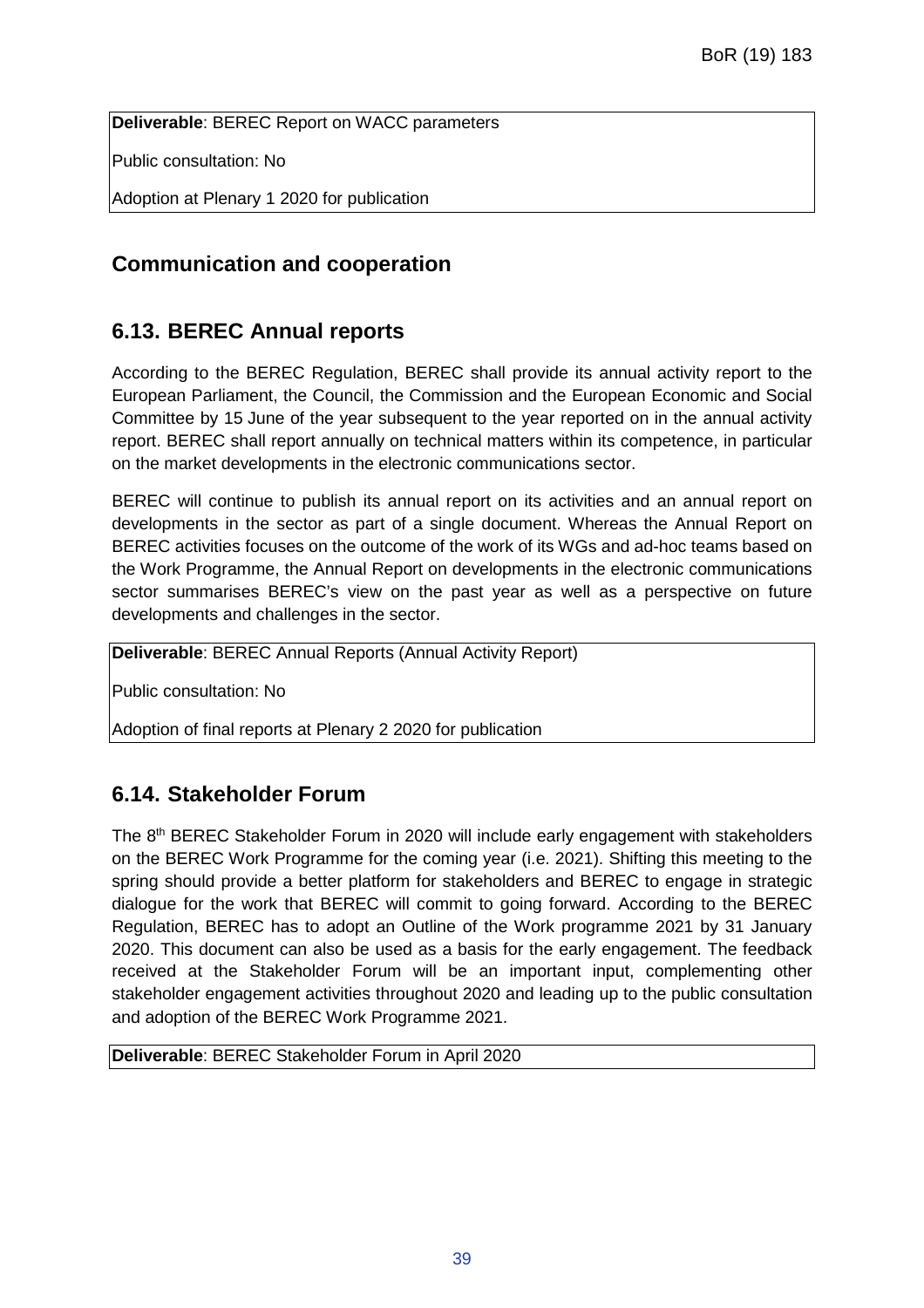### **6.15. BEREC Communications Plan 2020-2021**

In 2016, BEREC developed its first external Communications Strategy, which was afterwards complemented by the annual communications plans. BEREC's Communications Plan 2020 was finalised for internal use in December 2019.

There are several communications projects to support the main goals of the strategy. One of the BEREC communications objectives in the BEREC External Communications Strategy is to promote BEREC in the individual Member States, mainly by encouraging knowledge exchange between the communications staff of all the BEREC members, who can also act as multipliers (i.e. increase stakeholder awareness). According to the Communications Strategy, BEREC is going to work through multiplier activities to achieve its communications goals, as the current level of available resources put BEREC in a position where coordinating with, and stimulating multipliers would make its communications work most effective. In compliance with the BEREC Communications Plan, the aforementioned communication objective is supported by each communications project and lists the activities to be performed by the Group.

Another task for the Group would be to draft the BEREC Communications Plan 2021.

**Deliverable**: Multiple deliverables set out within the BEREC Communications Plan 2020 to be delivered as required in 2020

Adoption of BEREC Communications Plan 2021 at Plenary 4 2020 for internal use

#### **6.16. BEREC Work Programmes 2020-2022**

Traditionally, BEREC has initiated the work on a new Work Programme for a given year at the end of the first quarter of the preceding year. The Work Programme is, after a public consultation, finally decided upon at the fourth Plenary in December. According to the new BEREC Regulation, BEREC shall adopt the outline of its annual work programme by 31 January of the year preceding that to which the annual work programme relates. This means that the work on the Work Programme need to start earlier or in practice be a multiannual task.

**Deliverable:** Outline of BEREC Work Programme 2021

Public consultation: No

Adoption by electronic clearance by 31 January 2020

**Deliverable:** BEREC Work Programme 2021

Public consultation: Yes, tentatively adoption at Plenary 3, 2020

Adoption of BEREC Work Programme 2021 at Plenary 4, 2020

**Deliverable**: Outline of BEREC Work Programme 2022

Public consultation: No

Adoption of Outline of BEREC Work Programme 2022 by Plenary 4 2020 or electronic clearance by 31 January 2021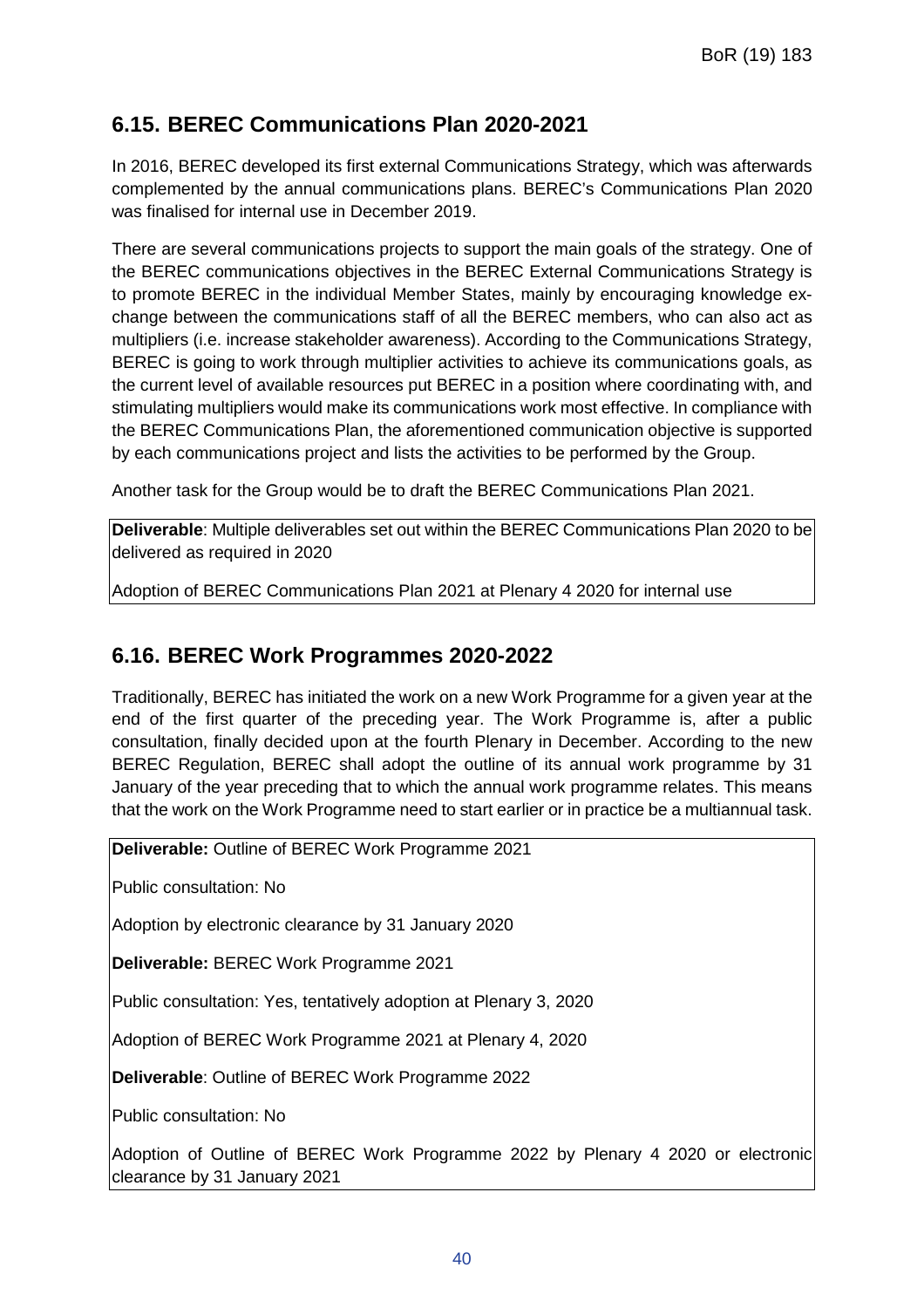#### **6.17. Review of BEREC Medium-Term Strategy**

BEREC adopted its first medium-term strategic outlook in 2012 (hereinafter "MTS"). Updated versions of the MTS were adopted in December 2014, (covering the period 2015-2017) and in October 2017 (covering the period 2018-2020).

In 2020, BEREC will prepare a new MTS for the period 2021—2023. This strategy will build upon BEREC's work to date, as well as take into account the major developments that are taking place in the digital ecosystem and their effects in a regulatory context. The MTS 2021- 2023 will also consider potential new challenges for BEREC in light of the new European Commission and Parliament taking office and the priorities that these institutions set. Finally, BEREC's approach to how it cooperates with other international organisations will also form part of the considerations for the MTS.

The MTS is a core document for BEREC, the foundation upon which BEREC's subsequent annual work programmes are based and which provides strategic orientation to map out BEREC actions over the coming years. The review will also consider the strategic value and options for strengthening the connection between the MTS and the Work Programmes and of moving towards Work Programmes with more of a multi-annual focus.

**Deliverable**: BEREC Strategy 2021-2023

Call for Input: Carried out in 2019

Public consultation: Yes, adoption at Plenary 1, 2020

Adoption at Plenary 3, 2020 for publication

#### **6.18. Programming**

The new requirement for BEREC to draft an early outline WP by the end of January in the preceding year, combined with a reflection on BEREC's established practices, which largely resulted in a WP starting and concluding in a single year, prompted a review of BEREC's practices and procedures.

In 2019, BEREC set up a process on how BEREC develops its WP and which will be followed in future years. In 2020, there is a need to revise and fine-tune the process, based on experiences from 2019.

**Deliverable**: Guidelines for developing BEREC Work Programmes

Public consultation: No

Adoption at Plenary 1 2020 for internal use

#### **6.19. Cooperation with EU institutions and institutional groups**

In 2020 BEREC will continue to engage with the European Commission, the Council and the European Parliament, providing advice and opinions on draft decisions, recommendations and guidelines, and taking on any questions related to electronic communications that fall within the scope of its competence. According to the new BEREC Regulation, BEREC shall issue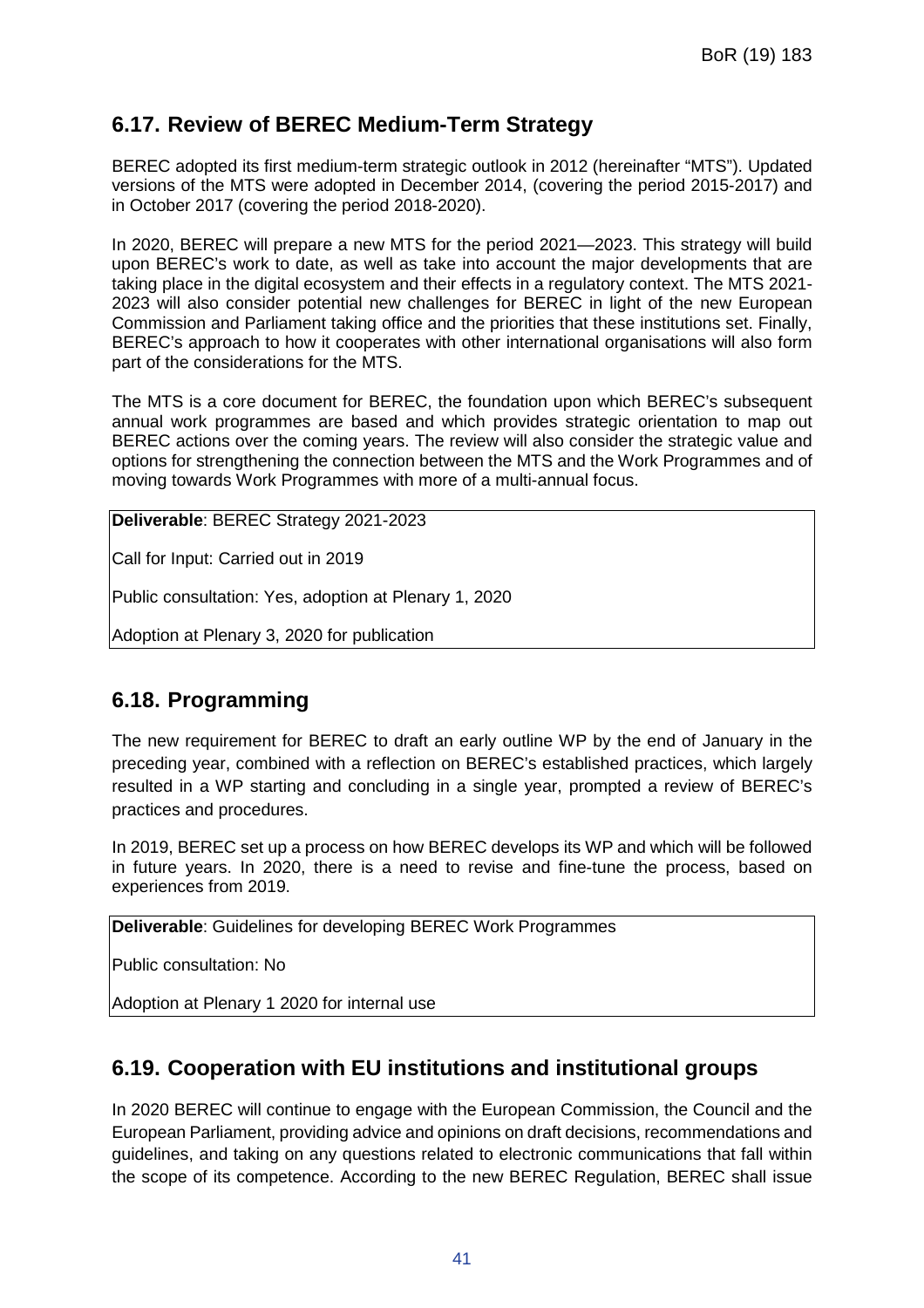guidelines ensuring the consistent implementation of the regulatory framework for electronic communications and consistent regulatory decisions by the NRAs on its own initiative or upon a request from an NRA, the European Parliament, the Council or the Commission. In particular for regulatory issues affecting a significant number of Member States or with a cross-border element.

In addition to carrying out its advisory duty, BEREC will also promote thematic exchanges and the possibility of common studies with other European regulatory cooperation platforms and bodies, operating both in adjacent and different economic sectors, such as the RSPG, ENISA and ECN, as well as institutional groups, such as ITU and OECD.

To handle the different cooperation initiatives more efficiently BEREC will consider to structure them and have an annual plan for all initiatives.

#### **6.20. International cooperation**

In 2020 BEREC will continue to closely follow international trends in technology and changing business models, so that it retains the capacity to address challenges swiftly and effectively as they arise.

BEREC will continue to engage in dialogue with NRAs based outside the EU, as well as with international regulatory networks, policy makers and institutions involved in electronic communications matters on its own choice or at request from the EU institutions.

BEREC will continue to develop and strengthen contacts with international regulatory authorities such as the FCC, TRAI, CRTC, and with regional regulatory networks (EMERG, EaPeReg, and Regulatel), in accordance with the BEREC Regulation and in cooperation with the EU external action services. BEREC will continue to provide support to the European Commission with respect to the Western Balkans initiative and other relevant initiatives.

To handle the different cooperation initiatives more efficiently BEREC will consider to structure them and have an annual plan for all initiatives.

#### **6.21. Possible work for 2021 and beyond**

BEREC will in preparing its new MTS for the period 2021-2023, consider the strategic value and options to adopt a longer-term strategic outlook when it comes to its Work Programmes.

Given the amount of work for BEREC coming out of the EECC for 2019-2020, a number of important proposals will not be possible to initiate in 2020. In order not to lose track of such potential workstreams, this section includes items, which BEREC may take forward in its Outline BEREC Work Programme 2021 or in subsequent Work Programmes. The list will be reviewed and updated as appropriate, however BEREC cannot commit to the exact scope of any of the proposals should they be included in future years' work.

#### Economic assessment of the cost of rolling-out 5G in the EU

The aim would be to assess the cost and merits of pioneer band (cm-wave and mm-wave band) rollout of 5G on a ubiquitous basis across the EU to help understand the balance of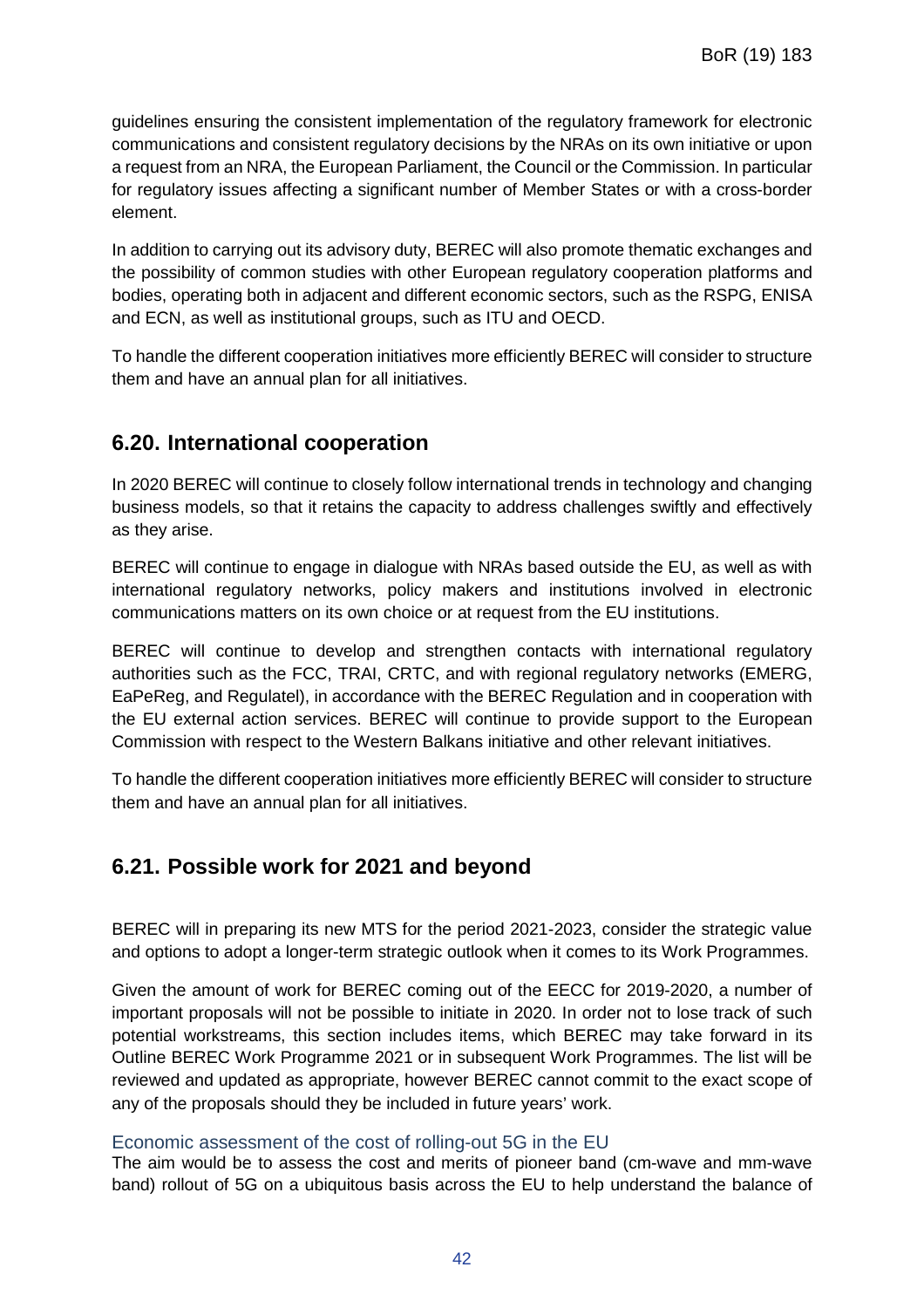investments required between industry and public sector as well as the mix of technology to support Europe's aspirations to be a leader in next generation networks.

#### Satcom solutions for 5G

The aim of SaT5G, a project launched in 2015, is to develop a cost effective "plug and play" satcom solution for 5G to enable telcos and network vendors to accelerate 5G deployment in all geographies and at the same time create new and growing market opportunities for satcom industry stakeholders.

#### Emergency calling and Next Generation 112

The EECC recently defined new directions for the operation of the 112 service. Article 109 of the code states that, by December 2020, Member States will have to receive emergency communications, which includes not only voice communications services, but also SMS, messaging, video or other types of communications. To achieve this transformation, it is necessary to define a new emergency communications routing architecture.

#### Comparison of tools for comparing telecoms services

Article 103.2 in the EECC stipulates an independent comparison tool which enables end-users to compare and evaluate different internet access services and publicly available NB-ICS, and, where applicable, publicly available NI-ICS.

#### Non-discrimination on QoS

Alternative operators that rely on wholesale access do not control most of the essential elements of the quality of the service provided. Ensuring non-discrimination on QoS between wholesale access providers and access takers is therefore interesting,

#### Wholesale replicability test

Workshop or exchange of experiences on wholesale replicability tests in order to compare and to share European practices or proposals. A wholesale replicability test in addition to the current economic replicability test could help prevent abusive behaviours of the SMP operator aimed at hindering the entry of a new wholesale-only operator in the market. Among the anticompetitive behaviours that wholesale only operators are often facing, selective price cuts and other lock in practices put in place by the SMP operator to discourage wholesale only operators in specific geographic areas are rather serious.

#### Compensation in case of early termination of contracts

Compensations in case of early termination of contracts with a specific focus on the recoverable costs, and invoicing methods prescribed domestically for retail pricing (such as for instance the possibility for the customer to pay one-off fees such as activation fees, split on different monthly invoices).

#### Internet Value Chain

Monitoring the effects on the internet value chain of factors such as mobile Handsets, Operation Systems and Application stores.

#### A consistent approach to migration & copper switch off

Following up on the 2019 internal workshop and summary report on the migration from legacy infrastructures to fibre-based networks and interact with stakeholders. Issues to consider include; fit-for-purpose wholesale access, sharing solutions such as wavelength division multiplexing, and further technical, operational, commercial and regulatory challenges.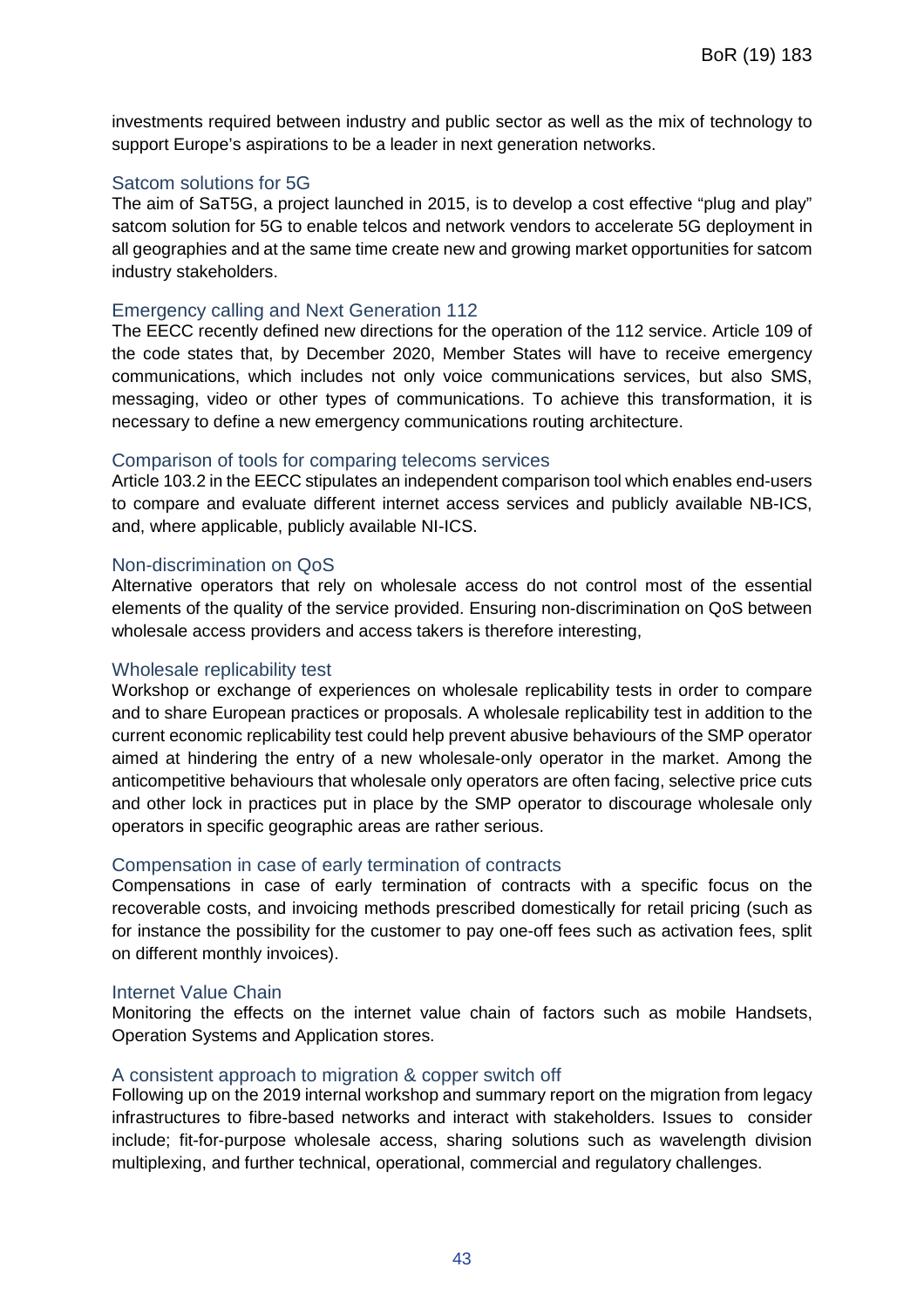#### Report on key elements of the functioning of the EECC

Within BERECs responsibility of monitoring the functioning of the EECC, one element would be further efforts to monitor the impact, and effectiveness, of the newly inserted provisions, with a view to collecting sufficient quantitative and qualitative data for future Code reviews (as required under art 122-123). A key focus should be on monitoring the new end-user information provision requirements, including the contract summary template, and the symmetric access provisions.

#### Exchange on the impact of the Public Sector Information Directive

In light of the planned update of the Public Sector Information (PSI) Directive<sup>11</sup>, BEREC and will consider to what extent they can support the goals of the updated PSI Directive to support the provision of data for general business opportunities and other purposes such as algorithm training.

#### Workshop on NRA experiences with 5G

Exchange information on NRA's first experiences on 5G city networks. The primary focus of this exchange will cover the crucial issues raised, the hurdles encountered and the early best practises, which have developed.

#### IP Peering workshop

Following-up on earlier BEREC work in the area BEREC could hold another workshop in cooperation with the OECD to look at ongoing trends in IP interconnection policies and practices of ISPs including the use of paid peering.

<span id="page-44-0"></span> $\overline{a}$ <sup>11</sup> Directive 2013/37/EU of the European Parliament and of the Council of 26 June 2013 amending Directive 2003/98/EC on the re-use of public sector information Text with EEA relevance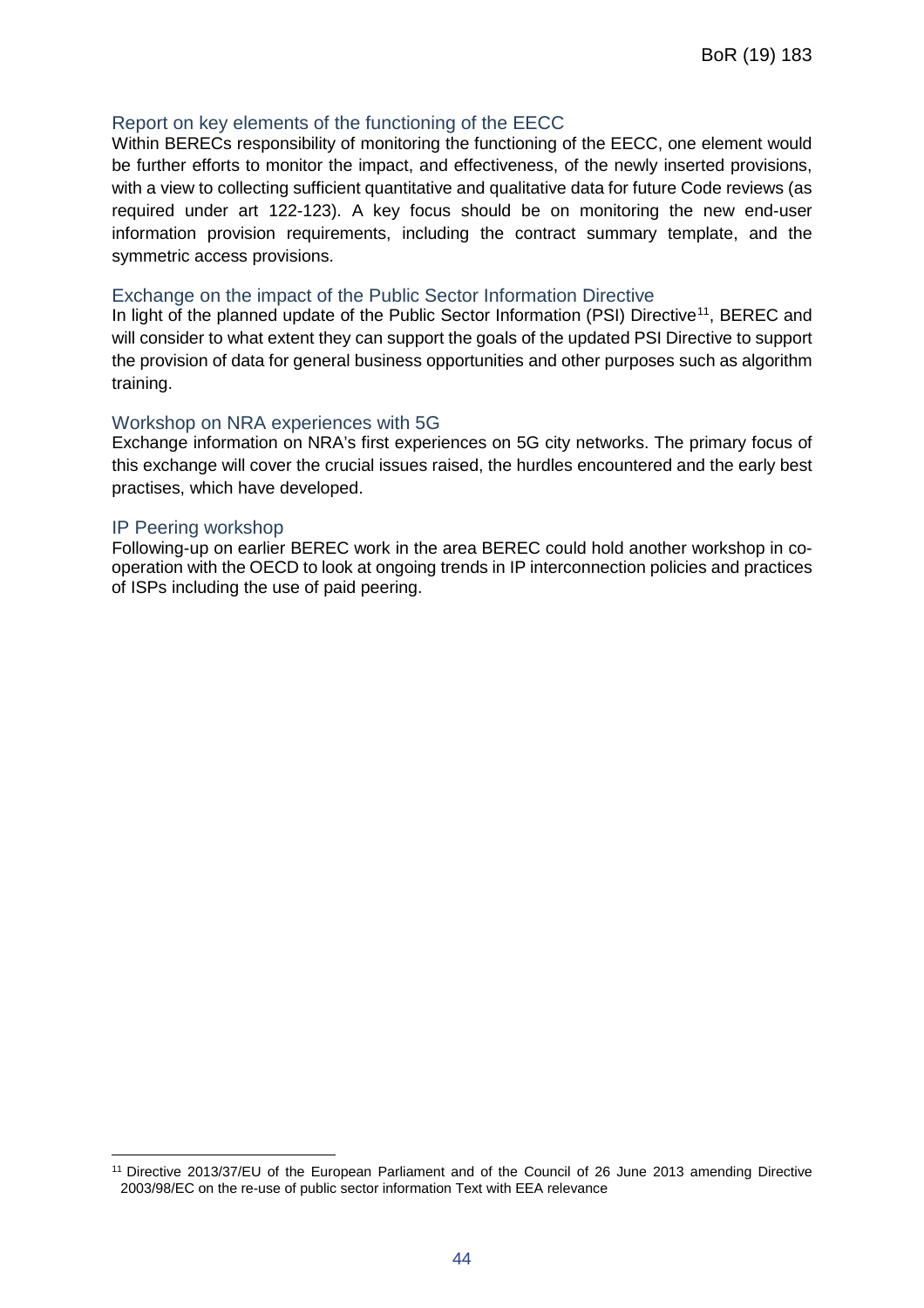## **Abbreviations**

| <b>BCRD</b>     | <b>Broadband Cost Reduction Directive</b>                        |  |
|-----------------|------------------------------------------------------------------|--|
| <b>BEREC</b>    | Body of European Regulators for Electronic Communications        |  |
|                 | European Conference of Postal and Telecommunications             |  |
| <b>CEPT</b>     | Administrations                                                  |  |
| <b>CRTC</b>     | Canadian Radio-television and Telecommunications Commission      |  |
| EaPeReg         | Eastern Partnership Electronic Communications Regulators Network |  |
| <b>ECN</b>      | <b>Electronic Communication Network</b>                          |  |
| <b>ECN</b>      | <b>European Competition Network</b>                              |  |
| <b>ECO</b>      | <b>European Communications Office</b>                            |  |
| <b>ECS</b>      | <b>Electronic Communication Service</b>                          |  |
| <b>EECC</b>     | <b>European Electronic Communications Code</b>                   |  |
| <b>EENA</b>     | <b>European Emergency Number Association</b>                     |  |
| <b>EMERG</b>    | Euro-Mediterranean Regulators Group                              |  |
| <b>ENISA</b>    | European Union Agency for Network and Information Security       |  |
| <b>ETSI</b>     | European Telecommunications Standards Institute                  |  |
| <b>EU/EEA</b>   | The European Union and European Economic Area                    |  |
| <b>ERP</b>      | <b>Equity Risk Premium</b>                                       |  |
| WG              | <b>Working Group</b>                                             |  |
| <b>FCC</b>      | <b>Federal Communications Commission</b>                         |  |
| <b>FTR</b>      | <b>Fixed Termination Rate</b>                                    |  |
| GIS             | Geographic Information System                                    |  |
| <b>IAS</b>      | <b>Internet Access Service</b>                                   |  |
| <b>ICS</b>      | <b>Interpersonal Communications Services</b>                     |  |
| IoT             | Internet of Things                                               |  |
| <b>ITU</b>      | <b>International Telecommunications Union</b>                    |  |
| <b>MS</b>       | <b>Member State</b>                                              |  |
| <b>MTR</b>      | <b>Mobile Termination Rate</b>                                   |  |
| <b>NB-ICS</b>   | Number-based Interpersonal Communications Services               |  |
| <b>NI-ICS</b>   | Number-independent interpersonal communications service          |  |
| <b>NN</b>       | <b>Net Neutrality</b>                                            |  |
| <b>NRA</b>      | <b>National Regulatory Authority</b>                             |  |
| <b>OCA</b>      | <b>Other Competent Authority</b>                                 |  |
| OECD            | Organisation for Economic Cooperation and Development            |  |
| OTT             | Over The Top                                                     |  |
| <b>PSAP</b>     | <b>Public Safety Answering Point</b>                             |  |
| <b>PSAP-DIR</b> | <b>Public Safety Answering Point Directory</b>                   |  |
| <b>PWS</b>      | <b>Public Warning Systems</b>                                    |  |
| QoS             | <b>Quality of Service</b>                                        |  |
| Regulatel       | Latin American Forum of Telecommunications Regulators            |  |
| <b>RFR</b>      | <b>Risk Free Rate</b>                                            |  |
| <b>RSPG</b>     | Radio Spectrum Policy Group                                      |  |
| <b>TRAI</b>     | Telecom Regulatory Authority of India                            |  |
| <b>VHCN</b>     | <b>Very High Capacity Networks</b>                               |  |
| <b>WACC</b>     | <b>Weighted Average Capital Cost</b>                             |  |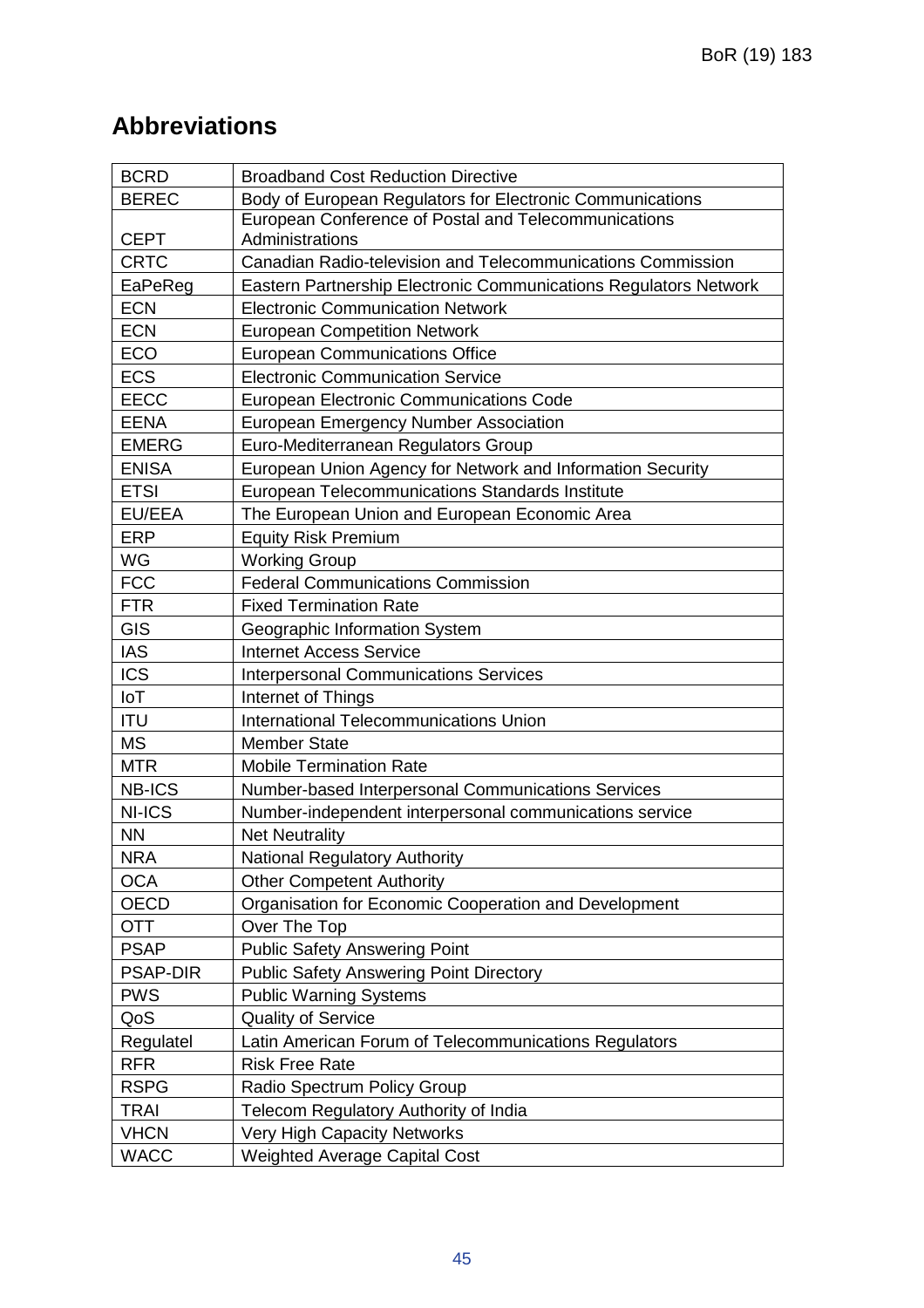## **Annex: BEREC Work Programme 2020 timeline**

The tables below set out the timeline of all deliverables from January 2020 through to mid-2021, including (as requested) those deliverables currently without a definitive timing.

| Q1 2020          |                                      |                         |
|------------------|--------------------------------------|-------------------------|
| <b>Work</b>      | <b>Deliverable Title</b>             | <b>Deliverable Type</b> |
| <b>Programme</b> |                                      |                         |
| (WP) 2020        |                                      |                         |
| <b>Reference</b> |                                      |                         |
| 6.16             | Outline of BEREC Work Programme 2021 | Outline Work Programme  |

#### **Plenary 1 2020**

| <b>WP 2020</b><br><b>Reference</b> | <b>Deliverable Title</b>                                                                                                                           | <b>Deliverable Type</b>                  |
|------------------------------------|----------------------------------------------------------------------------------------------------------------------------------------------------|------------------------------------------|
| 1.3                                | BEREC guidelines on common approaches to<br>the identification of the network termination point<br>in different network topologies                 | Guidelines                               |
| 1.7                                | BEREC Guidelines to assist NRAs on the<br>consistent application of Geographical surveys of<br>network deployments                                 | Guidelines                               |
| 2.1                                | Update to the BEREC Guidelines on intra-EU<br>communications                                                                                       | Public consultation                      |
| 3.1                                | BEREC Feasibility study on development of<br>coverage information for 5G deployments                                                               | Report                                   |
| 3.4                                | Internal workshop on security issues related to<br>5G implementation                                                                               | Report for internal use                  |
| 5.1                                | BEREC Guidelines on common criteria for the<br>assessment of the ability of undertakings other<br>than ECN or ECS to manage numbering<br>resources | Guidelines<br><b>Consultation report</b> |
| 5.2                                | BEREC Guidelines detailing QoS parameters of<br>IAS and publicly available ICS and the<br>publication of information                               | Guidelines<br><b>Consultation report</b> |
| 6.6                                | 24th BEREC International Roaming Benchmark<br>Data Report                                                                                          | Benchmarking report                      |
| 6.12                               | BEREC report on WACC parameters                                                                                                                    | Report                                   |
| 6.17                               | BEREC Strategy 2021-2023                                                                                                                           | Public consultation                      |
| 6.18                               | Guidelines for developing BEREC Work<br>Programmes                                                                                                 | Guidelines for - internal use            |

#### **Q2 2020**

|      | <b>Deliverable Title</b>                                                                                                  | <b>Deliverable Type</b> |
|------|---------------------------------------------------------------------------------------------------------------------------|-------------------------|
| 1.7  | BEREC Guidelines to assist NRAs on the<br>consistent application of Geographical surveys of<br>network deployments (June) | Stakeholder workshop    |
| 6.10 | Internal workshop on the need for updating the<br>Article 7/a Phase II process (April)                                    | Internal workshop       |
| 6.10 | BEREC opinion on the review of the EC<br><b>Procedural Recommendation</b>                                                 | <b>BEREC Opinion</b>    |
| 6.14 | <b>BEREC Stakeholder Forum (April)</b>                                                                                    | Stakeholder Forum       |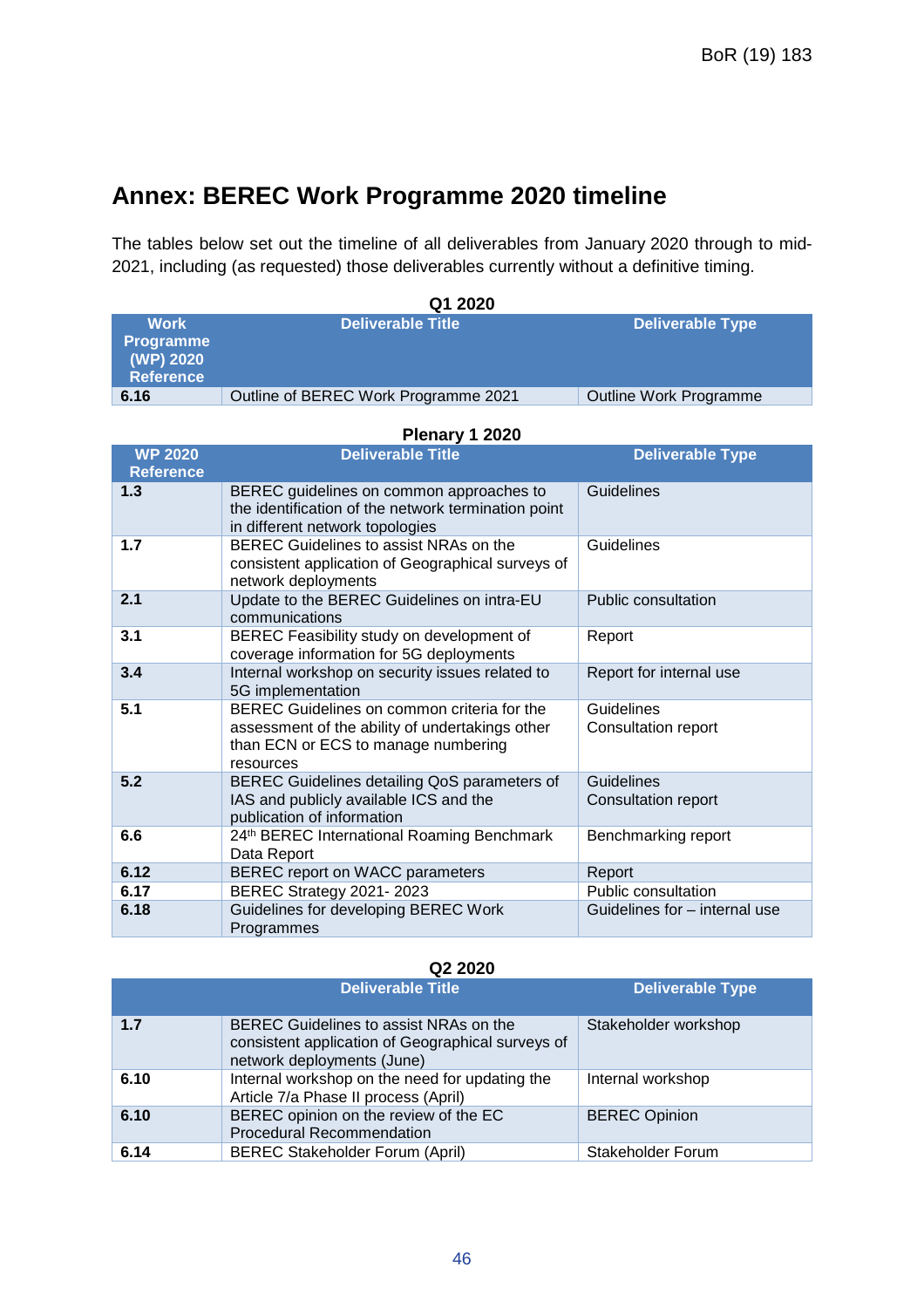#### **Plenary 2 2020**

| <b>WP 2020</b>   | <b>Deliverable Title</b>                                                                                                                                   | <b>Deliverable Type</b>              |
|------------------|------------------------------------------------------------------------------------------------------------------------------------------------------------|--------------------------------------|
| <b>Reference</b> |                                                                                                                                                            |                                      |
| 1.1              | BEREC Guidelines on very high capacity<br>networks                                                                                                         | Public consultation                  |
| 1.4              | BEREC Guidelines on the criteria for a consistent<br>application of Article 61(3) (Concentration point<br>etc.)                                            | Public consultation                  |
| 2.3              | BEREC Report on Market & Economic issues of<br><b>Digital Platforms</b>                                                                                    | Public consultation                  |
| 1.5              | <b>BEREC Guidelines to foster the consistent</b><br>application of the criteria for assessing co-<br>investments in very high capacity network<br>elements | Public consultation                  |
| 3.1              | BEREC Report on the impact of 5G on regulation<br>and the role of regulation in enabling the 5G<br>ecosystem                                               | Report                               |
| 4.1              | Update to the BEREC Guidelines on the<br>Implementation of the Open Internet Regulation                                                                    | Guidelines<br>Consultation report    |
| 5.3              | BEREC report on Member States' best practices<br>to support the defining of adequate broadband<br><b>IAS</b>                                               | Report<br><b>Consultation report</b> |
| 5.4              | BEREC Guidelines on how to assess the<br>effectiveness of public warning systems<br>transmitted by different means                                         | Guidelines<br>Consultation report    |
| 6.9              | <b>BEREC Report on Termination Rates at</b><br>European level                                                                                              | Benchmarking report                  |
| 6.13             | <b>BEREC Annual Reports (Annual Activity Report)</b>                                                                                                       | Annual report                        |

#### **Plenary 3 2020**

| <b>WP 2020</b>   | <b>Deliverable Title</b>                                                                                                     | <b>Deliverable Type</b>             |
|------------------|------------------------------------------------------------------------------------------------------------------------------|-------------------------------------|
| <b>Reference</b> |                                                                                                                              |                                     |
| 1.6              | BEREC Opinion on the review of EC<br>Recommendation on relevant markets                                                      | Documents sent by the<br>Commission |
| 1.7              | BEREC Guidelines to assist NRAs on the<br>consistent application of Geographical surveys of<br>network deployments, phase II | Public consultation                 |
| 1.8              | Expert workshop with OECD - QoS                                                                                              | Summary report                      |
| 2.1              | Update to the BEREC Guidelines on intra-EU<br>communications                                                                 | Guidelines                          |
| 2.2              | 1st Intra-EU communications benchmark report                                                                                 | Public consultation                 |
| 3.1              | Stakeholder workshop on The impact of 5G on<br>regulation                                                                    | Summary report                      |
| 3.4              | External workshop on security issues related to<br>5G implementation                                                         | Internal summary report             |
| 4.2              | BEREC Report on the implementation of<br>Regulation (EU) 2015/2120 and BEREC Net<br><b>Neutrality Guidelines</b>             | Report                              |
| 5.6              | <b>BEREC Report on penalties</b>                                                                                             | Internal report                     |
| 6.4              | BEREC input to the EC's delegated act setting<br>single EU-wide maximum MTR and FTR                                          | Opinion                             |
| 6.6              | 25th BEREC International Roaming Benchmark<br>Data Report                                                                    | Benchmarking report                 |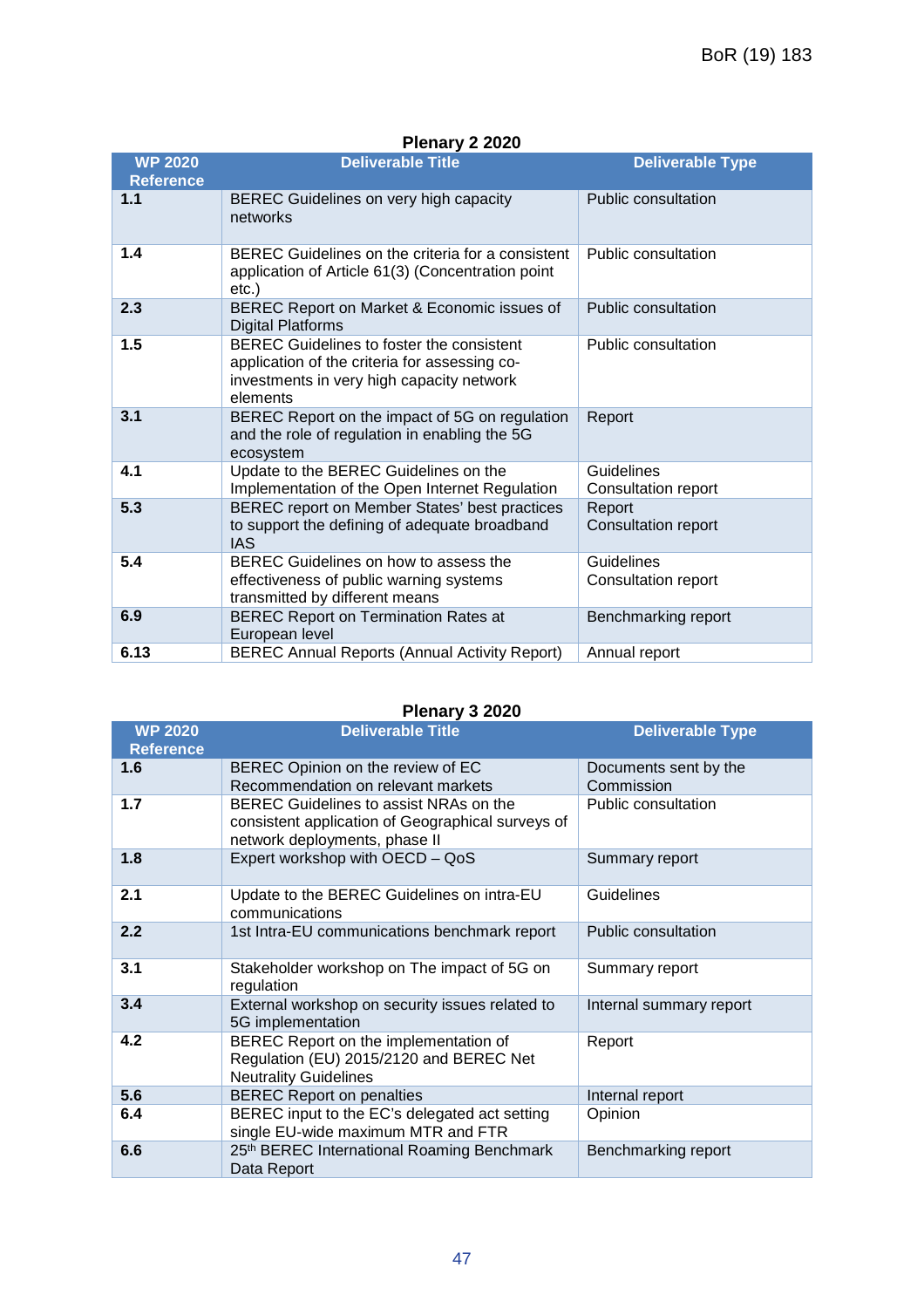| 6.10 | Internal workshop on Article 7//7a | Summary report of internal<br>workshop |
|------|------------------------------------|----------------------------------------|
| 6.16 | <b>BEREC Work Programme 2021</b>   | Public consultation                    |
| 6.17 | BEREC Strategy 2021-2023           | Strategy                               |

#### **Q4 2020**

| <b>WP 2020</b><br><b>Reference</b> | <b>Deliverable Title</b>                                                                                                                                                 | <b>Deliverable Type</b>      |
|------------------------------------|--------------------------------------------------------------------------------------------------------------------------------------------------------------------------|------------------------------|
| 6.5                                | <b>BEREC</b> Input to European Commission<br>regarding the implementing acts setting out the<br>weighted average of maximum mobile<br>termination rates across the Union | Input to European Commission |

#### **Plenary 4 2020**

| <b>WP 2020</b><br><b>Reference</b> | <b>Deliverable Title</b>                                                                                                                                                                                              | <b>Deliverable Type</b>             |
|------------------------------------|-----------------------------------------------------------------------------------------------------------------------------------------------------------------------------------------------------------------------|-------------------------------------|
| $1.1$                              | BEREC Guidelines on very high capacity<br>networks                                                                                                                                                                    | Guidelines                          |
| 1.4                                | BEREC Guidelines on the criteria for a consistent<br>application of Article 61(3) (Concentration point<br>$etc.$ )                                                                                                    | Guidelines                          |
| 1.5                                | BEREC Guidelines to foster the consistent<br>application of the criteria for assessing co-<br>investments in very high capacity network<br>elements                                                                   | <b>Guidelines</b><br>Summary report |
| 1.6                                | BEREC Opinion on the review of EC<br>Recommendation on relevant markets                                                                                                                                               | Opinion                             |
| 1.7                                | BEREC Guidelines to assist NRAs on the<br>consistent application of Geographical surveys of<br>network deployments, phase II                                                                                          | Guidelines                          |
| 2.3                                | BEREC Report on Market & Economic issues of<br><b>Digital Platforms</b>                                                                                                                                               | Report<br>Consultation report       |
| 3.1                                | BEREC Report on the way forward on one or<br>more regulatory key issues identified in the first<br>path finder report in the impact of 5G on<br>regulation and the role of regulation in enabling<br>the 5G ecosystem | Report                              |
| 3.3                                | Workshop on infrastructure sharing                                                                                                                                                                                    | Summary report                      |
| 6.2                                | Database of E.164 numbers of European<br>emergency services                                                                                                                                                           | Database                            |
| 6.3                                | BEREC Database of numbering resources with a<br>right of extraterritorial use within the EU                                                                                                                           | Database                            |
| 6.7                                | BEREC Report on transparency and<br>comparability of international roaming tariffs                                                                                                                                    | Benchmarking report                 |
| 6.9                                | <b>BEREC Report on Termination Rates at</b><br>European level                                                                                                                                                         | Benchmarking report                 |
| 6.11                               | <b>BEREC Report on Regulatory Accounting in</b><br>Practice                                                                                                                                                           | Report                              |
| 6.11                               | <b>BEREC Report on WACC calculations</b>                                                                                                                                                                              | Report                              |
| 6.15                               | <b>BEREC Communications Plan 2021</b>                                                                                                                                                                                 | Report, for internal use            |
| 6.16                               | <b>BEREC Work Programme 2021</b>                                                                                                                                                                                      | Work Programme                      |

## **Plenary 1 2021**

| WP 2020 \<br><b>Reference</b> | <b>Deliverable Title</b>                                                           | Deliverable Type    |
|-------------------------------|------------------------------------------------------------------------------------|---------------------|
| 5.5                           | BEREC Report on how to handle third party<br>payment charges on mobile phone bills | Public consultation |